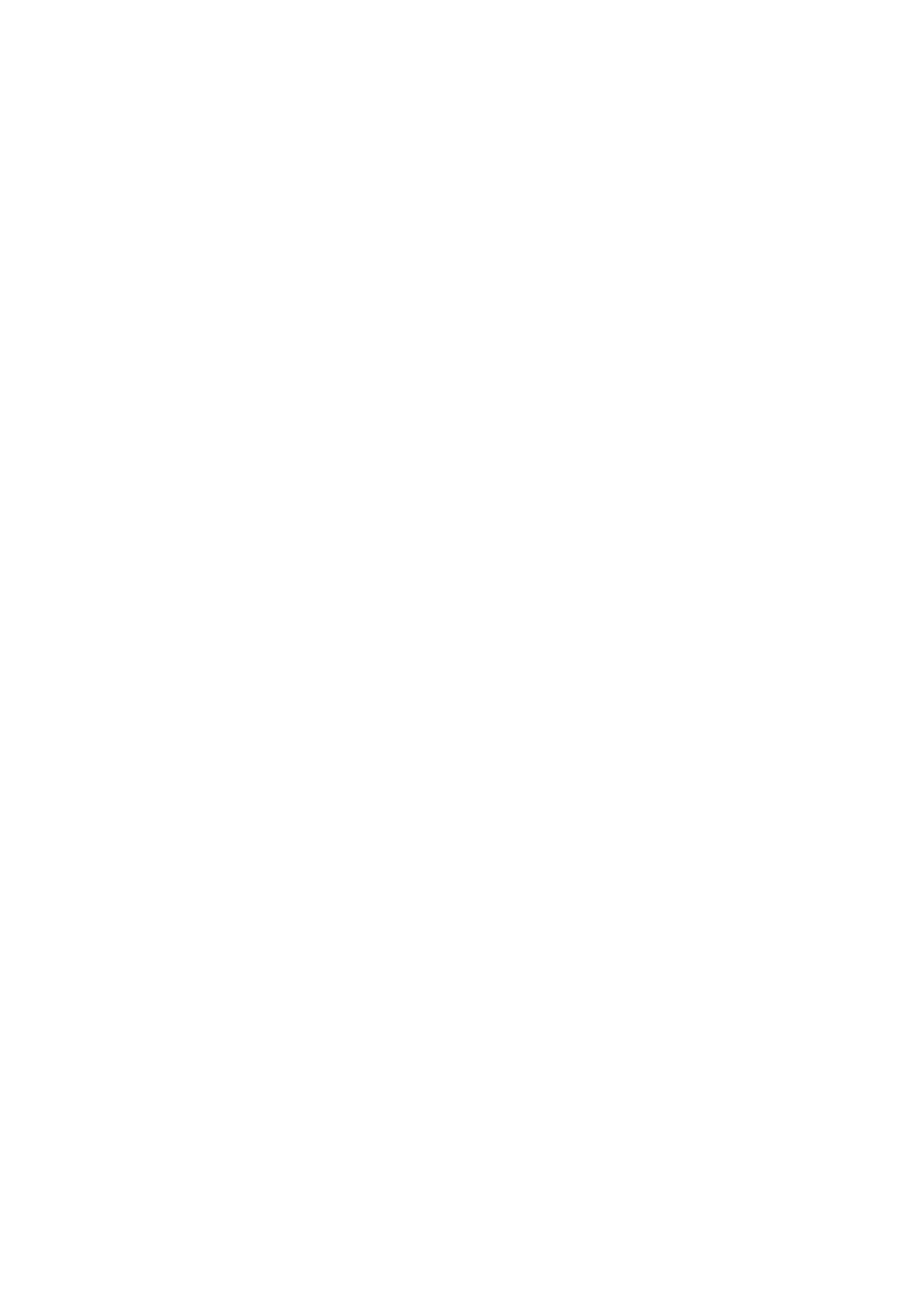#### **The Justice Committee**

The Justice Committee is appointed by the House of Commons to examine the expenditure, administration and policy of the Ministry of Justice and its associated public bodies (including the work of staff provided for the administrative work of courts and tribunals, but excluding consideration of individual cases and appointments, and excluding the work of the Scotland and Wales Offices and of the Advocate General for Scotland); and administration and expenditure of the Attorney General's Office, the Treasury Solicitor's Department, the Crown Prosecution Service and the Serious Fraud Office (but excluding individual cases and appointments and advice given within government by Law Officers).

#### **Current membership**

[Rt Hon Sir Alan Beith MP](http://www.parliament.uk/biographies/commons/Sir-Alan-Beith/513) (*Liberal Democrat, Berwick-upon-Tweed*) (Chair) [Steve Brine MP](http://www.parliament.uk/biographies/commons/Steve-Brine/4067) *(Conservative, Winchester)* [Rehman Chishti MP](http://www.parliament.uk/biographies/commons/Rehman-Chishti/3987) (*Conservative, Gillingham and Rainham*) [Christopher Chope MP](http://www.parliament.uk/biographies/commons/mr-christopher-chope/242) *(Conservative, Christchurch)* [Jeremy Corbyn MP](http://www.parliament.uk/biographies/commons/Jeremy-Corbyn/185) (*Labour,* Islington *North*) [John Cryer MP](http://www.parliament.uk/biographies/commons/john-cryer/181) *(Labour, Leyton and Wanstead*) [Nick de Bois MP](http://www.parliament.uk/biographies/commons/Nick-de-Bois/4002) (*Conservative, Enfield North)* [John Howell MP](http://www.parliament.uk/biographies/commons/john-howell/1606) (*Conservative, Henley)* [Rt Hon Elfyn Llwyd MP](http://www.parliament.uk/biographies/commons/Mr-Elfyn-Llwyd/549) (*Plaid Cymru, Dwyfor Meirionnydd*) [Andy McDonald MP](http://www.parliament.uk/biographies/commons/Andy-McDonald/4269) (*Labour, Middlesbrough*) [John McDonnell MP](http://www.parliament.uk/biographies/commons/John-McDonnell/178) (*Labour*, *Hayes and Harlington)* [Yasmin Qureshi MP](http://www.parliament.uk/biographies/commons/Yasmin-Qureshi/3924) (*Labour, Bolton South East*)

#### **The following Members were also members of the Committee during the Parliament:**

Mr Robert Buckland (*Conservative, South Swindon*); Christopher Evans (*Labour/Cooperative, Islwyn*); Mrs Helen Grant (*Conservative, Maidstone and The Weald*); Ben Gummer (*Conservative, Ipswich*); Mrs Siân C James (*Labour, Swansea East*); Gareth Johnson (*Conservative, Dartford*); Jessica Lee (*Conservative, Erewash*); Seema Malhotra (*Labour/Cooperative, Feltham and Heston)* Robert Neill (*Conservative, Bromley and Chislehurst*); Claire Perry (*Conservative, Devizes*); Mrs Linda Riordan (*Labour/Co-operative, Halifax*), Anna Soubry (*Conservative*, *Broxtowe*); Graham Stringer (*Labour, Blackley and Broughton*); Elizabeth Truss (*Conservative, South West Norfolk*), Karl Turner (*Labour, Kingston upon Hull East*), and Mike Weatherley *(Conservative, Hove*).

#### **Powers**

The committee is one of the departmental select committees, the powers of which are set out in House of Commons Standing Orders, principally in SO No 152. These are available on the internet vi[a http://www.parliament.uk.](http://www.parliament.uk/)

#### **Publication**

Committee reports are published on the Committee's website at [www.parliament.uk/justicecttee](http://www.parliament.uk/justicecttee) and by The Stationery Office by Order of the House. Evidence relating to this report is published on the Committee's website at www.parliament.uk/joint-enterprise-follow-up

#### **Committee staff**

The current staff of the Committee are Nick Walker (Clerk), Edward Beale (Second Clerk), Daniel Whitford (Second Clerk), Gemma Buckland (Senior Committee Specialist), Hannah Stewart (Committee Legal Specialist), Ana Ferreira (Senior Committee Assistant), Ellen Bloss (Committee Support Assistant), Conor Johnson (Sandwich Student), and Liz Parratt (Committee Media Officer).

#### **Contacts**

Correspondence should be addressed to the Clerk of the Justice Committee, House of Commons, 7 Millbank, London SW1P 3JA. The telephone number for general enquiries is 020 7219 8196 and the email address i[s justicecom@parliament.uk](mailto:justicecom@parliament.uk)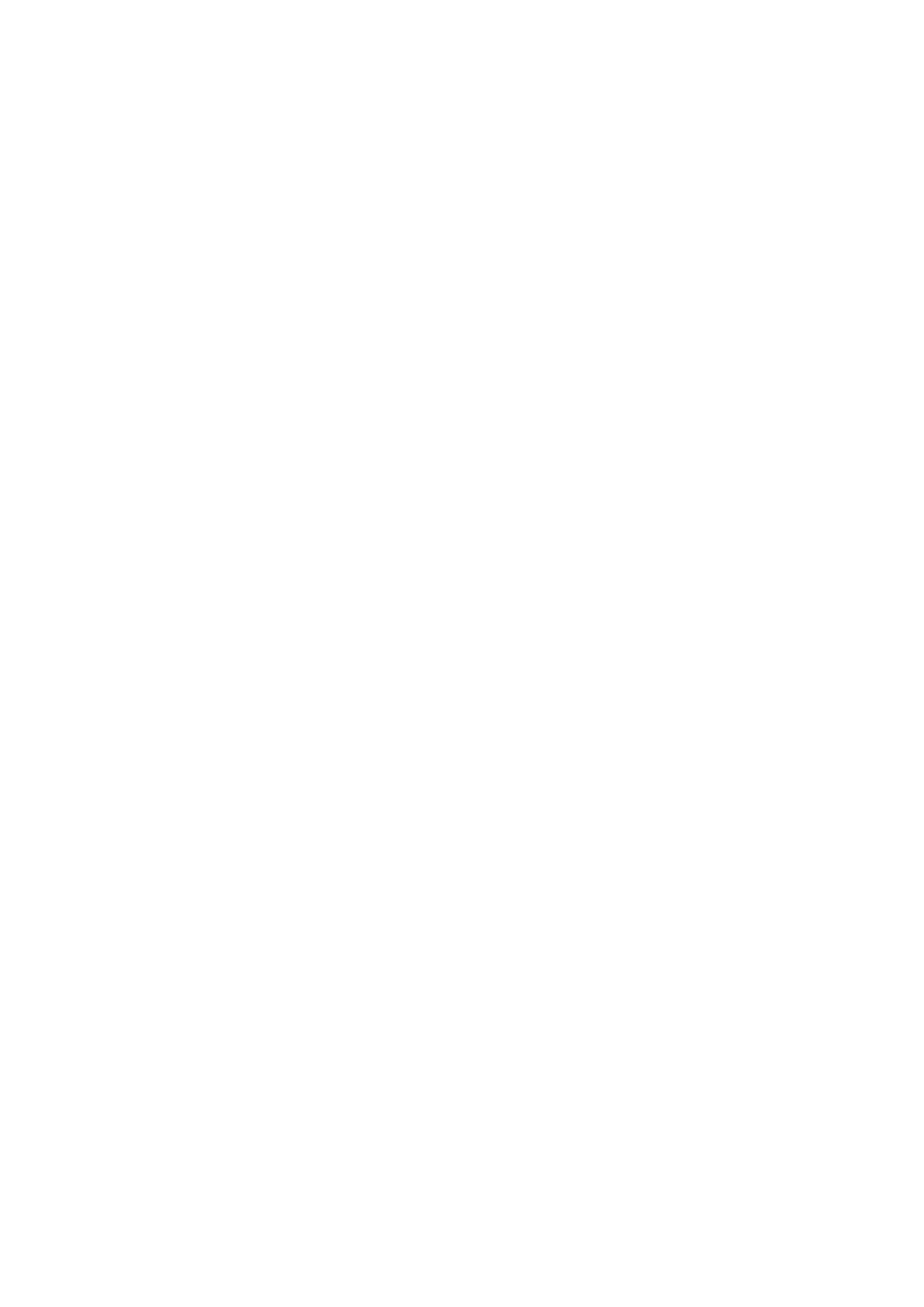### **Contents**

| <b>Report</b><br>Page             |                                                                          |                   |  |
|-----------------------------------|--------------------------------------------------------------------------|-------------------|--|
|                                   | <b>Summary</b>                                                           | 3                 |  |
| 1                                 | <b>Background to this inquiry</b>                                        | 5                 |  |
|                                   | What are manorial rights?                                                | 5                 |  |
|                                   | How the Land Registration Act 2002 changed the status of manorial rights | 6                 |  |
|                                   | Purpose of the reforms                                                   | $\overline{7}$    |  |
|                                   | Our inquiry                                                              | 8                 |  |
|                                   | The Law Commission's current project on the 2002 Act                     | 9                 |  |
|                                   | The cases of Welwyn Garden City and Anglesey                             | 9                 |  |
| 2                                 | The registration process and role of the Land Registry                   | 11                |  |
|                                   | Statistics on registration levels                                        | 11                |  |
|                                   | Main impacts of registration                                             | 12                |  |
|                                   | The use of unilateral notices                                            | $12 \overline{ }$ |  |
|                                   | Future property sales                                                    | 14                |  |
|                                   | The burden of proof                                                      | 15                |  |
|                                   | Notifications sent by the Land Registry                                  | 16                |  |
|                                   | Conclusion                                                               | 17                |  |
| 3                                 | <b>Exercise and value of manorial rights</b>                             | 19                |  |
|                                   | Evidence of use                                                          | 19                |  |
|                                   | Consent                                                                  | 19                |  |
|                                   | Types and locations of manorial rights                                   | 20                |  |
|                                   | Non-manorial rights to mines and minerals                                | 21                |  |
|                                   | 'Fracking'                                                               | 22                |  |
|                                   | Conclusion                                                               | 22                |  |
| 4                                 | The question of abolition                                                | 24                |  |
|                                   | Evidence for                                                             | 24                |  |
|                                   | Evidence against                                                         | 24                |  |
|                                   | Implications of abolition                                                | 26                |  |
|                                   | Human rights considerations and compensation                             | 26                |  |
|                                   | Scale of compensation and methods of abolition                           | 26                |  |
|                                   | Conclusion                                                               | 29                |  |
|                                   | <b>Formal Minutes</b>                                                    | 30                |  |
|                                   | <b>Witnesses</b>                                                         |                   |  |
| <b>Published written evidence</b> |                                                                          |                   |  |
|                                   | List of Reports from the Committee during the current Parliament         | 33                |  |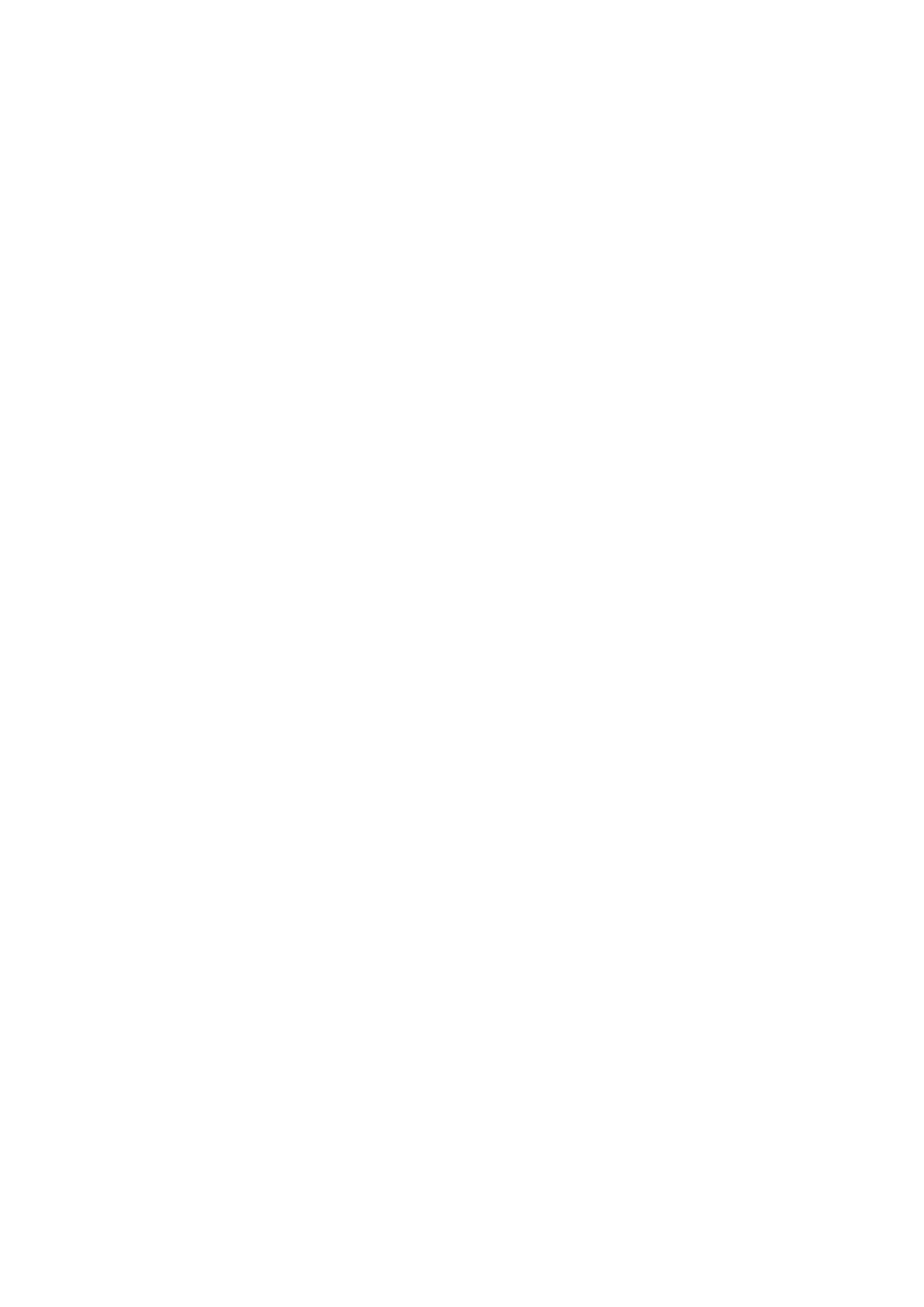### <span id="page-6-0"></span>Summary

Manorial rights are certain rights which were retained by lords of the manor in England and Wales when land became freehold in the early  $20<sup>th</sup>$  century, and can include rights to mines and some minerals, sporting rights such as hunting, shooting and fishing, and rights to hold fairs and markets. In the past such rights were not required to be detailed on the register of title, but they remained overriding–that is they bound the owner of the affected land even though they may not have known about the rights. Changes made through the Land Registration Act 2002 sought to increase the transparency and knowledge of such rights by requiring that they be registered and removing their overriding status. This Act specified a deadline–October 2013–by which such rights should be registered to ensure they could not be lost.

A consequence of this provision was that a large number of claims to manorial rights were registered in the year preceding the deadline–around 90,000–which led to many landowners discovering for the first time that their properties were subject to rights owned by a third party. The lack of understanding of such rights, and the means by which the registration process was carried out and communicated, led to many of the affected landowners experiencing understandable concerns and anxieties. As a consequence we received representations from Members of Parliament on their constituents' behalf and individual members of the public affected by registrations of manorial rights made on their properties, most notably from landowners in Anglesey and Welwyn Garden City. These all called for the abolition of manorial rights and/or a review of the law in this respect. Following correspondence with the Government and the Law Commission it was clear to us that there was no desire on their part to address the current law related to manorial rights, and we therefore decided to launch this inquiry to instigate a debate on the current situation and inform any possible future review.

During the course of the inquiry we heard about considerable problems with the registration process, and in particular the notifications sent by the Land Registry to landowners, the burden of proof of the validity of claims, which we believe falls disproportionately on the landowner, and the use of unilateral notices to register manorial rights. However, we received little evidence of the negative impact upon landowners of the exercise of manorial rights in the present day.

We received considerable evidence from those opposed to the abolition of manorial rights who cited the real economic value that some manorial rights may have in certain cases. It is therefore understandable that many manorial rights holders responded to the new legislation by seeking to protect these rights, although we consider the situation whereby a claim to certain manorial rights can be made over areas of dense residential properties, where rights are unlikely to ever be exercised, is anomalous. Evidence also highlighted issues with the abolition of manorial rights, most notably regarding the human rights implications and consequential compensation issues. However, we do not believe that such issues are necessarily insurmountable, given there are lessons that can be drawn from elsewhere.

In light of the evidence received we consider that there are some obvious improvements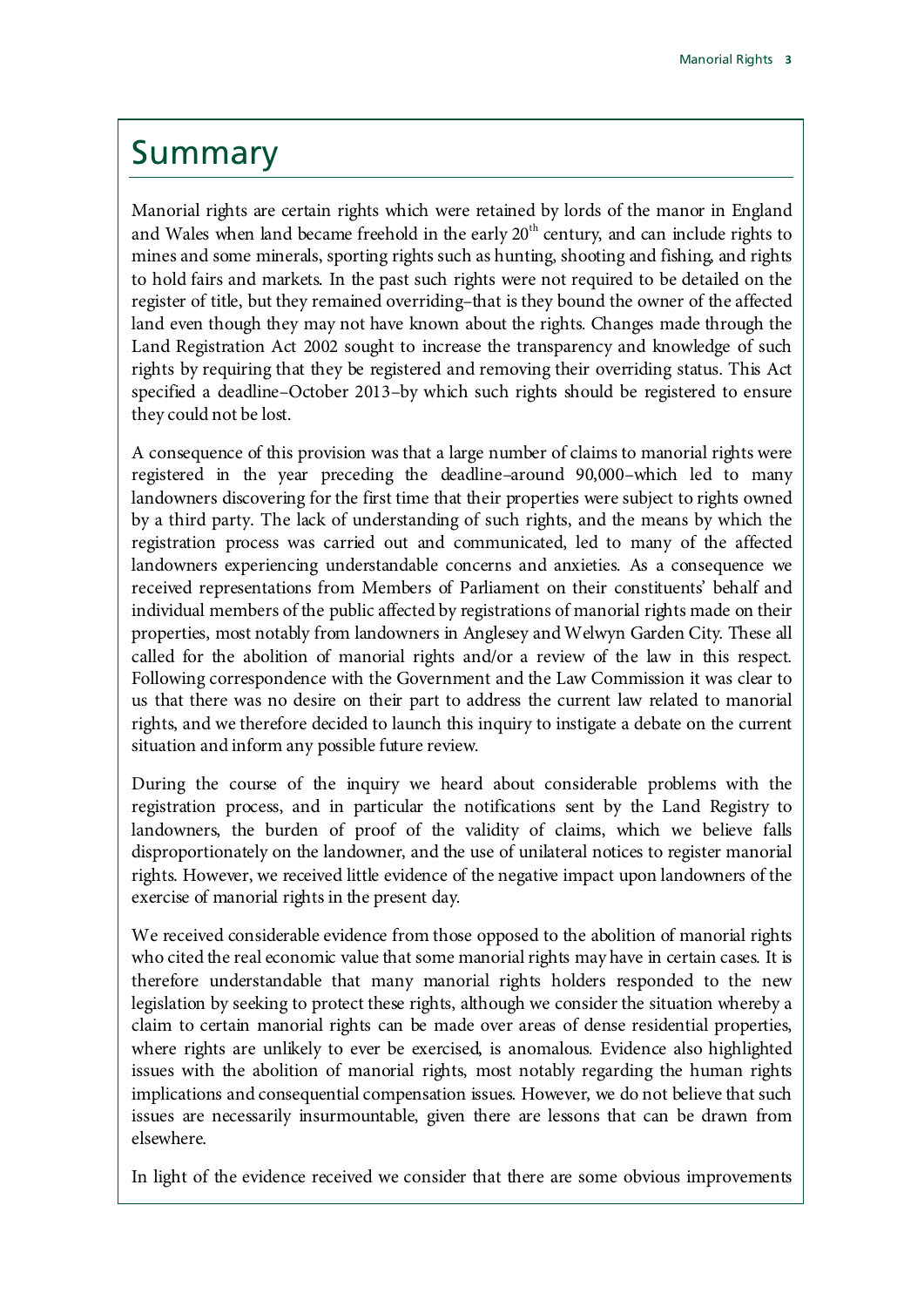that could be made to the existing process of registering manorial rights, not least in removing the use of unilateral notices as the primary means by which such rights should be registered and thus shifting the burden of proof towards those claiming manorial right. We also believe that there would be merit in further research being carried out, and data collected, into the prevalence, exercise, impact and value of manorial rights in England and Wales, given the paucity of information in this regard that came to light during the inquiry.

It was never our intention to pass judgment on whether or not manorial rights should be abolished, and we have not done so in this report. However, in addition to proposing improvements to the existing process of registration, we recommend that a review be carried out assessing whether the law related to manorial rights should be changed, including the question of whether all or some categories should be abolished, and how legislation could appropriately address compensation and human rights issues in such an event. We would expect the Law Commission to carry out this work, either as part of a future programme of law reform, or upon the specific request of the Government. It is also our view that such a review would need to be preceded by some consideration and work by the Government into the financial implications and provisions for compensation which would be associated with abolition of some or all manorial rights.

*[N.B. In this report, Committee conclusions are in bold text, recommendations are in bold italics.]*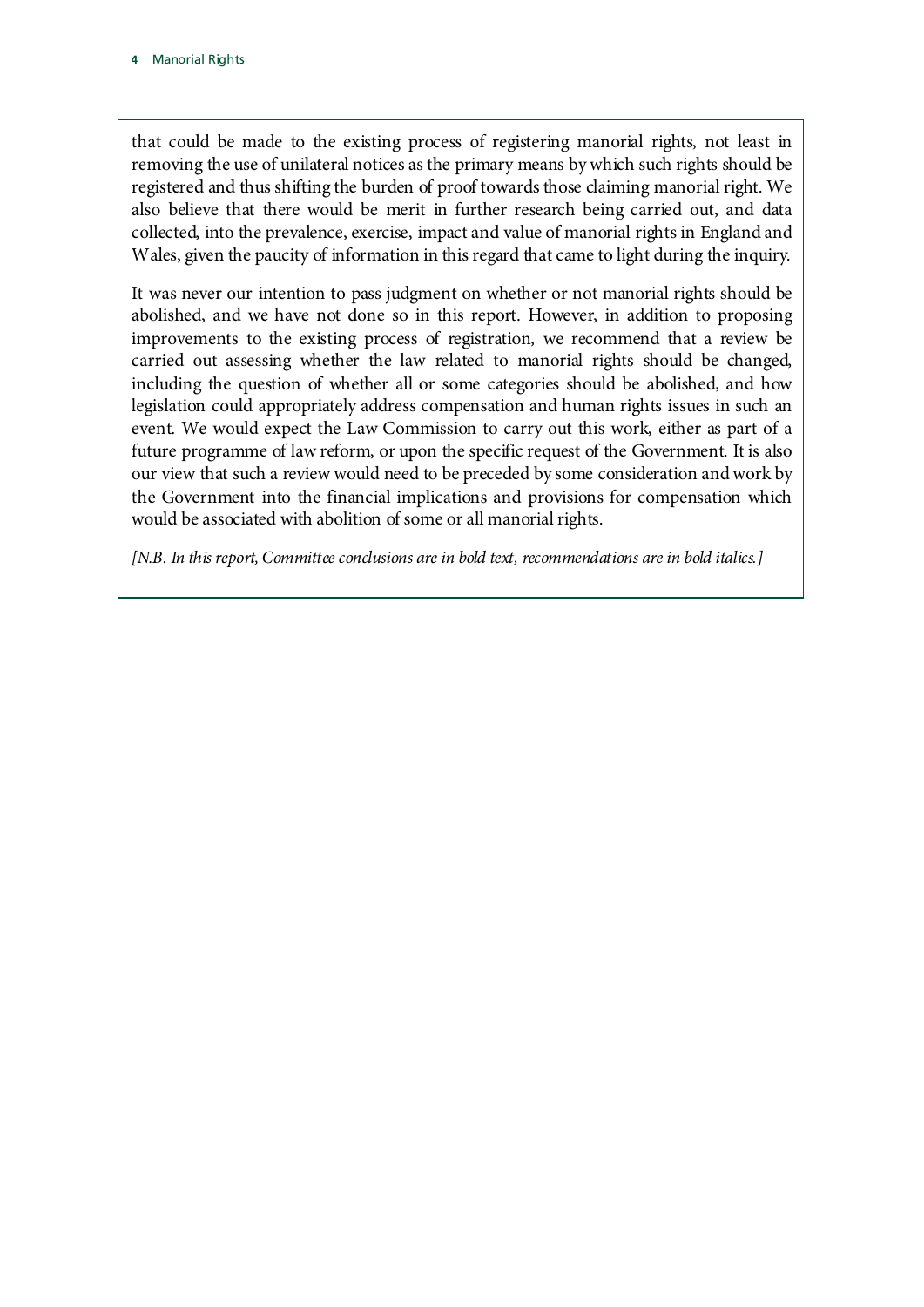# <span id="page-8-0"></span>**1** Background to this inquiry

#### <span id="page-8-1"></span>**What are manorial rights?**

1. The Land Registry describes manorial rights as rights which were retained by lords of the manor in England and Wales when land became freehold in the early 20<sup>th</sup> century.<sup>[1](#page-8-2)</sup> Those rights can include rights to mines and some minerals, sporting rights such as hunting, shooting and fishing, and rights to hold fairs and markets. When copyhold tenure was abolished in 1926 and converted into freehold in a process known as 'enfranchisement', these rights were preserved indefinitely unless ended by written agreement between the lord and tenant. In its written evidence, the Ministry of Justice describes copyhold tenure  $\text{as:}^2$  $\text{as:}^2$ 

tenure of land "by copy of Court Roll". The roots of copyhold date back to before the Norman Conquest. The history is complicated but in brief Court Rolls of the manor came to record the title of the tenants of the manor to their properties and the tenants were given a copy of the entry recording their title. This is apparently the origin of the term "copyhold". Title to copyhold land was, or became in practice, inheritable and transferable subject to the customary rents and services to which it was subject. By the seventeenth century it seems that copyhold land was held by rent rather than for services. Nonetheless the legal form lingered on until all remaining copyhold land was "enfranchised" into freehold tenure on 1 January  $1926$ <sup>[3](#page-8-4)</sup>

2. Since these changes the law related to manorial rights remained largely unchanged in England and Wales until the Land Registration Act 2002 (referred to in this report as "the 2002 Act") which attempted to increase the transparency of such interests by requiring that they be placed on the land register.<sup>[4](#page-8-5)</sup> The meaning of manorial rights for the purposes of the 2002 Act was explained by the Law Commission in a preceding consultation document as being the following rights of the lord of the manor in respect of former copyhold land or of the copyhold tenant:

- the lord's sporting rights;
- the lord's or tenant's rights to mines and minerals;
- the lord's right to hold fairs and markets;
- the tenant's rights of common; and

<span id="page-8-2"></span><sup>1</sup> [Land Registry Practice Guide 22: Manors](https://www.gov.uk/government/publications/manors)

<span id="page-8-3"></span><sup>2</sup> Written evidence received, in particular the respective submissions from Dr Paul Stafford [\(MAR0039\)](http://data.parliament.uk/WrittenEvidence/CommitteeEvidence.svc/EvidenceDocument/Justice/Manorial%20rights/written/14866.html) and Christopher Jessel, [\(MAR0004\)](http://data.parliament.uk/WrittenEvidence/CommitteeEvidence.svc/EvidenceDocument/Justice/Manorial%20rights/written/11655.html) provides a fuller account of manorial right historical origins.

<span id="page-8-4"></span><sup>3</sup> Ministry of Justice [\(MAR0031\)](http://data.parliament.uk/WrittenEvidence/CommitteeEvidence.svc/EvidenceDocument/Justice/Manorial%20rights/written/12513.html)

<span id="page-8-5"></span><sup>4</sup> While the Ministry is responsible for the general land law of England and Wales, of which the law relating to manorial rights forms part, it is the Land Registry, an agency of the Department for Business, Innovation and Skills, which is responsible for the registration of ownership of land and property in England and Wales.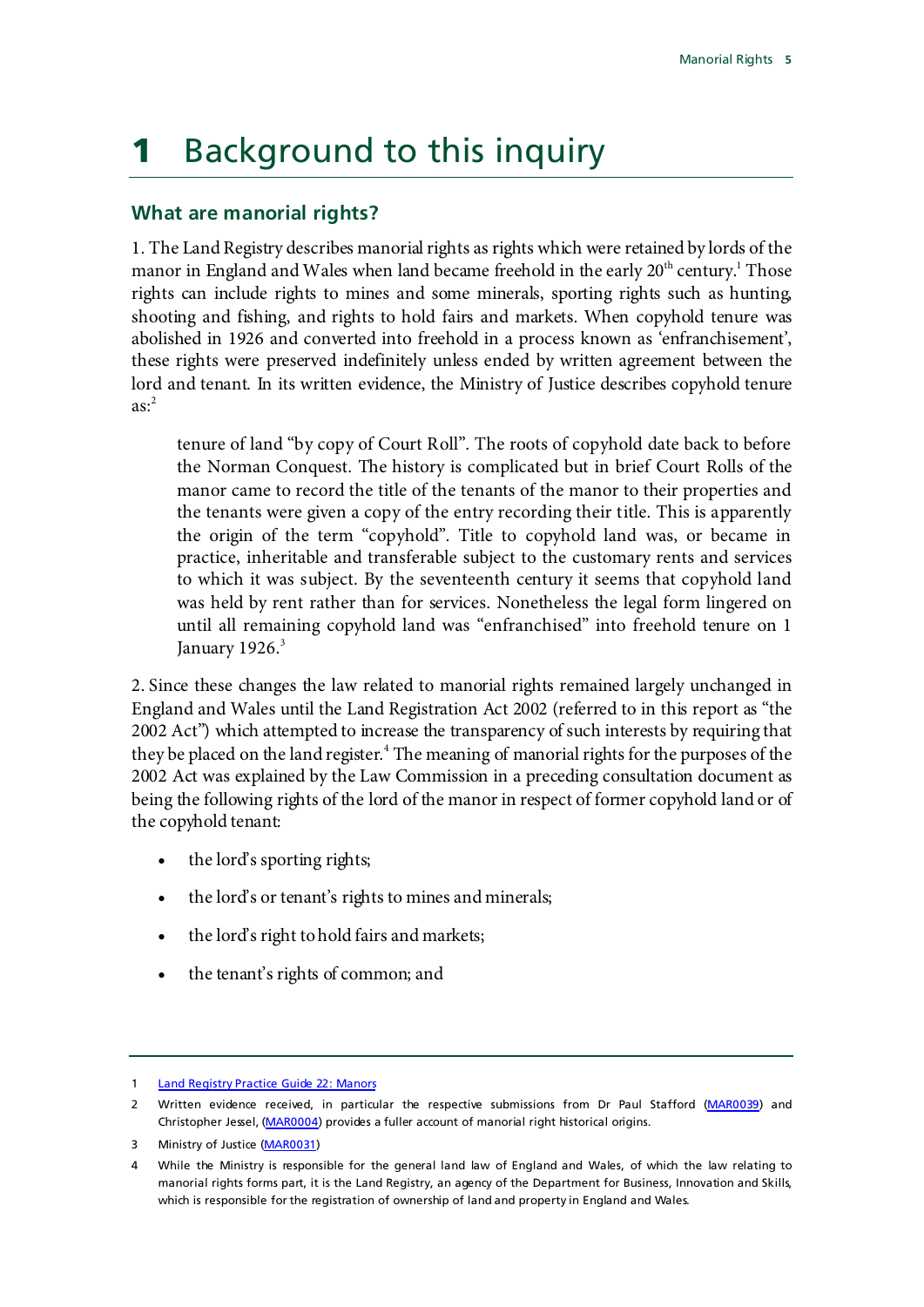• the lord's or tenant's liability for the construction, maintenance and repair of dykes, ditches, canals and other works.<sup>[5](#page-9-1)</sup>

3. As this inquiry has been instigated as a consequence of the changes in the 2002 Act, this is the definition of manorial rights that we have used for the purposes of our inquiry. However, the last category was made registrable under legislation from the 1920s and is therefore usually known to landowners, while the tenant's rights of common would not be considered the established right of the lord over land owned by someone else, and are anyway required to be recorded in the registers of common land under the Commons Registrations Act 1965. Therefore, it is the first three manorial rights listed above that are considered within the primary scope of our inquiry. The Ministry notes that it is "generally accepted that the first two of these … are the most important". [6](#page-9-2) It is important to note that in most cases the exercise of the lord's rights requires the consent of the landowner. Other associated issues, such as manorial waste, relate to freehold land often still owned by the lord and are therefore not relevant to another landowner's registered title nor this inquiry.<sup>[7](#page-9-3)</sup>

4. While many current owners of manorial rights are individuals who have inherited such rights, the process of enfranchisement in the 1920s also enabled lords of the manor to sell their remaining rights to third parties. As Dr Paul Stafford noted, that there remains to this day "an active market for such rights and also for lordships, which can change hands for five or six figure sums.["8](#page-9-4) In one of the areas where claims of manorial rights have caused controversy, Anglesey, those claims were made by a person who bought the title of lord of the manor in 1992, although it should be noted that he has subsequently withdrawn the claims (see paragraph 15 below). Equally, manorial rights are held by charities and institutions, for example the Church Commissioners and some Oxbridge colleges.<sup>[9](#page-9-5)</sup>

### <span id="page-9-0"></span>**How the Land Registration Act 2002 changed the status of manorial rights**

5. Prior to the 2002 Act it was often difficult to find out whether a property was affected or bound by manorial rights as they did not have to appear in the land register. In some cases if rights were not contained in the register they could be recorded in old deeds to a property, but in many cases they would simply not be known to the freehold property owner. Following changes introduced by the 2002 Act, manorial rights lost their 'overriding interest' in relation to properties if they were not protected by being registered before 13 October 2013. This means that, following the deadline, the holders of the manorial rights will lose these rights when the affected property is sold if those rights are not registered before the sale. We heard that manorial rights owners, and in particular charitable organisations or trustees of estates, were often advised by their lawyers that it

<span id="page-9-1"></span><sup>5</sup> Law Commission, *[Land Registration for the Twenty-First Century –](http://lawcommission.justice.gov.uk/docs/lc254_land_registration_for_21st_century_consultative.pdf) A Consultation Document*, 1998, p103

<span id="page-9-2"></span><sup>6</sup> Ministry of Justice [\(MAR0031\)](http://data.parliament.uk/WrittenEvidence/CommitteeEvidence.svc/EvidenceDocument/Justice/Manorial%20rights/written/12513.html)

<span id="page-9-3"></span><sup>7</sup> See for example the case highlighted in Dr Paul Stafford [\(MAR0039\)](http://data.parliament.uk/WrittenEvidence/CommitteeEvidence.svc/EvidenceDocument/Justice/Manorial%20rights/written/14866.html).

<span id="page-9-4"></span><sup>8</sup> Dr Paul Stafford [\(MAR0039\)](http://data.parliament.uk/WrittenEvidence/CommitteeEvidence.svc/EvidenceDocument/Justice/Manorial%20rights/written/14866.html)

<span id="page-9-5"></span><sup>9</sup> See The Church Commissioners for England [\(MAR0018\)](http://data.parliament.uk/WrittenEvidence/CommitteeEvidence.svc/EvidenceDocument/Justice/Manorial%20rights/written/12162.html) and Michael Edward Turner [\(MAR0033\)](http://data.parliament.uk/WrittenEvidence/CommitteeEvidence.svc/EvidenceDocument/Justice/Manorial%20rights/written/12806.html)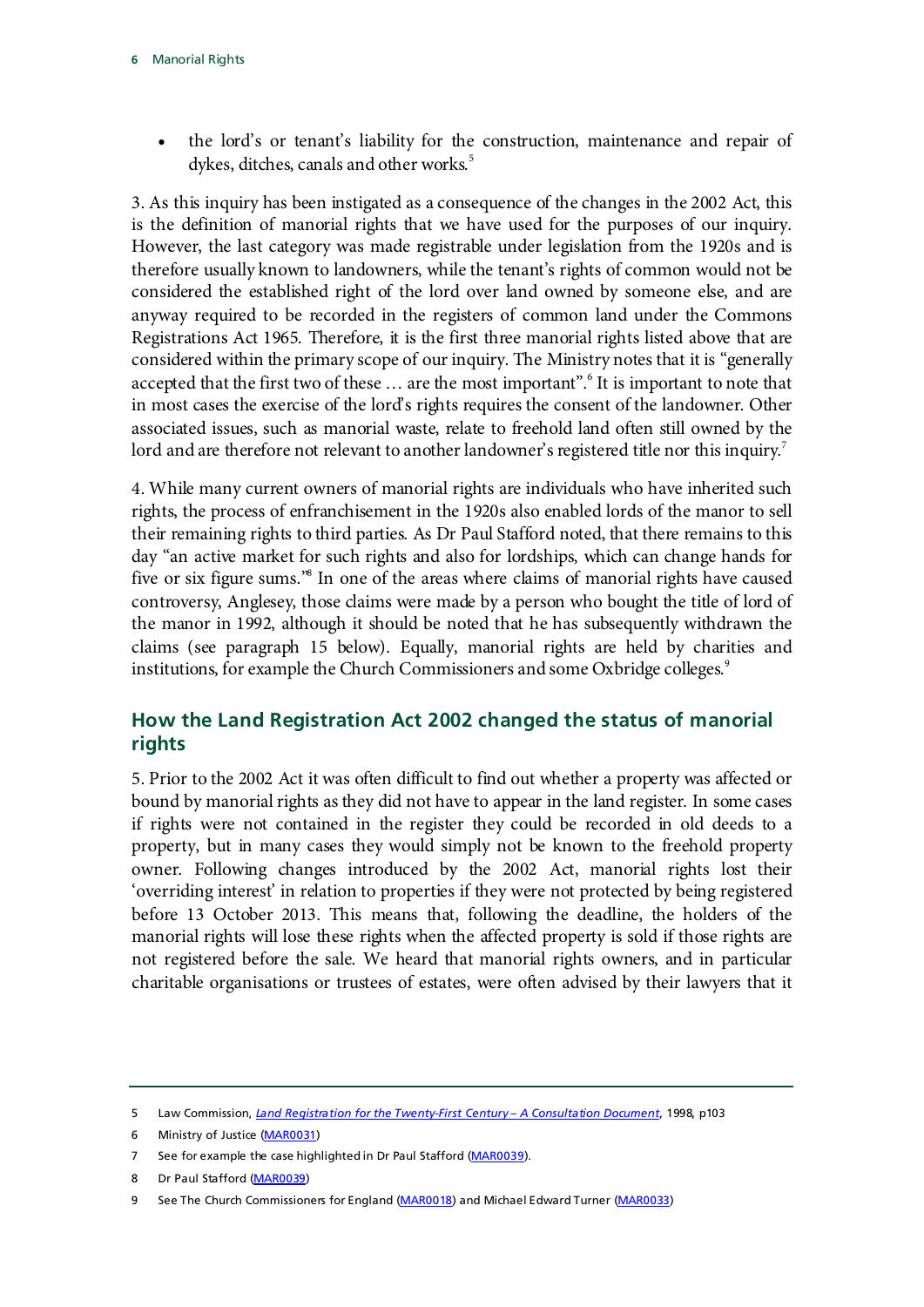was their duty to register claims to protect a potential asset from extinguishment.<sup>[10](#page-10-1)</sup> The Land Registry summarised the position as follows:

a new owner who buys the land or property after 12 October 2013 may potentially buy it free of these interests if they weren't protected prior to the sale. Until the property is sold any rights that exist continue indefinitely and an application can still be made to protect them. $<sup>11</sup>$ </sup>

#### <span id="page-10-0"></span>*Purpose of the reforms*

6. Overriding interests are third parties' property rights that bind a purchaser of the affected land even though the rights are not mentioned in the register of title (commonly called "the land register" or "the register") kept by the Land Registry, and even though the purchaser may not know about them. The 2001 Law Commission and Land Registry report*, Land Registration for the Twenty-First Century–A Conveyancing Revolution*, which contained the draft Bill which was subsequently enacted as the 2002 Act, commented that:

The range of interests that are presently overriding is significant. They include many easements (whether or not these have been expressly granted or reserved), the rights of persons in actual occupation, leases granted for 21 years or less, as well as some obscure interests that may have very serious effects on the registered proprietor (such as manorial rights). Overriding interests therefore present a very significant impediment to one of the main objectives of the Bill, namely that the register should be as complete a record of the title as it can be, with the result that it should be possible for title to land to be investigated almost entirely on-line. The Bill seeks to restrict such interests so far as possible.<sup>[12](#page-10-3)</sup>

7. The 2001 Report, which was the result of a six-year investigation into land registration practice, recommended that the overriding nature of certain rights including manorial rights (i.e. their persistence despite not being registered) should be "phased out over a period of ten years".<sup>[13](#page-10-4)</sup> The intention was to phase out the overriding nature of some rights and instead require the entry of a notice on the register in order to make the register and land ownership more transparent, so that anyone buying a piece of land or property would see what they owned and have more information about what matters they were subject to.<sup>[14](#page-10-5)</sup> The Ministry's written evidence to us explained further that the underlying policy of the 2002 Act was to make the land register "as complete a register as is practicable of the rights affecting a registered property" in order to make it easier for prospective purchasers to investigate the title of a property, and that the changes would prevent the risk in the future of a property being purchased "in ignorance of the fact it is subject to manorial rights which will then bind the new owner".[15](#page-10-6) The 2001 Report did not recommend that

<span id="page-10-1"></span><sup>10</sup> [Q 18](http://data.parliament.uk/writtenevidence/committeeevidence.svc/evidencedocument/justice-committee/manorial-rights/oral/14445.html)

<span id="page-10-2"></span><sup>11</sup> [Land Registry Public Guide 25,](http://webarchive.nationalarchives.gov.uk/20140709064818/http:/www.landregistry.gov.uk/public/guides/public-guide-25) December 2013

<span id="page-10-3"></span><sup>12</sup> Law Commission, *[Land Registration for the Twenty-First Century –](http://lawcommission.justice.gov.uk/docs/lc271_land_registration_for_the_twenty-first_century.pdf) A Conveyancing Revolution*, July 2001, para 2.24

<span id="page-10-4"></span><sup>13</sup> *Ibid.* para 8.40

<span id="page-10-5"></span><sup>14</sup> [Land Registry Public Guide 25,](http://webarchive.nationalarchives.gov.uk/20140709064818/http:/www.landregistry.gov.uk/public/guides/public-guide-25) December 2013. Equally, some rights, such as customary rights, and certain legal easements, *profits à prendre* and mineral rights, retained their overriding status under the 2002 Act.

<span id="page-10-6"></span><sup>15</sup> Ministry of Justice [\(MAR0031\)](http://data.parliament.uk/WrittenEvidence/CommitteeEvidence.svc/EvidenceDocument/Justice/Manorial%20rights/written/12513.html)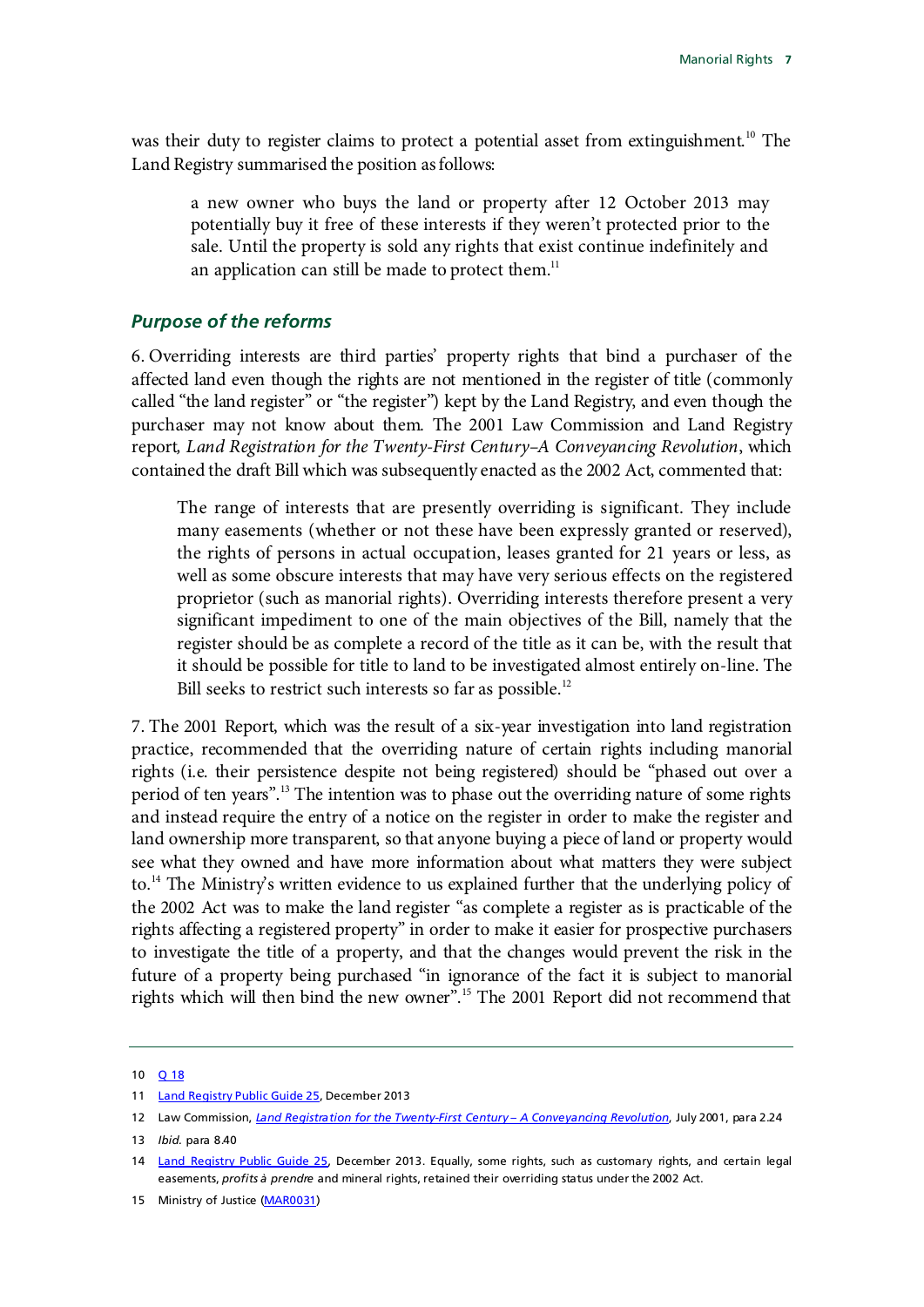these rights be removed altogether. The consultation document which led to the report and 2002 Act, while stating that manorial rights were anomalous and "could" be abolished, suggested the financial implications of abolition did not make this option a "viable strategy for reform".[16](#page-11-1) Nevertheless, the door was not closed to a further review and the consultation document went on to state that "any such strategy would have to be conducted as a separate law reform exercise with full regard to its implications".<sup>[17](#page-11-2)</sup>

### <span id="page-11-0"></span>**Our inquiry**

8. As a consequence of the coming into effect of the relevant provisions in the 2002 Act, in particular the passing of the October 2013 deadline for registrations which led to a large number of registrations being made around this time, we received a range of representations from Members of Parliament on their constituents' behalf as well as individual members of the public affected by registrations made on their properties. These all called for the abolition of manorial rights and/or a review of the law in this respect. In response to these representations we wrote to the Law Commission and the Government in early 2014 asking whether there were plans to review the law concerning manorial rights in order to consider whether such rights should be abolished. Responding to us in April 2014, the Government stated that, while it was aware of "consternation" in some areas related to the registration of manorial rights, it was "not aware of any actual problems in practice" and therefore did not plan to review the law on manorial rights or request the Law Commission to do so.<sup>[18](#page-11-3)</sup>

9. In its response to us in March 2014 the Law Commission said it currently had no plans to carry out a law reform review in relation to manorial rights and that it had anyway recently agreed its [12th Programme of Law Reform.](http://lawcommission.justice.gov.uk/publications/programmes-law-reform.htm)<sup>[19](#page-11-4)</sup> The letter did note that the Government could refer a specific project to the Commission outside of its law reform programme, but it also stated that "a project whose objective was the abolition of property rights encounters some particular obstacles, and before considering whether to take on such a project we would want to know that government has considered the implications of taking such a step and was prepared to make the necessary provision for compensation".<sup>[20](#page-11-5)</sup>

10. In light of the correspondence and representations received, we decided to carry out a short inquiry into manorial rights in order to instigate a debate on the current situation and inform any possible future review. We invited evidence addressing any aspect of the current laws and procedures in relation to manorial rights, but in particular on the following points:

The recent incidence of manorial rights being exercised, and the impact upon landowners;

<span id="page-11-1"></span><sup>16</sup> Law Commission, *[Land Registration for the Twenty-First Century –](http://lawcommission.justice.gov.uk/docs/lc254_land_registration_for_21st_century_consultative.pdf) A Consultation Document*, 1998, para 4.24

<span id="page-11-2"></span><sup>17</sup> *Ibid,* para 4.39

<span id="page-11-3"></span><sup>18</sup> Ministry of Justice [\(MAR0041\)](http://data.parliament.uk/WrittenEvidence/CommitteeEvidence.svc/EvidenceDocument/Justice/Manorial%20rights/written/16021.html)

<span id="page-11-5"></span><span id="page-11-4"></span><sup>19</sup> Law Commission [\(MAR0042\)](http://data.parliament.uk/WrittenEvidence/CommitteeEvidence.svc/EvidenceDocument/Justice/Manorial%20rights/written/16023.html). Under the Law Commission Act 1965 the Law Commission is required to receive and consider proposals for law reform and to prepare and submit to the Lord Chancellor, from time to time, programmes for the examination of different branches of the law with a view to reform. It typically produces a new programme of law reform every 2–4 years.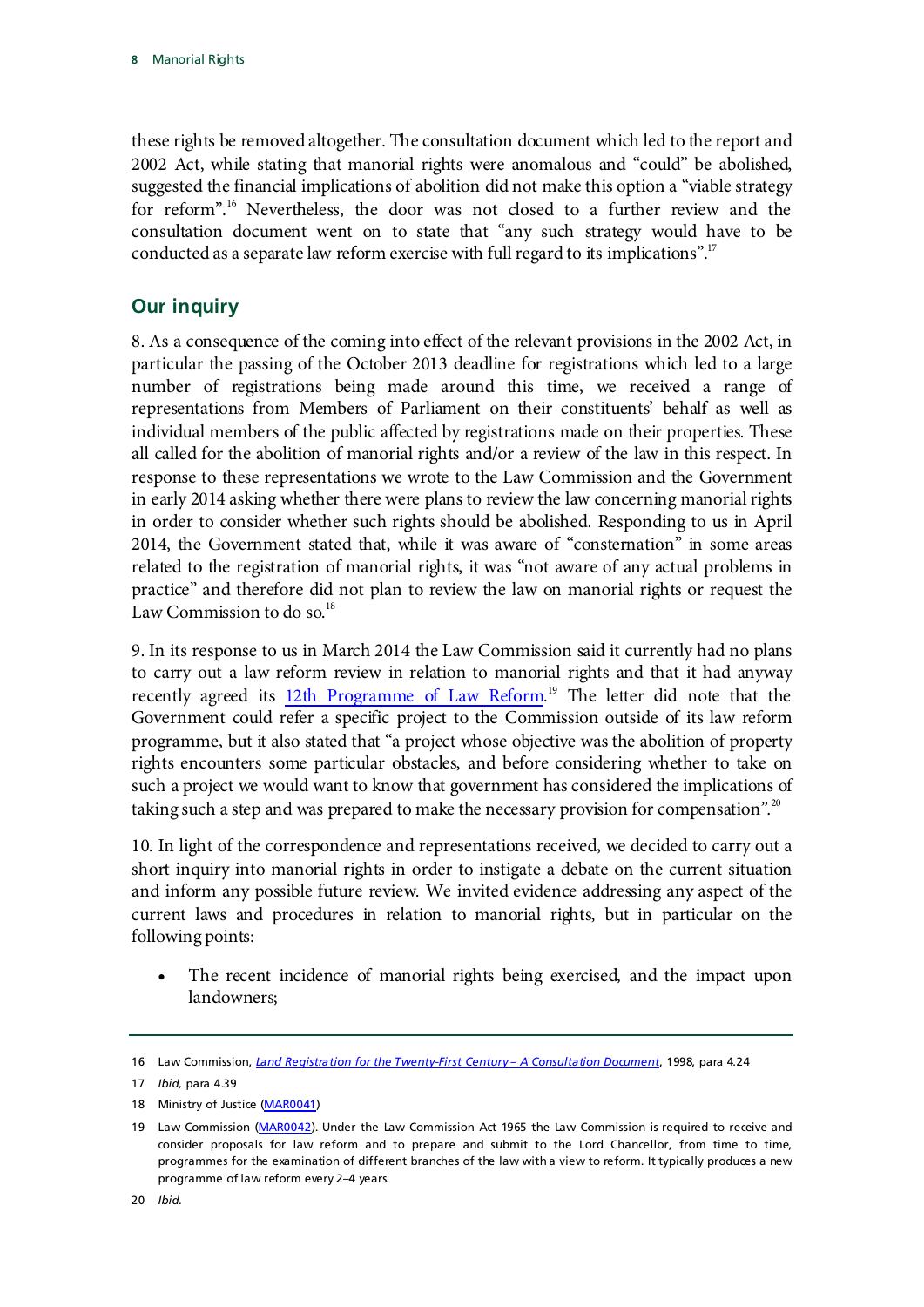- The arguments for and against the abolition of manorial rights;
- The implications of abolishing manorial rights, including the cost of any appropriate compensation that may be required.

11. In the course of our inquiry we received 33 written submissions and we held two oral evidence sessions, hearing from Kim Thomas and Amanda White, from a campaign group for Welwyn Garden City residents calling itself The Peasants' Revolt, Rhun ap Iorwerth, Assembly Member for Ynys Môn, and Albert Owen, Member of Parliament for Ynys Môn; David Towns, Director, Bond Dickinson LLP, Roger Tetlow, Senior Legal Adviser, Country Land and Business Association, and Timothy Troman, Chartered Mineral Surveyor, Wardell Armstrong LLP; Professor Judith Bray, University of Buckingham, and Christopher Jessel, retired solicitor; and Lord Faulks QC, Minister of State for Civil Justice and Legal Policy, Ministry of Justice, and Steve Coveney, Head of Registration Legal Services, Land Registry. We are grateful to all those who gave written and oral evidence to us in this inquiry.

#### <span id="page-12-0"></span>**The Law Commission's current project on the 2002 Act**

12. While the Law Commission currently has no plans to review the law related to manorial rights, we note that in recent years the Law Commission has planned to carry out a project related to feudal law more widely. The 9th Programme of Law Reform launched in 2005 included a project to examine the case for the reform of feudal law and the implications of statutory intervention. However, the 10th Programme published in June 2008 stated it had not been possible to carry out this work because of the demands of other projects, and that it considered the project should further be delayed until the 11th Programme. At the time of the publication of 11th Programme in July 2011 it was stated that Commissioners had taken the view that other proposed law reform projects offered the potential for greater public benefit than work on feudal land law. We also note that the current  $12<sup>th</sup>$  Programme includes a project on the mechanics of the Land Registration Act 2002 for which the Law Commission will publish a consultation paper in late 2015 and a report and draft Bill in late  $2017<sup>21</sup>$ . The Law Commission describes the project on its website as "a wide-ranging review of the 2002 Act, with a view to amendment where elements of the Act could be improved in light of experience with its operation".<sup>22</sup>

#### <span id="page-12-1"></span>**The cases of Welwyn Garden City and Anglesey**

13. Although not exclusively so, much of the written evidence received has been from campaigners and individuals for the abolition of manorial rights who have direct experience in relation to the registration of claims made against land in Welwyn Garden City and Anglesey respectively. During the course of the inquiry we have drawn on and examined some of the principal objections raised by those affected in these two cases including:<sup>[23](#page-12-4)</sup>

<span id="page-12-2"></span><sup>21</sup> For more information see[: http://lawcommission.justice.gov.uk/areas/land-registration.htm](http://lawcommission.justice.gov.uk/areas/land-registration.htm)

<span id="page-12-3"></span><sup>22</sup> *Ibid.* 

<span id="page-12-4"></span><sup>23</sup> See for example Albert Owen MP [\(MAR0007\)](http://data.parliament.uk/WrittenEvidence/CommitteeEvidence.svc/EvidenceDocument/Justice/Manorial%20rights/written/11830.html), Rhun ap Iorwerth AM [\(MAR0026\)](http://data.parliament.uk/WrittenEvidence/CommitteeEvidence.svc/EvidenceDocument/Justice/Manorial%20rights/written/12228.html), Qq 1-17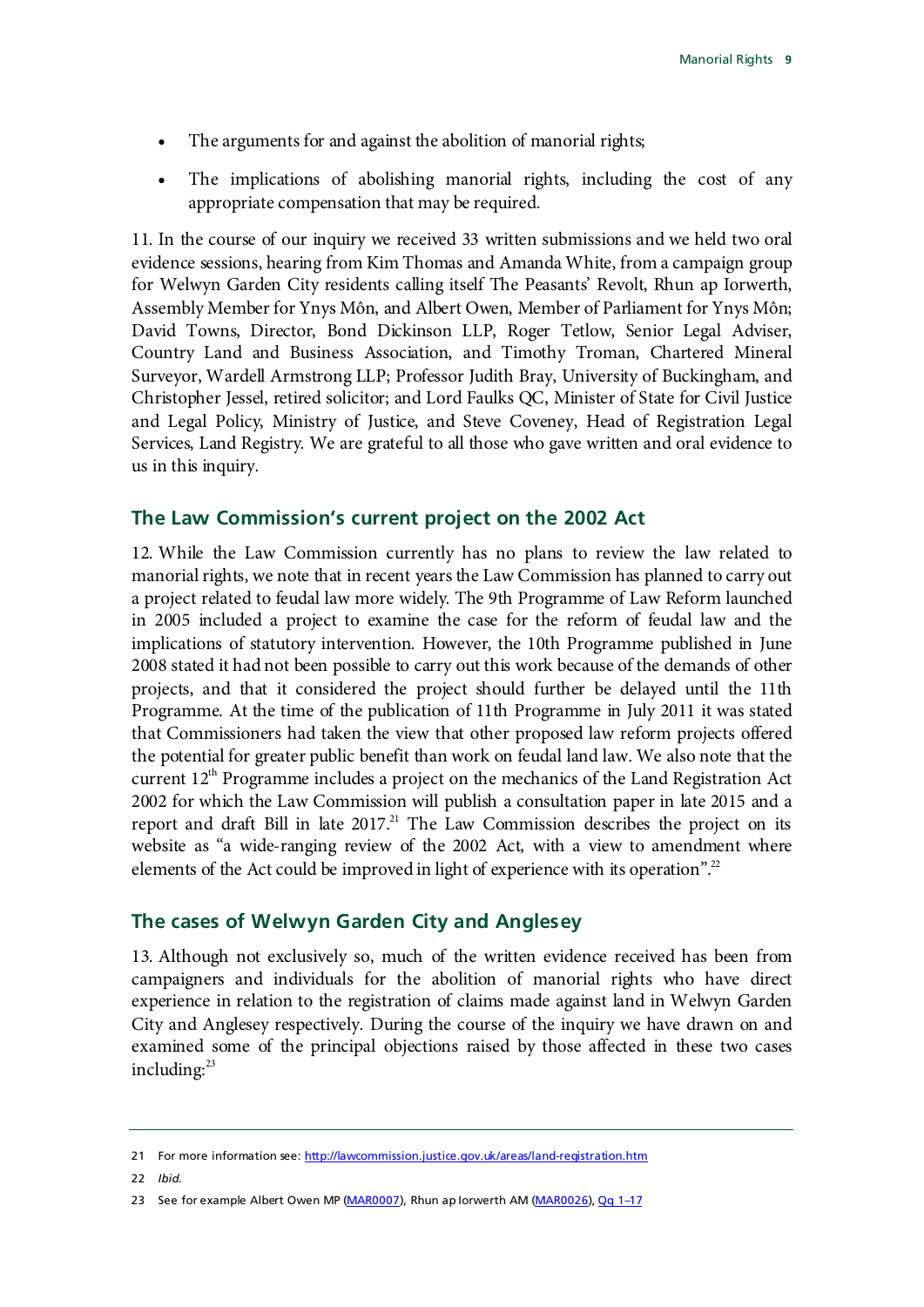- The fact that property owners were not aware of the existence of a claim to such rights against their property upon purchase.
- The cost incurred by residents in objecting to the claims–primarily legal advice and research costs relating to the validity of the claim.
- The impact on future property sales and access to loans.
- Possibility of exercise of rights in public places.
- The role of the Land Registry in the process of notification.
- The burden of proof in relation to verifying a claim.

14. In the Welwyn Garden City case, in October 2013 around 500 households in the Handside area received notices from the Land Registry informing them that Lord Salisbury had registered claims to manorial rights over their properties. From evidence received, it seems that while many residents submitted initial objections to the claim, following correspondence with the Land Registry and the lawyers acting on behalf of Lord Salisbury, Bond Dickinson LLP, most objections have not been pursued, aside from those notices issued to properties that subsequently were shown to be outside the area to which Lord Salisbury was making his claim. The primary reason cited in the evidence received was the cost that would be incurred by pursuing their objections.<sup>[24](#page-13-0)</sup> Those affected in this case were told by Bond Dickinson that there was no intention for the rights to be exercised at present and that the rights were registered simply to avoid their loss and protect their long-term value. $^{25}$  $^{25}$  $^{25}$ 

15. The claim in Anglesey was made by Stephen Paul Hayes who owns the title of Lord of the Manor of Treffos, which he bought in 1992. In October 2013 around 4,000 Anglesey residents were sent notices by the Land Registry detailing Mr Hayes' claim. In this case around half of the residents objected and following considerable local public pressure, including research carried out by individuals contesting the claim regarding the extent of the Treffos Manor and its boundaries, Mr Hayes agreed to withdraw all his original rights claims.[26](#page-13-2) We also received individual pieces of evidence citing issues with manorial rights registrations in Bewcastle (Cumbria), Lincolnshire, and Delamere (Cheshire).<sup>[27](#page-13-3)</sup> However, based on the statistics provided in the next Chapter, the various areas from which we have received representations on the registration of manorial rights would seem to account for only a small proportion of total registrations made since the 2002 Act.

<span id="page-13-0"></span><sup>24</sup> See for example, Richard Hill [\(MAR0020\)](http://data.parliament.uk/WrittenEvidence/CommitteeEvidence.svc/EvidenceDocument/Justice/Manorial%20rights/written/12209.html).

<span id="page-13-1"></span><sup>25</sup> The Peasants' Revolt [\(MAR0023\)](http://data.parliament.uk/WrittenEvidence/CommitteeEvidence.svc/EvidenceDocument/Justice/Manorial%20rights/written/12219.html)

<span id="page-13-2"></span><sup>26</sup> Lloyd Russell Jenkinson [\(MAR0017\)](http://data.parliament.uk/WrittenEvidence/CommitteeEvidence.svc/EvidenceDocument/Justice/Manorial%20rights/written/12161.html)

<span id="page-13-3"></span><sup>27</sup> See: David O'Mahony [\(MAR0019\)](http://data.parliament.uk/WrittenEvidence/CommitteeEvidence.svc/EvidenceDocument/Justice/Manorial%20rights/written/12193.html); Jane Donaldson-Allen [\(MAR0038\)](http://data.parliament.uk/WrittenEvidence/CommitteeEvidence.svc/EvidenceDocument/Justice/Manorial%20rights/written/14835.html); and Bewcastle Parish Council [\(MAR0040\)](http://data.parliament.uk/WrittenEvidence/CommitteeEvidence.svc/EvidenceDocument/Justice/Manorial%20rights/written/15389.html).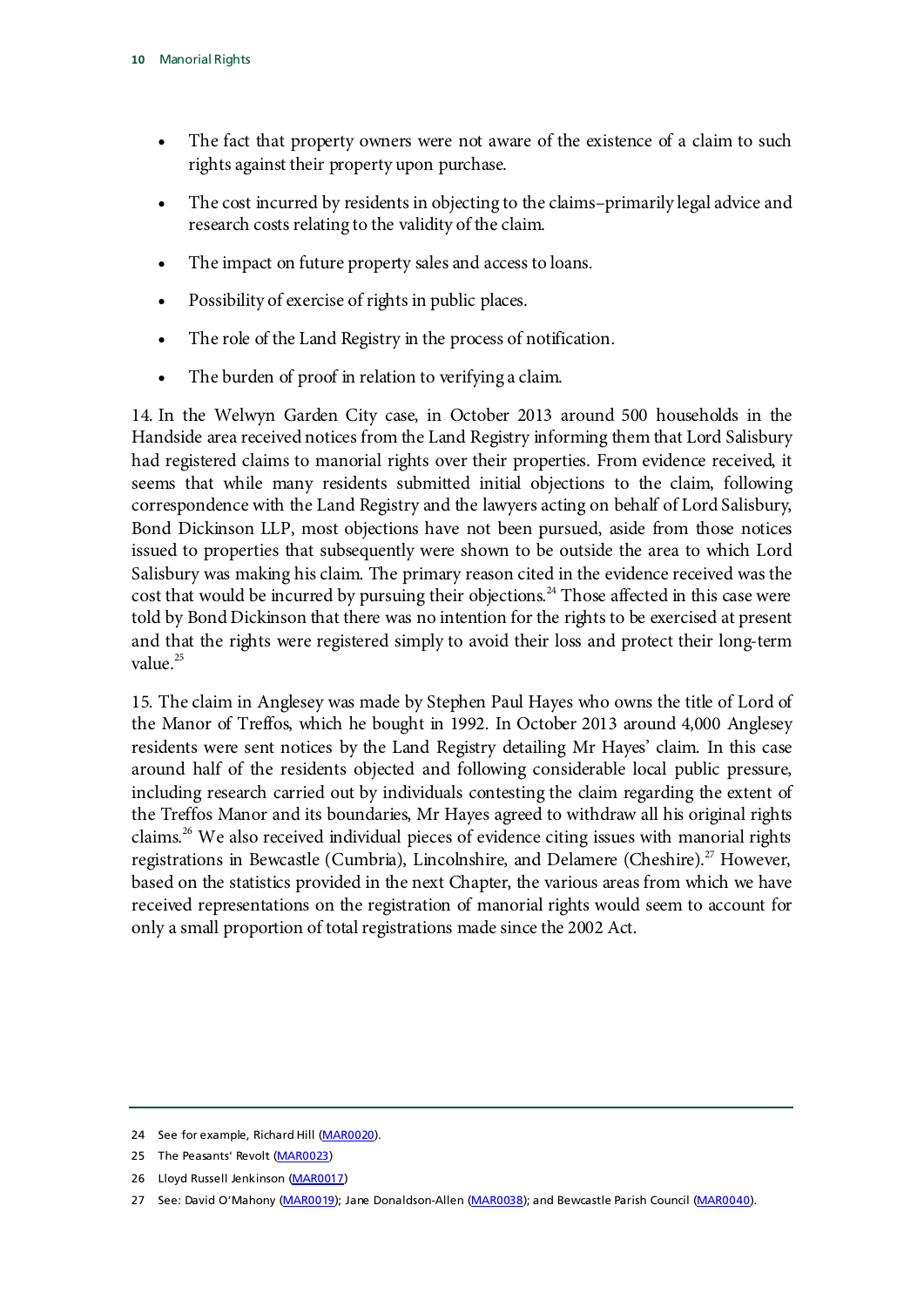# <span id="page-14-0"></span>2 The registration process and role of the Land Registry

### <span id="page-14-1"></span>**Statistics on registration levels**

16. Although those with claims over manorial rights had ten years to register their claims with the Land Registry, much of the anecdotal evidence received during our inquiry was that the effect of the October 2013 deadline was to lead to large numbers of applications claiming manorial rights on properties being made to the Land Registry in the months preceding the deadline. In its written evidence the Ministry stated that it did not hold data for applications made for registration of a notice to protect a claim to the ownership of manorial rights prior to December 2012, while Mr Coveney from the Land Registry stated that they had only begun to collect data when "it seemed that it might be becoming a more high profile problem".<sup>[28](#page-14-2)</sup> The figures provided by the Ministry to us indicate that between December 2012 and July 2014, 84,000 notices had been registered. In addition, the Land Registry noted that a further 116,500 titles included an entry related to manorial rights from the preregistration title deeds i.e. when the deeds lodged on first registration indicate that the property is subject to such rights. Taken together, this equates to slightly less than 1% of all registered titles in England and Wales. [29](#page-14-3) The Ministry's written evidence goes on to state that, of the 84,000 notices registered under the 2002 Act:

- These had been received from 142 applicants.
- Around 6,000 applications had subsequently been received to withdraw the notice by the person entering the notice.
- Around 16,000 applications to challenge notices from landowners had been received, although the Land Registry was unable to indicate how many of these were successful, i.e. resulted in the notice being removed. However, the Land Registry believed that "anecdotal evidence" suggested approximately a third of challenges were successful.<sup>[30](#page-14-4)</sup>

17. During oral evidence Mr Towns of Bond Dickinson LLP said that he had been told by the Land Registry that, prior to December 2012, 3,200 notices had been registered since 2003.[31](#page-14-5) **In this light, and given the Land Registry's role in the process of registering manorial rights, it seems surprising that it was not possible for the Ministry or Land Registry to provide us with full statistics regarding the extent of the registration of manorial rights before December 2012. Similarly, given successful challenges result in the removal of unilateral notices from the land register, we would have expected that it would be possible to collate such information.** *We therefore recommend that the Land Registry should carry out the necessary work to assess accurately the number of manorial* 

<span id="page-14-2"></span><sup>28</sup> Ministry of Justice [\(MAR0031\)](http://data.parliament.uk/WrittenEvidence/CommitteeEvidence.svc/EvidenceDocument/Justice/Manorial%20rights/written/12513.html), Q 84

<span id="page-14-3"></span><sup>29</sup> [The Land Registry Annual Report and Accounts 2013/14](https://www.gov.uk/government/uploads/system/uploads/attachment_data/file/332490/Land_Registry_Annual_Report2014v27Aweb.pdf) indicated that there are 23.8 million registered titles in England and Wales.

<span id="page-14-5"></span><span id="page-14-4"></span><sup>30</sup> Ministry of Justice [\(MAR0031\)](http://data.parliament.uk/WrittenEvidence/CommitteeEvidence.svc/EvidenceDocument/Justice/Manorial%20rights/written/12513.html)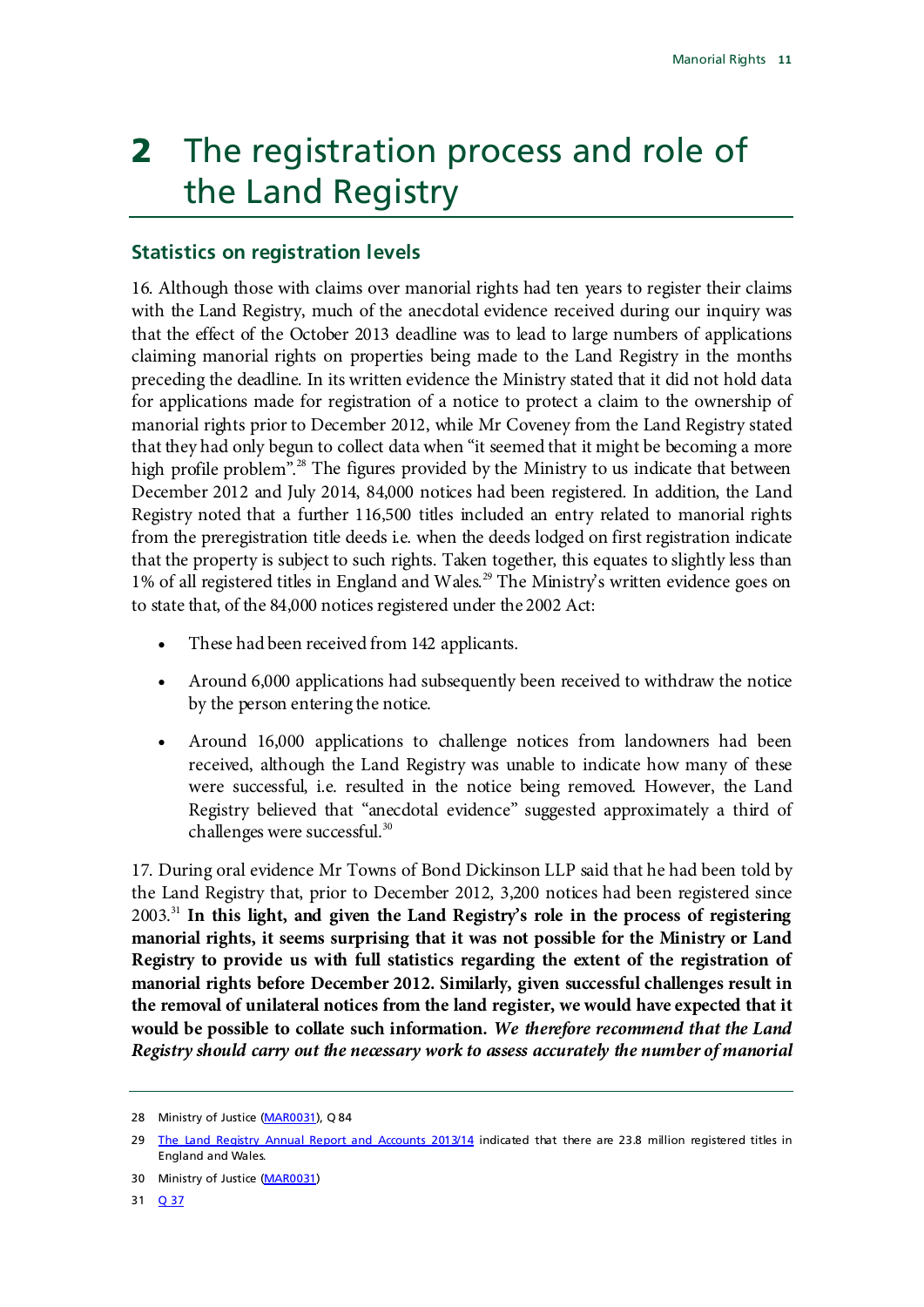*rights claims now registered against titles in England and Wales following changes in the 2002 Act. With an eye to any future review or changes to the law relating to manorial rights, it would also seem beneficial for the Land Registry or Ministry to collate statistics on the extent to which manorial rights are challenged and the success rates of such challenges, including the incidence of claims being decided by the Courts or Tribunal.*

#### <span id="page-15-0"></span>**Main impacts of registration**

18. Many of the issues faced by landowners and subsequent complaints raised have been due to the registration processes and an apparent unintended consequence of the 2002 Act's October 2013 deadline for registrations causing a surge in applications, rather than the policy objectives of the 2002 Act specifically or the impact of individuals exercising manorial rights. While many of those affected by the two main cases upon which we received representations, Anglesey and Welwyn Garden City, were particularly unhappy that they had not been aware of the existence of a claim to such rights against their property upon purchase, as outlined in the previous chapter one of the primary policy objectives of the changes in the 2002 Act was to make the register more transparent and avoid this lack of knowledge in the future. Indeed, as Amanda White from the campaign group to abolish manorial right, The Peasants' Revolt, noted, "I never had a problem with the Registration Act. We were grateful for the registration of this because, although it was a smack in the face … at least we knew about it now, and people who subsequently buy their properties will know about this."<sup>[32](#page-15-2)</sup>

#### <span id="page-15-1"></span>*The use of unilateral notices*

19. Following the changes to the status of manorial rights in the 2002 Act, the primary means by which the majority of manorial rights holders chose to register their claims was through requesting that a unilateral notice be entered on to the register by the Land Registry, in a process defined by the 2002 Act. $33$  The entry of a unilateral notice on the register requires the Land Registry, after the entry is made, to send notification to the registered proprietor of the property informing them that someone else has registered a claim that they own an interest that affects their land or property. The Land Registry noted in its written submission that the 2002 Act actually allowed for two types of notices to be used in registering rights that were previously overriding interests–agreed or unilateral notices. [34](#page-15-4) In the case of an agreed notice, the landowner has to consent to the entry of the notice, or the applicant has to satisfy the Land Registry as to the validity of their claim. There is no such requirement in the case of a unilateral notice. In order to satisfy the Land Registry of the validity of a claim in the case of an agreed notice the applicant has to submit detailed evidence. Therefore, as the Land Registry notes, "in practice, applicants opted to apply for unilateral notices to protect their manorial rights, rather than agreed notices".<sup>[35](#page-15-5)</sup>

<span id="page-15-5"></span>35 *Ibid.*

<span id="page-15-2"></span><sup>32 &</sup>lt;u>[Q 5](http://data.parliament.uk/writtenevidence/committeeevidence.svc/evidencedocument/justice-committee/manorial-rights/oral/14445.html)</u>

<span id="page-15-3"></span><sup>33</sup> Although it should be noted that a unilateral notice is a mechanism predating the 2002 Act that lawyers traditionally use to protect option agreements and contracts.

<span id="page-15-4"></span><sup>34</sup> Land Registry [\(MAR0035\)](http://data.parliament.uk/WrittenEvidence/CommitteeEvidence.svc/EvidenceDocument/Justice/Manorial%20rights/written/13556.html)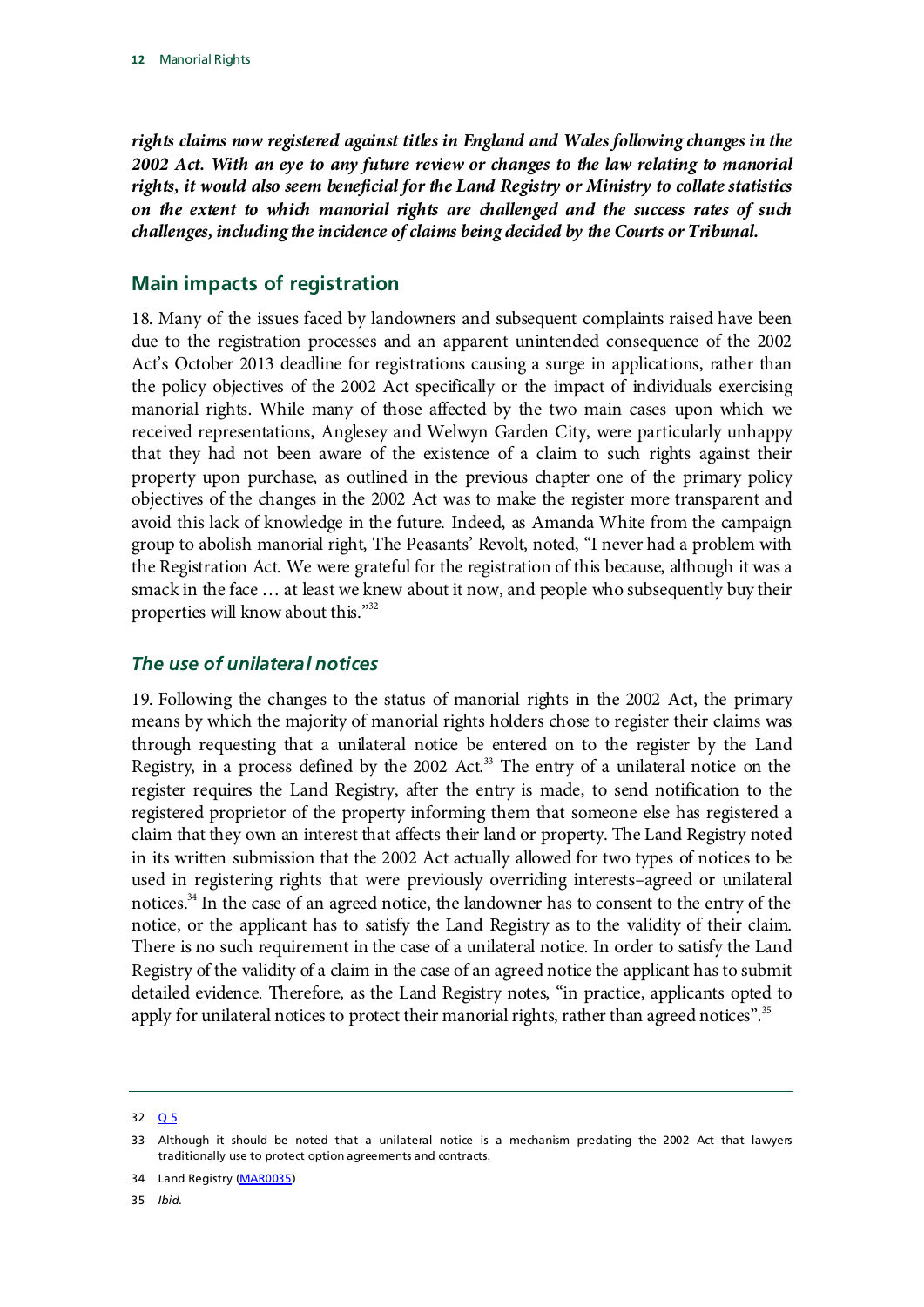#### *The process of registration and dispute*

20. Making an application to register manorial rights via a unilateral notice simply protects a claim to these rights and ensures their priority when a future transfer or disposition of land takes place. The entry does not guarantee that the interest it protects is valid or even that it exists and it does not mean that the Land Registry has endorsed or approved it. Rather it is a claimed interest that the owner can seek to challenge. However, it is entered in the register on the title of a property without the consent of the landowner. The applicant is not required to satisfy the Land Registry that there is a valid claim and does not need to support the application with any evidence. The Land Registry states that a unilateral notice gives the landowner the opportunity to consider the issue and to apply to cancel the notice if they think their property is not subject to it. The landowner can apply at any time to cancel the notice.<sup>[36](#page-16-0)</sup> All objections are considered in the first instance by Land Registry lawyers, who determine whether there are clear grounds for an objection. $37$  The objection will then be put to the applicant in an attempt to resolve the dispute. There are then three primary options:

- The applicant may withdraw the application, or not object to the landowner's cancellation application within a specified period in which case the notice is cancelled.
- The objector may withdraw the objection (usually if provided with clear evidence from the applicant).
- Either party may decide to go to court to resolve the dispute.<sup>[38](#page-16-2)</sup>

21. If neither party withdraws and they have not settled their dispute either through the courts or otherwise, the Land Registry will refer the case to the Land Registration division of the Property Chamber, First-tier Tribunal, which is a tribunal specifically set up to decide Land Registry disputes. The Land Registry notes in its written evidence that any dispute that cannot be resolved by agreement has to be referred to tribunal and that it has no power to determine such a dispute.<sup>[39](#page-16-3)</sup> However, the Land Registry also notes that prior to 2003 disputes "could be determined by a senior lawyer in the Land Registry. The Law Commission recommended that … it was desirable to create a completely independent office for adjudication and that was established in the Land Registration Act 2002".<sup>[40](#page-16-4)</sup>

22. Throughout the process the Land Registry is not formally able to provide legal advice to either party or tailored advice about individual notices. However, during a Westminster Hall debate on the subject in January 2014, the then Minister for Business and Enterprise, Rt Hon Michael Fallon MP, stated that in cases of dispute the Land Registry would try to

<span id="page-16-0"></span><sup>36</sup> Land Registry Blog[, "Letters we send about manorial rights",](http://blog.landregistry.gov.uk/letters-send-manorial-rights/) December 2013

<span id="page-16-1"></span><sup>37</sup> [Land Registry Public Guide 25,](http://webarchive.nationalarchives.gov.uk/20140709064818/http:/www.landregistry.gov.uk/public/guides/public-guide-25) December 2013

<span id="page-16-2"></span><sup>38</sup> [Land Registry Practice Guide 37,](https://www.gov.uk/government/publications/objections-and-disputes-a-guide-to-land-registry-practice-and-procedures/practice-guide-37-objections-and-disputes-a-guide-to-land-registry-practice-and-procedures) September 2014

<span id="page-16-3"></span><sup>39</sup> Land Registry [\(MAR0035\)](http://data.parliament.uk/WrittenEvidence/CommitteeEvidence.svc/EvidenceDocument/Justice/Manorial%20rights/written/13556.html)

<span id="page-16-4"></span><sup>40</sup> *Ibid*. See Section 73(7) of the 2002 Act. Up until July 2013 this role was carried out by the Adjudicator to HM Land Registry. On 1 July 2013 the Land Registration division of the Property Chamber, First-tier Tribunal replaced the post of Adjudicator, with the former Adjudicator, Edward Cousins sitting as Principal Judge with three other full-time salaried judges and 28 part-time fee paid judges.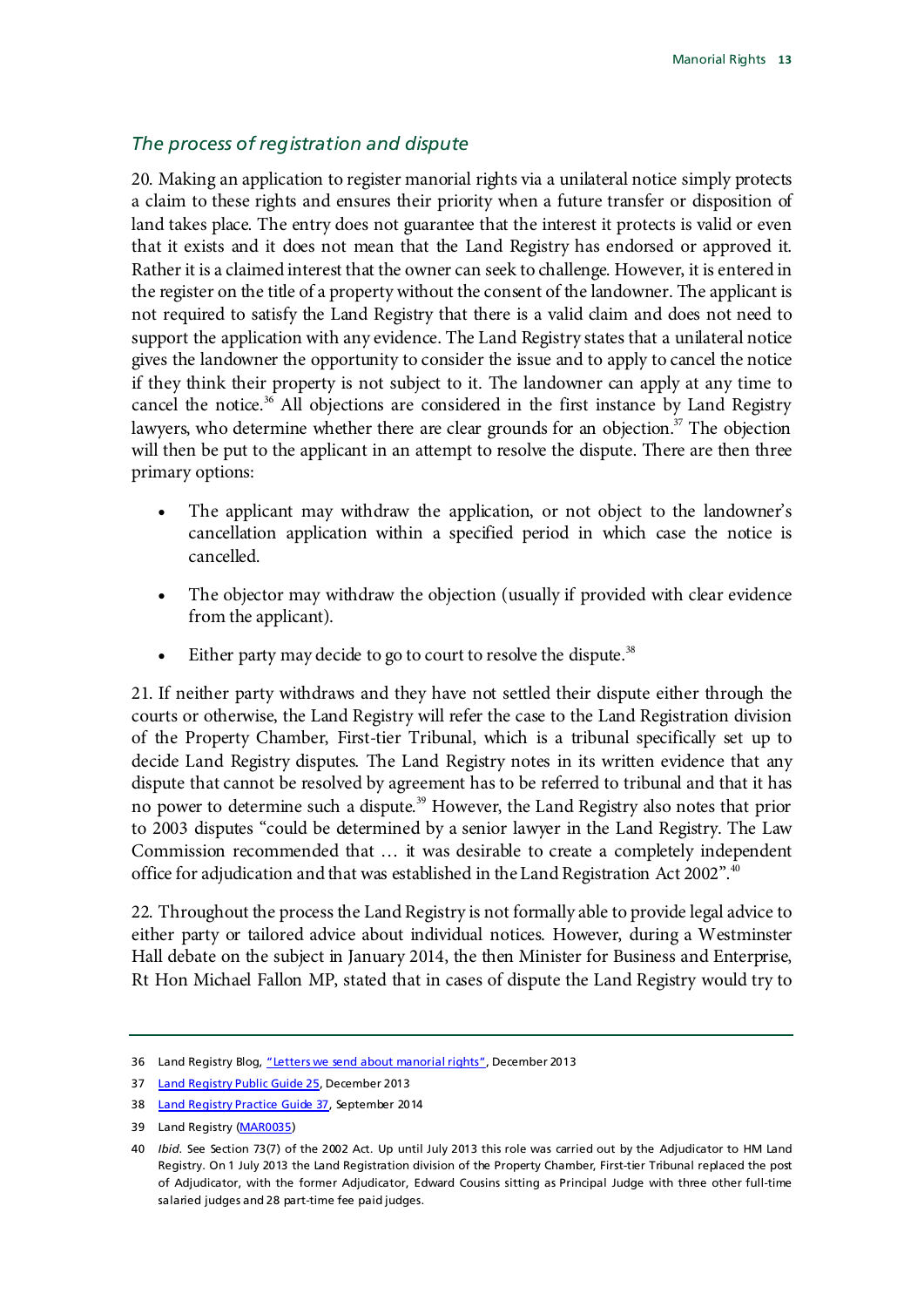assist the parties in resolving the dispute including, if asked, to express its view based on the available evidence.<sup>[41](#page-17-1)</sup>

#### <span id="page-17-0"></span>*Future property sales*

23. Some of the evidence received also pointed to concerns regarding the impact of manorial rights claims on future property sales and securing loans. However, in the majority of cases this does not appear to have happened in practice. For example, the evidence from The Peasants' Revolt acknowledges there has not been an adverse impact in this respect to date. $42$  Mr Owen indicated that he was aware of issues in this regard, although primarily related to instances when a claim was in the process of being disputed.<sup>[43](#page-17-3)</sup> On access to loans, during the January 2014 Westminster Hall debate on manorial rights, Mr Fallon said that:

The Land Registry has been monitoring the situation and, where it has been able to contact individuals who may have been affected, those individuals usually, but not always, turn out not to have been affected. We know that in some cases there has been a short delay in granting a loan because of an earlier application by the property owner to remove the notice. The lender would have wished to ensure that any dispute had been resolved before proceeding. In one case, the property owner changed lawyers because of concerns about the advice given, and the change in lawyers enabled the loan to be granted. The Land Registry stands ready to assist anyone else facing similar problems.<sup>[44](#page-17-4)</sup>

24. As Dr Stafford pointed out, the legal profession has been well versed in the law relating to manorial rights for centuries, and "there is no reason why the profession today cannot provide a better service by treating it as something which may need to be advised on in any residential conveyancing transaction".<sup>[45](#page-17-5)</sup> It is notable, however, that due to the use of unilateral notices, claims to manorial rights are required to be placed on the charges register by the Land Registry, rather than having them as part of the historic property register. Evidence received from those both for and against the abolition of manorial rights acknowledged that this was anomalous and had the potential to create unnecessary problems for landowners looking to sell their property. For example Mr Towns told us that using unilateral notices was "wrong" because they went on the charges register and some "solicitors who are not used to seeing that think it is a legal charge. They think it is something to do with the financial charges."<sup>46</sup> He also pointed out the anomalous situation whereby in cases where the Land Registry makes an entry upon first registration based on manorial rights indicated on the deeds lodged, the note is placed in the main property register, rather than the charges register:

- <span id="page-17-5"></span>45 Dr Paul Stafford [\(MAR0039\)](http://data.parliament.uk/WrittenEvidence/CommitteeEvidence.svc/EvidenceDocument/Justice/Manorial%20rights/written/14866.html)
- <span id="page-17-6"></span>46 [Q 20](http://data.parliament.uk/writtenevidence/committeeevidence.svc/evidencedocument/justice-committee/manorial-rights/oral/14445.html)

<span id="page-17-1"></span><sup>41</sup> [HC Deb 15 January 2014 c335WH](http://www.publications.parliament.uk/pa/cm201314/cmhansrd/cm140115/halltext/140115h0002.htm%2314011581000002)

<span id="page-17-2"></span><sup>42</sup> The Peasants' Revolt [\(MAR0023\)](http://data.parliament.uk/WrittenEvidence/CommitteeEvidence.svc/EvidenceDocument/Justice/Manorial%20rights/written/12219.html)

<span id="page-17-3"></span><sup>43</sup> Albert Owen MP [\(MAR0007\)](http://data.parliament.uk/WrittenEvidence/CommitteeEvidence.svc/EvidenceDocument/Justice/Manorial%20rights/written/11830.html)

<span id="page-17-4"></span><sup>44</sup> [HC Deb 15 January 2014 c335WH](http://www.publications.parliament.uk/pa/cm201314/cmhansrd/cm140115/halltext/140115h0002.htm%2314011581000002)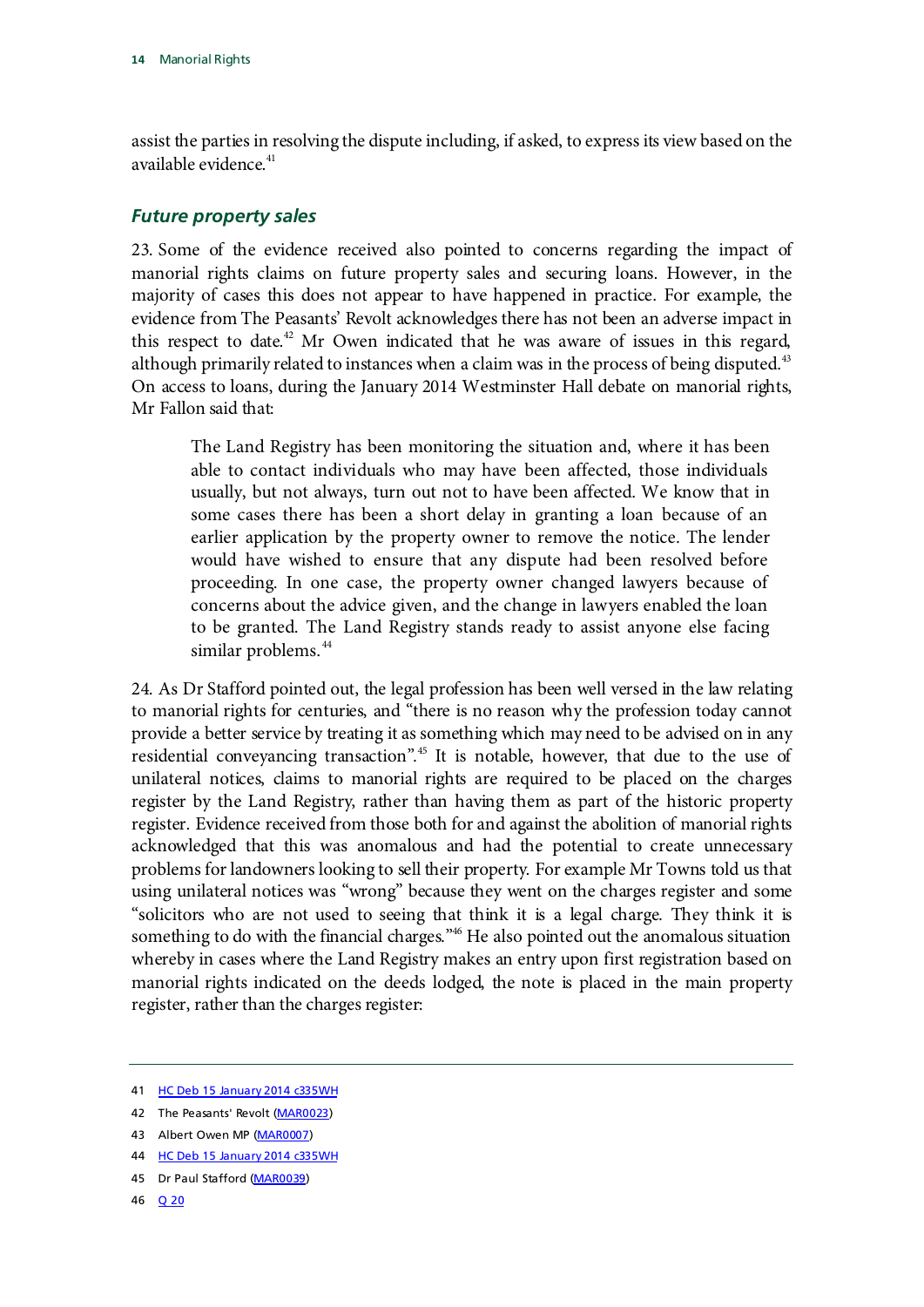The Land Registry says there are about 116,500 titles which have an existing note, so when this land was first registered the Land Registry saw that it was former copyhold and they have put a note in the property register, which is just the descriptive part, saying, "This land is former copyhold and subject to reserved manorial rights." When this legislation first came out I thought that is what we would be applying to do—to put that kind of standard entry in the property register. Doing that would have been a far better approach, or perhaps creating a new manorial rights notice which you then apply for, rather than trying to shoehorn something as complicated as this into an existing method.<sup>[47](#page-18-1)</sup>

#### <span id="page-18-0"></span>*The burden of proof*

25. Evidence received from those against manorial rights has indicated that the burden of proof of a claim lies too heavily with the landowner, with the claimant having to incur relatively low costs to register their claim to manorial rights. As a result, the financial cost of proving or disproving a claim often fell disproportionately on individual property owners rather than the claimants, who may have substantial resources and easier access to legal advice on property matters. The incentive not to object is therefore greater due to the processes for registration specified by the 2002 Act. [48](#page-18-2) These claims again have their roots in the use of unilateral notices. As already noted, under the 2002 Act no evidence is required for the Land Registry to issue a unilateral notice and place a claim on the register, but this does not mean the claim has been endorsed or approved by the Land Registry; rather it is a claimed interest that the owner can challenge. Mr Towns acknowledged that it was "a fairly aggressive thing to use, because, by its nature being unilateral, the Land Registry will register it without any proof. It is a bit like getting an interim injunction; you get it and then you argue your case",<sup>[49](#page-18-3)</sup> while Mr ap Iorwerth asserted "the truth is that most would find it difficult, if not impossible, to prove that the rights do exist as they claim".<sup>[50](#page-18-4)</sup> Mr Owen believed:

The Land Registry should […] require a claimant to show documentary evidence of his or her claim […]. If this evidence is not forthcoming then it should be for the Land Registry to determine that such a claim cannot be valid […] the onus should also be on the Registry to carry out research on the basis of the claim to coincide with the evidence provided by the claimant. Parliament should legislate to this effect. The Land Registry rightly point out that it is for Parliament to decide how the claims are administered. Therefore, Parliament should specify that the burden of proof is on the claimant so that they are obliged to provide evidence of a claim to the Land Registry before any notifications are distributed. By taking these two steps, the burden of proof would be removed from the property holder removing both the stress and financial burden of fighting a claim that was not known. [51](#page-18-5)

- <span id="page-18-3"></span>49 [Q 20](http://data.parliament.uk/writtenevidence/committeeevidence.svc/evidencedocument/justice-committee/manorial-rights/oral/14445.html)
- <span id="page-18-4"></span>50 [Q 6](http://data.parliament.uk/writtenevidence/committeeevidence.svc/evidencedocument/justice-committee/manorial-rights/oral/14445.html)

<span id="page-18-1"></span><sup>47</sup> *Ibid.*

<span id="page-18-2"></span><sup>48</sup> See for example: Albert Owen MP [\(MAR0007\)](http://data.parliament.uk/WrittenEvidence/CommitteeEvidence.svc/EvidenceDocument/Justice/Manorial%20rights/written/11830.html); Richard Hill [\(MAR0020\)](http://data.parliament.uk/WrittenEvidence/CommitteeEvidence.svc/EvidenceDocument/Justice/Manorial%20rights/written/12209.html); and Rhun ap Iorwerth AM [\(MAR0026\)](http://data.parliament.uk/WrittenEvidence/CommitteeEvidence.svc/EvidenceDocument/Justice/Manorial%20rights/written/12228.html)

<span id="page-18-5"></span><sup>51</sup> Albert Owen MP [\(MAR0007\)](http://data.parliament.uk/WrittenEvidence/CommitteeEvidence.svc/EvidenceDocument/Justice/Manorial%20rights/written/11830.html)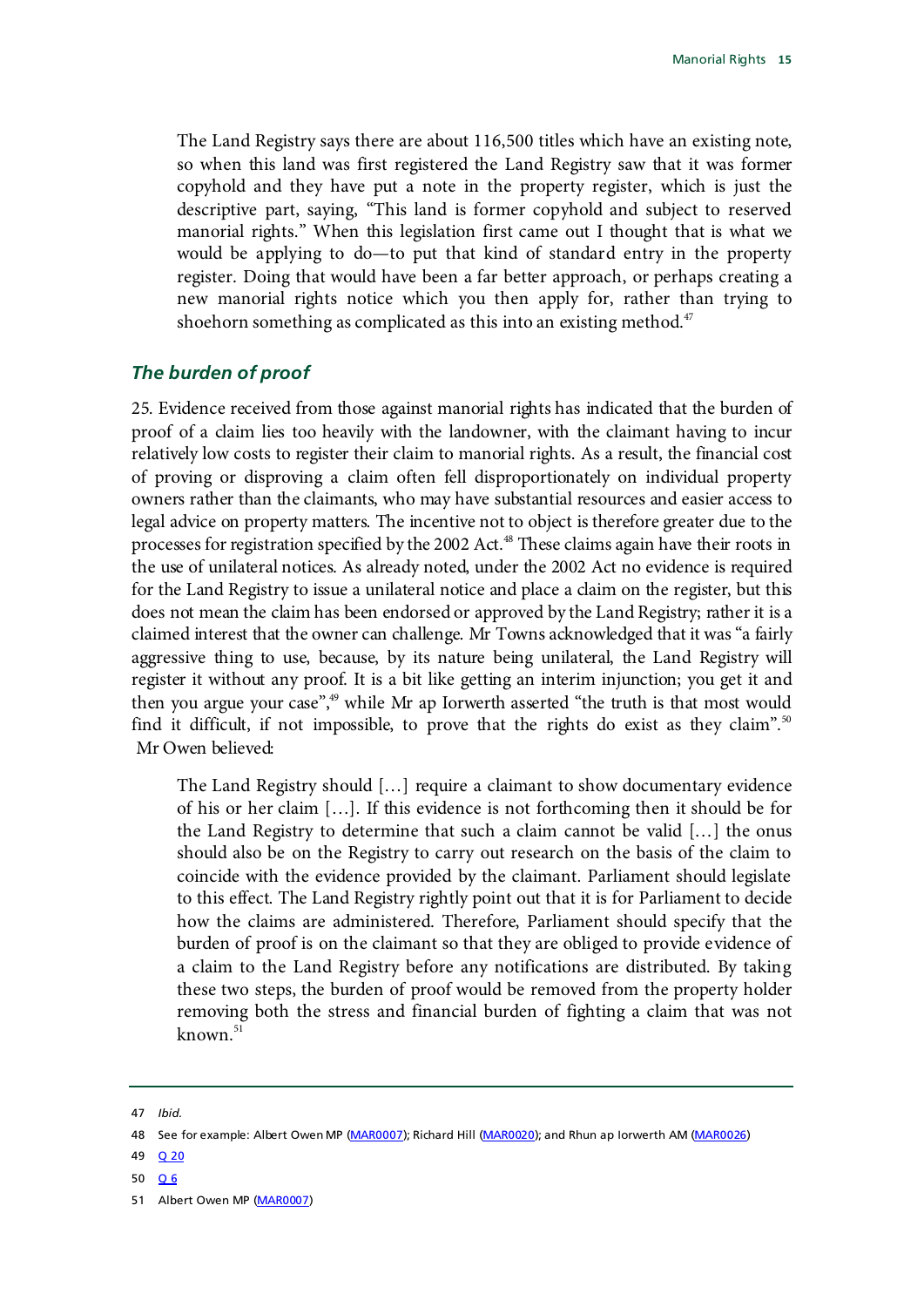26. Dr Stafford made a similar suggestion, but noted that such a change to the process would require "extra work for the Land Registry, involving scrutiny by legally qualified staff, and this would no doubt require a higher fee from the applicant". Nevertheless, he believed that the "… higher hurdle which the applicant has to overcome would have the effect of discouraging or eliminating weak applications, and so would the higher fee".<sup>[52](#page-19-1)</sup>

### <span id="page-19-0"></span>*Notifications sent by the Land Registry*

27. Much of the evidence received pointed to failings in the actions of the Land Registry, which in some instances the Land Registry has subsequently acknowledged. For example, Mr ap Iorwerth's written evidence stated:

I was unhappy about the way this matter was dealt with by the Land Registry […] and indeed they admitted they could have handled this much better in an e-mail to me in November 2013: "I think it is fair to say that we haven't always managed to get the right balance in simplifying the legal language we use. [We] offer our full apologies for how we have handled this and the confusion caused to your constituents." […] People did not understand the legal jargon which only contributed to their fear of the unknown implications these rights might have and the Land Registry failed to simplify.<sup>[53](#page-19-2)</sup>

28. Indeed, even those registering manorial rights felt that the Land Registry could have done more. For example, Mr Troman told us it should have been "adequately explained to the freeholder what was actually being registered and what was being claimed. That has often been explained to them since then, and quite often people just say there is not a problem. It is because concern has built up due to a lack of information",<sup>[54](#page-19-3)</sup> while Mr Towns noted that his firm had "acted to provide additional information which the Land Registry has sent out with notices because we felt that they were not giving sufficient information". [55](#page-19-4) The Land Registry has acknowledged that there were problems with the wording of its letters sent to landowners notifying them of claims to manorial rights over their property, and it is the case that letters have subsequently been amended to make them clearer and easier to understand.<sup>[56](#page-19-5)</sup> Mr Fallon pointed out during the January 2014 Westminster Hall debate on manorial rights that there was little the Land Registry could do about letters being sent to landowners as the statute required the notice to be entered in the register and for the landowners to be notified of the entry.<sup>[57](#page-19-6)</sup> However, he did state that the Land Registry appreciated that:

it can cause concern and upset when people receive a letter from it saying that a third party has protected a claimed interest […] Where an owner disputes that their property is subject to the rights claimed, the Land Registry does what it can to help the parties in the dispute. For example, it encourages the party claiming

<span id="page-19-4"></span>55 [Q 20](http://data.parliament.uk/writtenevidence/committeeevidence.svc/evidencedocument/justice-committee/manorial-rights/oral/14445.html)

<span id="page-19-1"></span><sup>52</sup> Dr Paul Stafford [\(MAR0039\)](http://data.parliament.uk/WrittenEvidence/CommitteeEvidence.svc/EvidenceDocument/Justice/Manorial%20rights/written/14866.html)

<span id="page-19-2"></span><sup>53</sup> Bewcastle Parish Council [\(MAR0036\)](http://data.parliament.uk/WrittenEvidence/CommitteeEvidence.svc/EvidenceDocument/Justice/Manorial%20rights/written/13629.html)

<span id="page-19-3"></span><sup>54</sup> [Q 36](http://data.parliament.uk/writtenevidence/committeeevidence.svc/evidencedocument/justice-committee/manorial-rights/oral/14445.html)

<span id="page-19-5"></span><sup>56</sup> Land Registry Blog[, "Letters we send about manorial rights",](http://blog.landregistry.gov.uk/letters-send-manorial-rights/) December 2013

<span id="page-19-6"></span><sup>57</sup> [HC Deb 15 January 2014 cc334-35WH](http://www.publications.parliament.uk/pa/cm201314/cmhansrd/cm140115/halltext/140115h0002.htm%2314011581000002)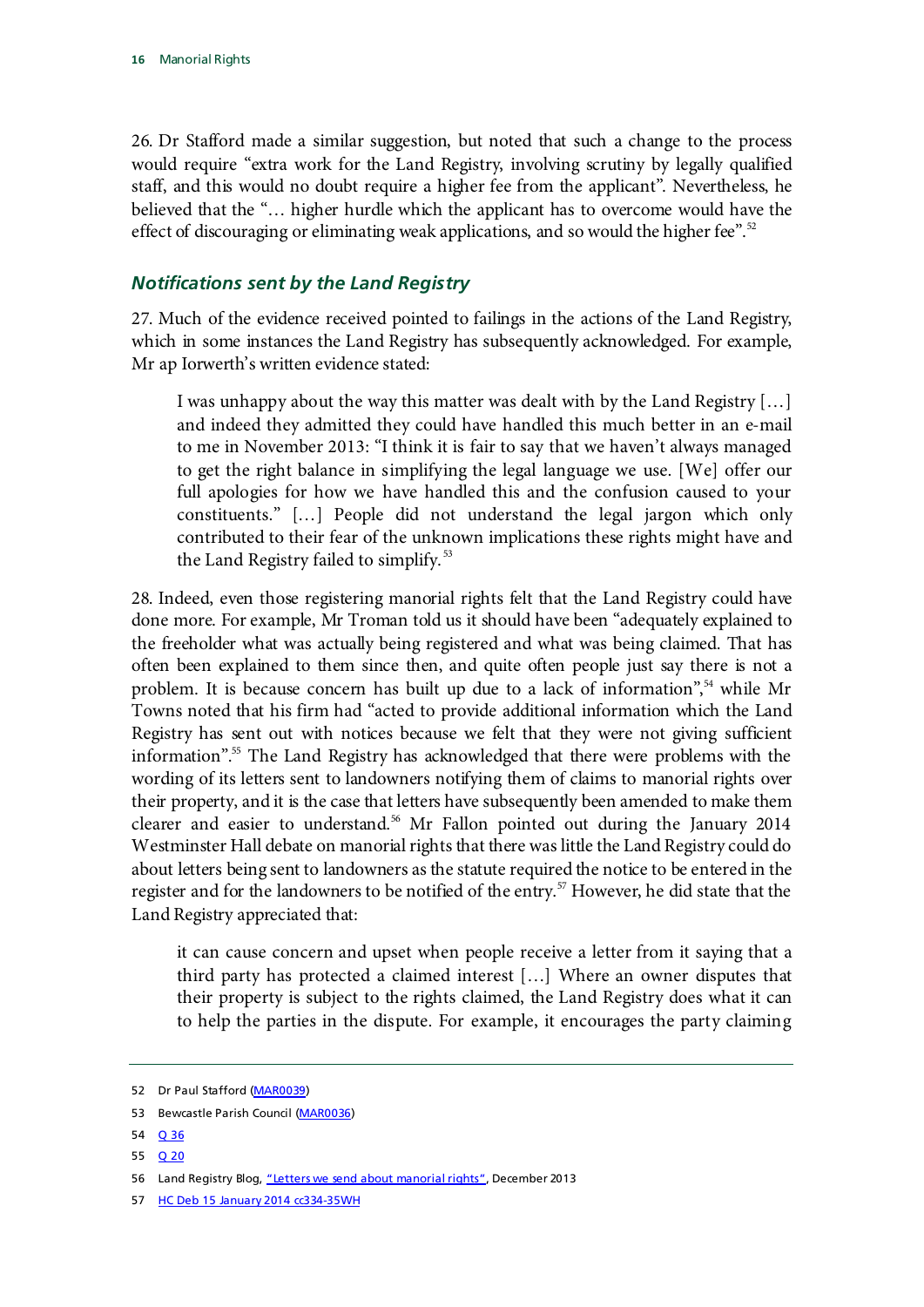the rights to produce its evidence at the earliest possible stage, and in many cases that brings the matter to a conclusion. The Land Registry always gives the parties the opportunity to try to resolve their dispute, and the time to do so. In addition, where it can, the Land Registry will try to assist, if asked, by expressing its view, based on the available evidence. However [it] must, throughout this process, remain strictly impartial. [58](#page-20-1)

#### <span id="page-20-0"></span>**Conclusion**

29. **The evidence received from both sides of the argument would seem to suggest the enabling of use of unilateral notices to register manorial rights claims, and their consequential presence on the charges register, was a mistake. The fact that an interest is placed on the register, which the landowner can only then seek to challenge, clearly skews the burden of proof unfairly away from the claimant and on to the landowner, when in some cases there may be little evidence to support a claim. Although the Land Registry points out that the legislation also provided for the use of agreed notices, it is not surprising that manorial rights claimants and their lawyers in the vast majority of cases have opted for the use of unilateral notices. Provision in the 2002 Act to allow registrations only by means of an agreed notice would have ensured notices were only placed on the register when suitable evidence of rights had been presented and, importantly, the Land Registry had been satisfied of the validity of this evidence. This would have avoided the inequality that exists in the current process with regard to the burden of proof, and the limited role the Land Registry is able to play in adjudicating upon disputes. However, we also note that a greater use of agreed notices would not have resolved the issue of the claims appearing on the charges register.**

30. **We welcome the improvements that have been made by the Land Registry to the letters sent to landowners notifying them of claims to manorial rights over their property. The rate of registrations of claims has now subsided following the October 2013 deadline, thus reducing the frequency with which problems with the registration process will occur. However, as the Ministry itself acknowledges, applications may continue to be made for the "foreseeable future"[,59](#page-20-2) and therefore problems will continue to arise. We also believe that the ongoing presence of new manorial rights registrations in the charges register will continue to mean that there will be confusion when affected properties are sold in the future.**

31. **In light of the above, we believe there is a case for considering improvements to the existing processes and procedures for registering manorial rights as defined and required by the 2002 Act, and that there is an opportunity for the Law Commission to do so as part of its forthcoming project on land registration. We note that the Law Commission considers this project to be a wide-ranging review of the 2002 Act, with a view to amendment of elements that could be improved in light of experience with its operation. We would consider the inclusion of such work on manorial rights within the Law Commission's current project to be separate and in addition to any consideration** 

<span id="page-20-1"></span><sup>58</sup> [HC Deb 15 January 2014 c335WH](http://www.publications.parliament.uk/pa/cm201314/cmhansrd/cm140115/halltext/140115h0002.htm%2314011581000002)

<span id="page-20-2"></span><sup>59</sup> Ministry of Justice [\(MAR0031\)](http://data.parliament.uk/WrittenEvidence/CommitteeEvidence.svc/EvidenceDocument/Justice/Manorial%20rights/written/12513.html)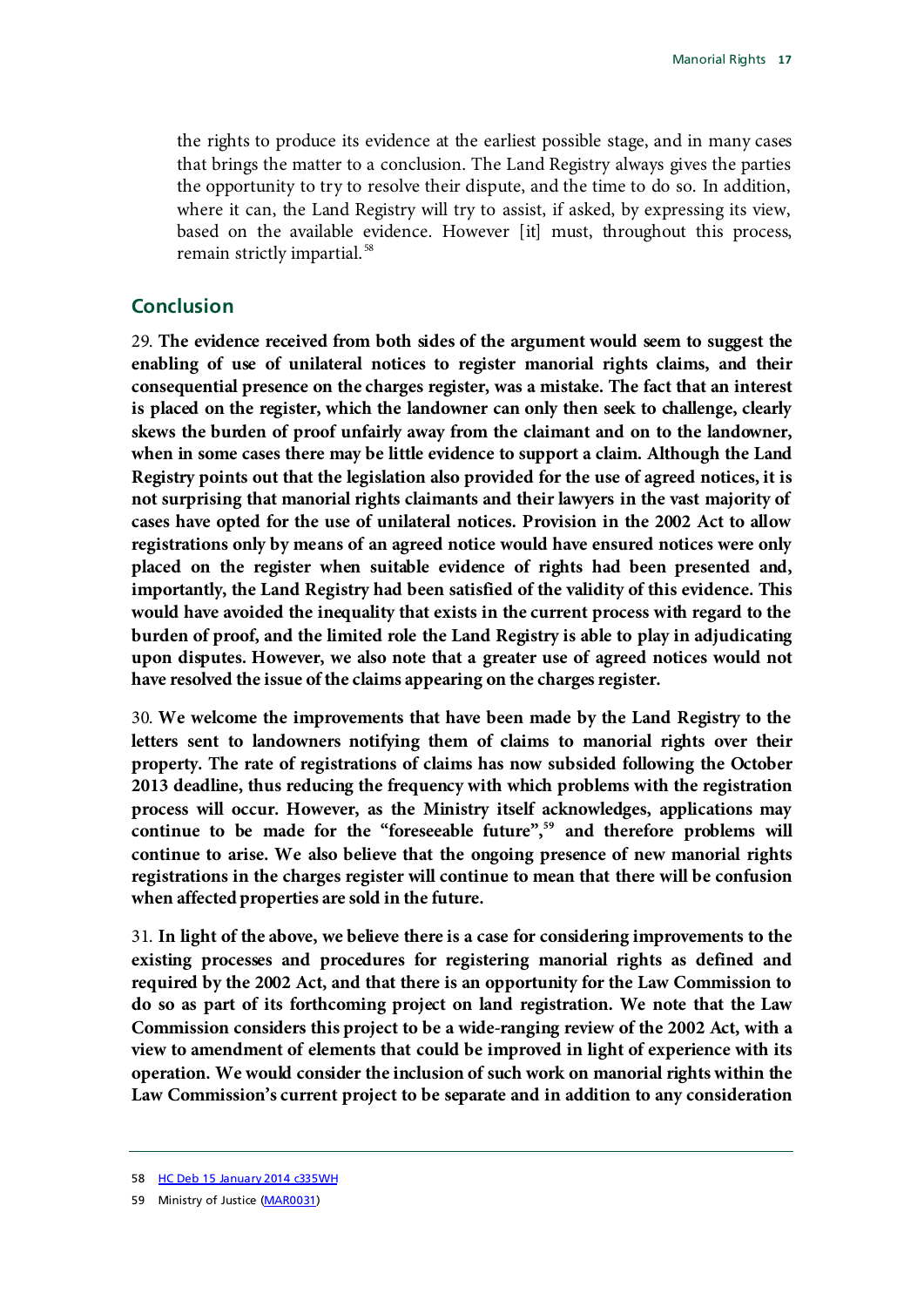**of a wider review of the law related to the general principle of manorial rights, which would not appear to fall within the scope of the Law Commission's current project.**

32. *In this context, we recommend that the following should be considered as proposals for change to the existing process:*

- *Ending the use of unilateral notices as a mechanism to place manorial rights claims on the register, and providing for the use of agreed notices as the only mechanism by which manorial rights may be registered. Such changes would ensure that claimants are required to provide suitable supporting evidence before an entry on the register is made.*
- *Changing where current and future claims to manorial rights sit on the register and, in particular, moving those currently placed on the charges register to elsewhere on the register.*
- *Measures to strengthen the ability of the Land Registry to provide legal advice to either party, or tailored advice about individual notices.*
- *Reinstating the ability of the Land Registry to adjudicate in some cases where disputes over manorial rights claims arise, although resolution through the Land Tribunal or Courts may on some occasions still be necessary.*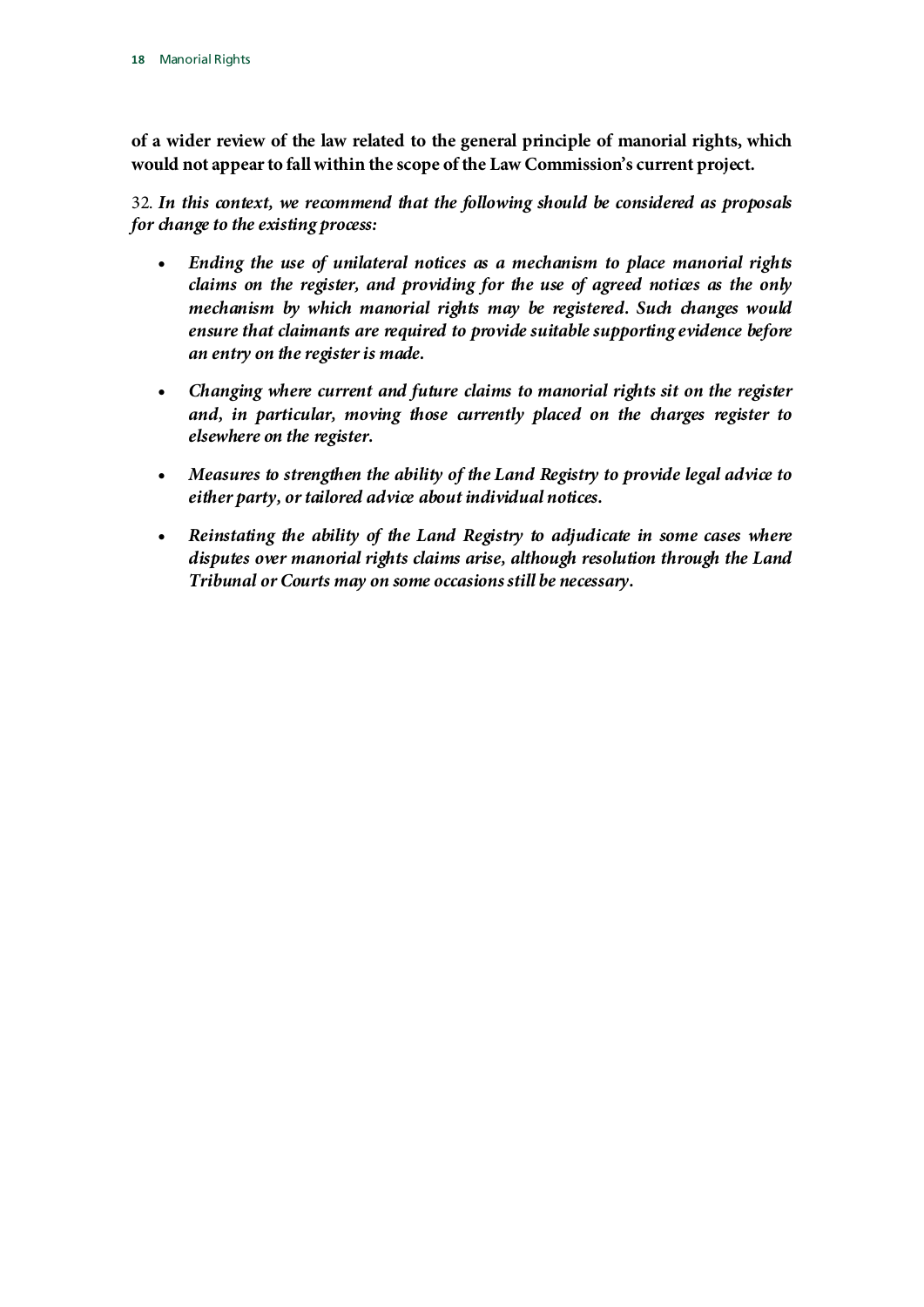## <span id="page-22-0"></span>**3** Exercise and value of manorial rights

#### <span id="page-22-1"></span>**Evidence of use**

33. The Ministry told us that it was not able to provide any evidence on the incidence or exercise of manorial rights as it did not collect such information, nor was it able to provide any evidence related to the impact of manorial rights on landowners as it had "not received such information from third parties". $60$  We have not received any evidence during the course of the inquiry citing instances where the exercise of manorial rights has caused problems for landowners in recent years. The Ministry's evidence also stated that some manorial rights would have economic, social or environmental value with a real possibility that they may be exercised at some point, while others may have no realistic possibility of being exercised because of changes in the nature of the land in question. When questioned about the extent of use and exercise of manorial rights in the present day, some witnesses pointed to specific instances, particularly in relation to mines and minerals, but we were unable to garner a clear idea during our inquiry of how this translated more widely in England and Wales.<sup>[61](#page-22-4)</sup> Professor Bray notably suggested to us that it was "... obvious that we need to have some kind of survey to find the extent of the use of the rights and categorising the rights".<sup>[62](#page-22-5)</sup>

#### <span id="page-22-2"></span>**Consent**

34. The Ministry's written evidence suggested that it may be that the nature of manorial rights itself minimises the likelihood their exercise will cause real problems to landowners:

In relation to mines and minerals the legal position is generally that the lord of the manor owns the minerals beneath the land, but the landowner's permission is needed if the person owning the rights wants to dig them up. Planning permission and other relevant regulatory permissions would also have to be obtained […] In the absence of local custom the result is that the owner of the rights and landholder can each prevent the other from exploiting the minerals. Similarly, rights to markets and fairs confer an exclusive right to hold markets and fairs within the manor but do not generally permit the holding of a market on an individual property. […] It is unclear […] on the evidence available to the department, that there are any real problems being caused by the existence of [manorial] rights to the owners of land subject to them.<sup>[63](#page-22-6)</sup>

35. As Dr Stafford pointed out this should mean that the impact of manorial rights on the freeholder of a property will "generally be much less serious than may at first appear" because "in the vast majority of cases owners can veto access to their land so that the rights cannot be used".<sup>[64](#page-22-7)</sup> However, in his oral evidence, Mr Jessel suggested that while the law on

<span id="page-22-3"></span><sup>60</sup> Ministry of Justice [\(MAR0031\)](http://data.parliament.uk/WrittenEvidence/CommitteeEvidence.svc/EvidenceDocument/Justice/Manorial%20rights/written/12513.html)

<span id="page-22-4"></span><sup>61</sup> See for exampl[e Q 26, Q 40,](http://data.parliament.uk/writtenevidence/committeeevidence.svc/evidencedocument/justice-committee/manorial-rights/oral/14445.html) Tim Troman [\(MAR0016\)](http://data.parliament.uk/WrittenEvidence/CommitteeEvidence.svc/EvidenceDocument/Justice/Manorial%20rights/written/12144.html) and The Church Commissioners for England [\(MAR0018\)](http://data.parliament.uk/WrittenEvidence/CommitteeEvidence.svc/EvidenceDocument/Justice/Manorial%20rights/written/12162.html)

<span id="page-22-5"></span><sup>62</sup> [Q 52](http://data.parliament.uk/writtenevidence/committeeevidence.svc/evidencedocument/justice-committee/manorial-rights/oral/14445.html)

<span id="page-22-6"></span><sup>63</sup> Ministry of Justice [\(MAR0031\)](http://data.parliament.uk/WrittenEvidence/CommitteeEvidence.svc/EvidenceDocument/Justice/Manorial%20rights/written/12513.html)

<span id="page-22-7"></span><sup>64</sup> Dr Paul Stafford [\(MAR0039\)](http://data.parliament.uk/WrittenEvidence/CommitteeEvidence.svc/EvidenceDocument/Justice/Manorial%20rights/written/14866.html)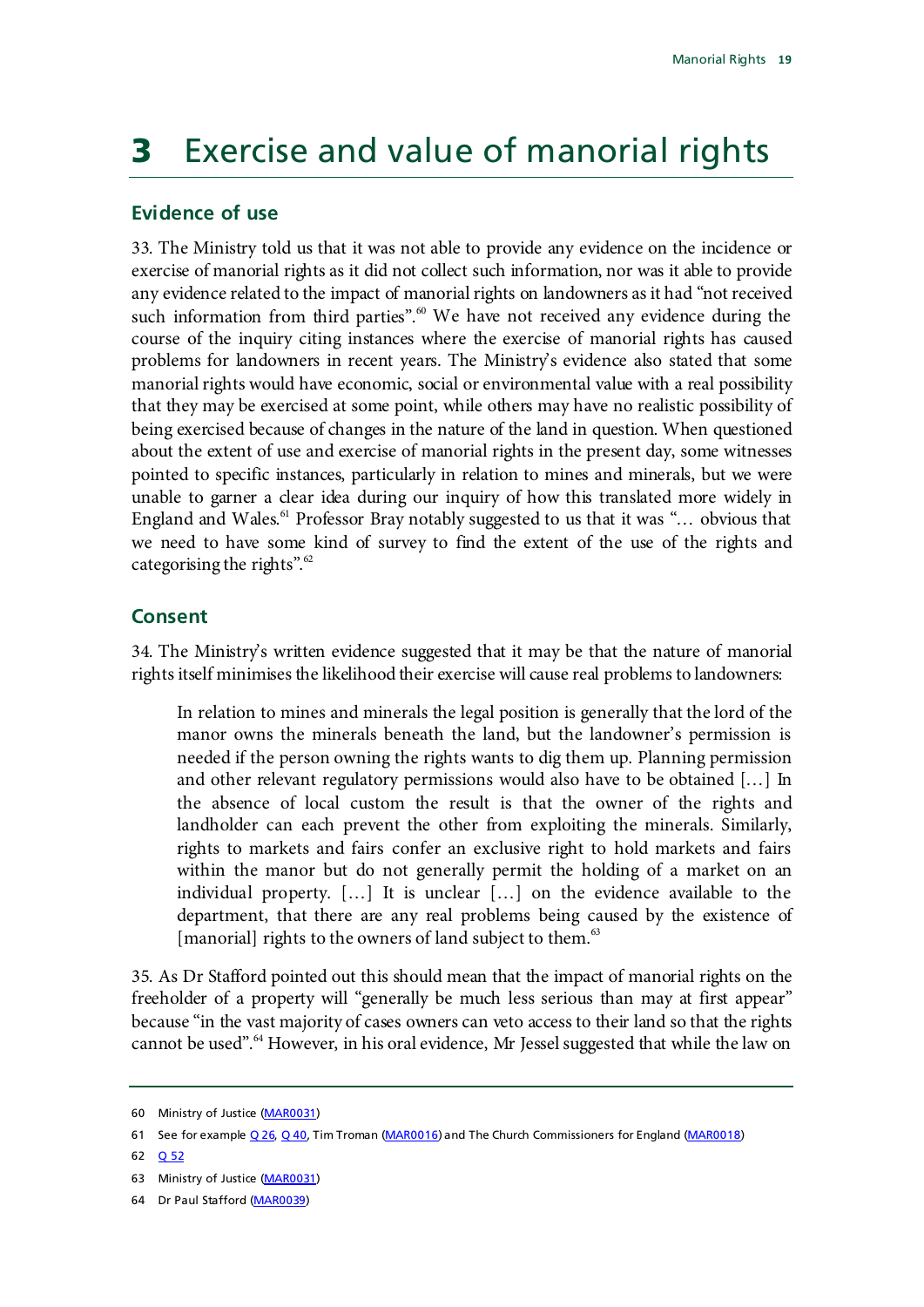consent was very clear in the case of manorial mineral rights, it was less so in other cases, for example sporting rights where he claimed the position was "simply not known".<sup>[65](#page-23-1)</sup> When we put this to Mr Coveney he agreed and stated that it would depend on the custom of the manor in each case and, if there was ever a dispute, it would ultimately be for the court to decide, on the basis of the evidence, what the custom was in each particular case.<sup>66</sup>

36. Lord Faulks pointed to the potential for manorial rights to have a "negative value" in relation to the law on consent–that is, the situation where neither the landowner nor the manorial rights holder can extract minerals without the other's consent being of potential value to the latter. $\sigma$  Pursuing this point in the context of future land development, Mr Towns told us that:

If a manorial lord has a demonstrable interest in the land, it is entirely his right to seek to protect his interests or to require a commercial payment to release them … much like a right of way bisecting a development, or sporting rights held in gross, third party interests need to be taken into account by developers.<sup>[68](#page-23-4)</sup>

### <span id="page-23-0"></span>**Types and locations of manorial rights**

37. While there are no examples in the evidence received of manorial rights being exercised in urban residential areas, such as Welwyn Garden City, some of the evidence notes current use and benefits in more rural areas, particular in terms of minerals. Mr Troman said that he had "experience of several cases of manorial interests in sand and gravel deposits which have yielded in excess of [a] million pounds in royalties", $\frac{69}{7}$  $\frac{69}{7}$  $\frac{69}{7}$  while the Church Commissioners' evidence stated that their manorial mineral interest extended to around 300,000 acres across various parts of the country and that the value of these interests was "substantial" with revenue generated making an important contribution to their core work.<sup>[70](#page-23-6)</sup> Mr Towns accepted that "you cannot exercise sporting rights on a residential housing estate", while most who had registered manorial rights "generally really have an eye on minerals because you do not have to have worked the minerals. You cannot be said to have abandoned minerals simply because you have not worked them for 100 years or so. There is more value in rural property."<sup>[71](#page-23-7)</sup> However, he also noted that, while some of his clients had taken a blanket approach to registering claims to manorial rights, others had not sought to register rights in areas of dense residential development.<sup>[72](#page-23-8)</sup> Mr Tetlow also made the point, which is reflected to some degree in the types of cases cited in evidence during the course of the inquiry, that landowners in more rural locations are often more accepting of third parties holding rights over their land:

<span id="page-23-1"></span>65 [Q 53](http://data.parliament.uk/writtenevidence/committeeevidence.svc/evidencedocument/justice-committee/manorial-rights/oral/14445.html)

<span id="page-23-3"></span>67 [Q 87](http://data.parliament.uk/writtenevidence/committeeevidence.svc/evidencedocument/justice-committee/manorial-rights/oral/15812.html)

- <span id="page-23-5"></span>69 Tim Troman [\(MAR0016\)](http://data.parliament.uk/WrittenEvidence/CommitteeEvidence.svc/EvidenceDocument/Justice/Manorial%20rights/written/12144.html)
- <span id="page-23-6"></span>70 The Church Commissioners for England [\(MAR0018\)](http://data.parliament.uk/WrittenEvidence/CommitteeEvidence.svc/EvidenceDocument/Justice/Manorial%20rights/written/12162.html)
- <span id="page-23-7"></span>71 [Q 39](http://data.parliament.uk/writtenevidence/committeeevidence.svc/evidencedocument/justice-committee/manorial-rights/oral/14445.html)
- <span id="page-23-8"></span>72 [Q 19](http://data.parliament.uk/writtenevidence/committeeevidence.svc/evidencedocument/justice-committee/manorial-rights/oral/14445.html)

<span id="page-23-2"></span><sup>66</sup> [Qq 93-94](http://data.parliament.uk/writtenevidence/committeeevidence.svc/evidencedocument/justice-committee/manorial-rights/oral/15812.html)

<span id="page-23-4"></span><sup>68</sup> Bond Dickinson LLP [\(MAR0028\)](http://data.parliament.uk/WrittenEvidence/CommitteeEvidence.svc/EvidenceDocument/Justice/Manorial%20rights/written/12300.html)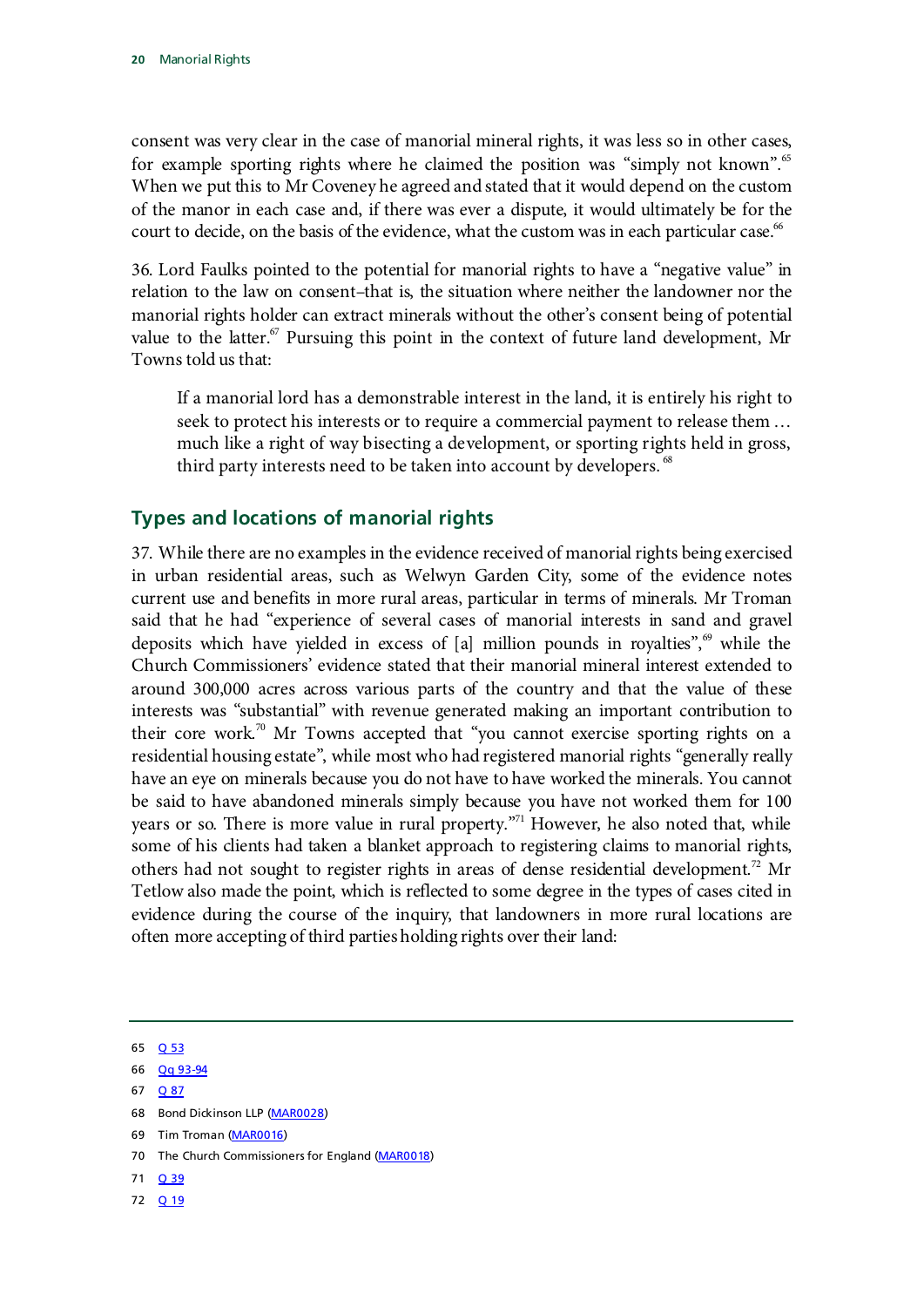There is a [distinction] between rural land and urban land—it does not change hands very often. It gets passed from father to son, and in many cases it was the grandfather who enfranchised. Grandfather knew that he was not getting the minerals and that the sporting rights were reserved, and that knowledge was passed on. It was not written down anywhere and that was why it was an overriding interest. […] In many cases, when [he explained to affected members that] they had never had these rights and nothing was being taken away from them, but the people who had those rights had to register something in order to be able to keep them, they said, "That rings a bell with me. I seem to remember grandfather mentioning something about weird and wonderful rights." They accepted it and, in those circumstances, usually chose to do nothing about it.<sup>[73](#page-24-1)</sup>

38. We therefore raised the possibility of distinguishing between the status of different types of manorial rights and the locations upon which they are held with various witnesses. The Ministry told us that making any distinction may be difficult as the "rights exist in perpetuity and the use and character of land may change over time".<sup>[74](#page-24-2)</sup> When this point was put to Professor Bray she agreed there might be difficulties, stating that "Where you have a property right, use should not be the key factor; it should be whether you own the right". She acknowledged that in relation to the question of abolition of rights the distinction might be more applicable, an issue we consider in the next Chapter.<sup>[75](#page-24-3)</sup>

#### <span id="page-24-0"></span>*Non-manorial rights to mines and minerals*

39. In some cases there is a distinction between specific ownership rights to mines and minerals and manorial mineral rights which has added to confusion about the status of manorial rights. For example the written evidence from Mr ap Iorwerth noted a recent example of the Crown Estate registering specific rights to mines and minerals in Anglesey.<sup>[76](#page-24-4)</sup> Both Mr Jessel and Mr Coveney clarified the distinction during oral evidence.<sup>[77](#page-24-5)</sup> The 2002 Act preserved the overriding status of certain ownership rights to mines and minerals held apart from the surface. In many parts of England and Wales it is fairly common that one person will own the surface of the land but someone else will own the land below the surface known as the 'mines and minerals'. As the Land Registry website indicates, there are varying types of rights and ownership which can range from owning the mines and minerals outright and being able to take them away, whether or not the owner of the surface agrees, to having some rights to them that can be exercised with the agreement of the surface owner. Where someone owns the land comprising the mines and minerals below a property they will continue to own it indefinitely under the 2002 Act. They can apply to register it if they wish but do not have to and this will not affect their ownership.<sup>[78](#page-24-6)</sup>

<span id="page-24-5"></span>77 [Qq 50,](http://data.parliament.uk/writtenevidence/committeeevidence.svc/evidencedocument/justice-committee/manorial-rights/oral/14445.html) [72-73](http://data.parliament.uk/writtenevidence/committeeevidence.svc/evidencedocument/justice-committee/manorial-rights/oral/15812.html)

<span id="page-24-1"></span><sup>73</sup> [Q 21](http://data.parliament.uk/writtenevidence/committeeevidence.svc/evidencedocument/justice-committee/manorial-rights/oral/14445.html)

<span id="page-24-2"></span><sup>74</sup> Ministry of Justice [\(MAR0031\)](http://data.parliament.uk/WrittenEvidence/CommitteeEvidence.svc/EvidenceDocument/Justice/Manorial%20rights/written/12513.html)

<span id="page-24-3"></span><sup>75</sup> [Q 54](http://data.parliament.uk/writtenevidence/committeeevidence.svc/evidencedocument/justice-committee/manorial-rights/oral/14445.html)

<span id="page-24-4"></span><sup>76</sup> Rhun ap Iorwerth AM [\(MAR0026\)](http://data.parliament.uk/WrittenEvidence/CommitteeEvidence.svc/EvidenceDocument/Justice/Manorial%20rights/written/12228.html)

<span id="page-24-6"></span><sup>78</sup> The Land Registry[, "What are mine and mineral rights?"](http://site.landregistry.gov.uk/public/faqs/what-are-mine-and-mineral-rights)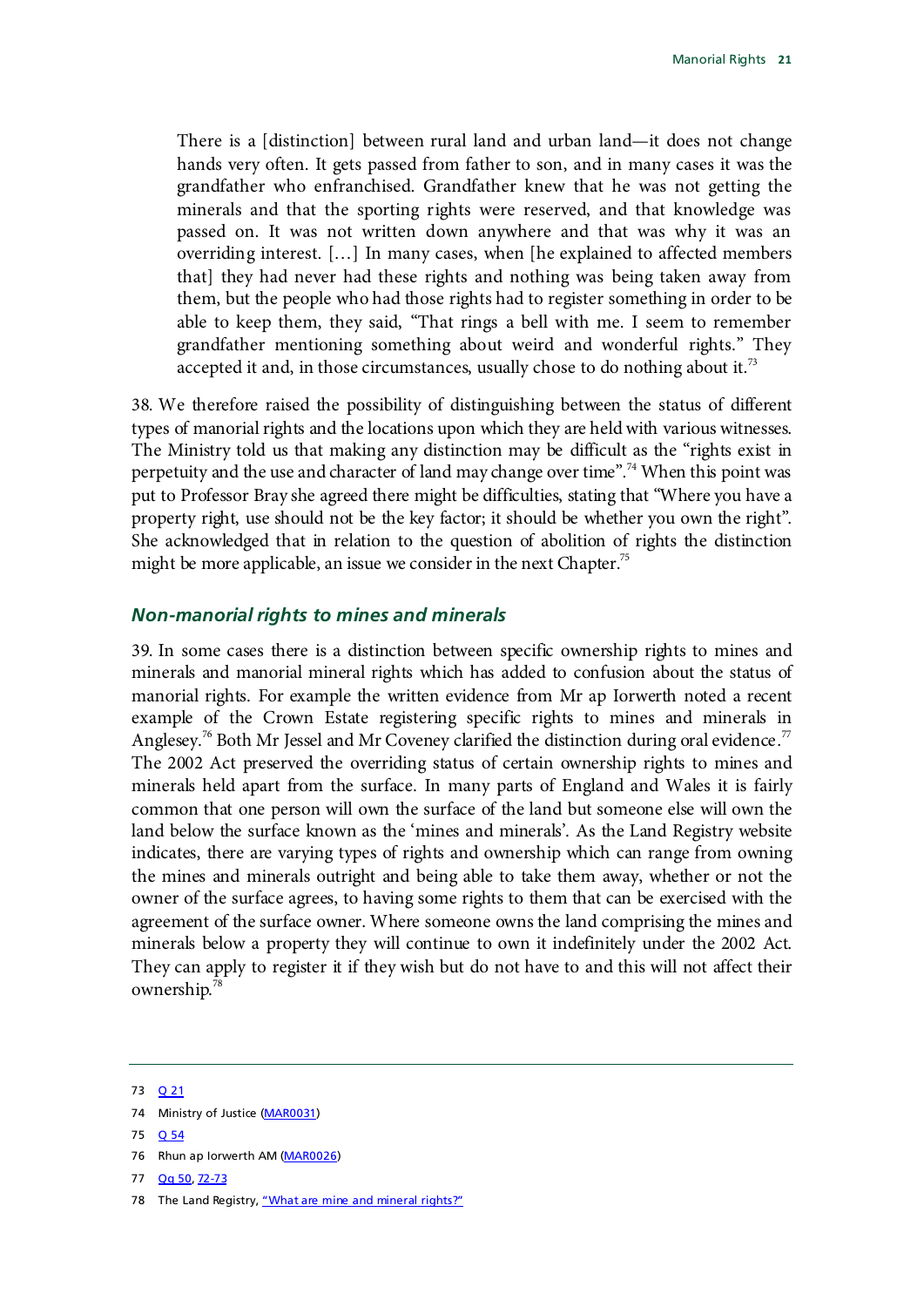#### <span id="page-25-0"></span>*'Fracking'*

40. We also heard that the existence and exercise of manorial rights was occasionally linked to the extraction of shale gas and the 'fracking'<sup>[79](#page-25-2)</sup> debate. The written evidence from The Peasants' Revolt raised the possibility that manorial rights owners might demand compensation for any extraction work that takes place in land where they own the mineral rights.<sup>[80](#page-25-3)</sup> Mr Towns also suggested to us that there might be value related to shale gas deposits for manorial rights holders.<sup>[81](#page-25-4)</sup> Other evidence received indicated that it would be very difficult for a manorial rights holder to obtain any value from extraction of shale gas or the provision of access for the purposes of extraction. The Ministry's evidence noted that while the precise nature of manorial rights might vary from manor to manor, "they are subject to the general law so that coal is vested in the Coal Authority and petroleum is vested in the Crown irrespective of any manorial right. Manorial rights to mines and minerals do not therefore include rights for extraction of gas or oil, including shale gas."<sup>[82](#page-25-5)</sup> Mr Jessel looked to clarify the situation further, stating that he could not see how the manorial rights holder could extract value from authorising access for fracking as "the insertion of a pipe … is a trespass against the landowner; it is not a trespass against the lord. The lord has the proprietary right in the mineral substance … If the lord has no interest in the mineral value of the gas or oil and has no possessory right to the land [they] cannot bring trespass proceedings".[83](#page-25-6) Lord Faulks highlighted the fact that the Infrastructure Bill, currently proceeding through Parliament, would, subject to further amendment, contain provisions related to the extraction of shale gas that were likely to provide further clarity to the situation.<sup>84</sup>

#### <span id="page-25-1"></span>**Conclusion**

41. **We acknowledge that there may be certain manorial rights, particularly those related to mines and minerals over rural land, that are of considerable and real value to the rights holders. However, we also believe that the situation whereby an individual can claim, for example, certain sporting rights over an urban residential home is anomalous. Manorial rights holders may withdraw their claims, as has happened in the case of Anglesey. We therefore encourage those claiming rights over properties in dense urban residential areas where exercise and value cannot realistically be expected, for example in some areas of Welwyn Garden City, to consider whether it may be more prudent to withdraw such claims.**

42. **However, we also accept the view of Professor Bray and others that, notwithstanding separate considerations in relation to abolition, to make any formal legal distinction between different types of manorial rights within the current legislative framework related to the 2002 Act would not seem workable given it is ownership not use that is the most important consideration in terms of existing** 

<span id="page-25-6"></span>83 [Q 58](http://data.parliament.uk/writtenevidence/committeeevidence.svc/evidencedocument/justice-committee/manorial-rights/oral/14445.html)

<span id="page-25-2"></span><sup>79</sup> Formally known as 'hydraulic fracturing'.

<span id="page-25-3"></span><sup>80</sup> The Peasants' Revolt [\(MAR0023\)](http://data.parliament.uk/WrittenEvidence/CommitteeEvidence.svc/EvidenceDocument/Justice/Manorial%20rights/written/12219.html)

<span id="page-25-4"></span><sup>81</sup> **[Q 31](http://data.parliament.uk/writtenevidence/committeeevidence.svc/evidencedocument/justice-committee/manorial-rights/oral/14445.html)** 

<span id="page-25-5"></span><sup>82</sup> Ministry of Justice [\(MAR0031\)](http://data.parliament.uk/WrittenEvidence/CommitteeEvidence.svc/EvidenceDocument/Justice/Manorial%20rights/written/12513.html)

<span id="page-25-7"></span><sup>84</sup> Qq 89-92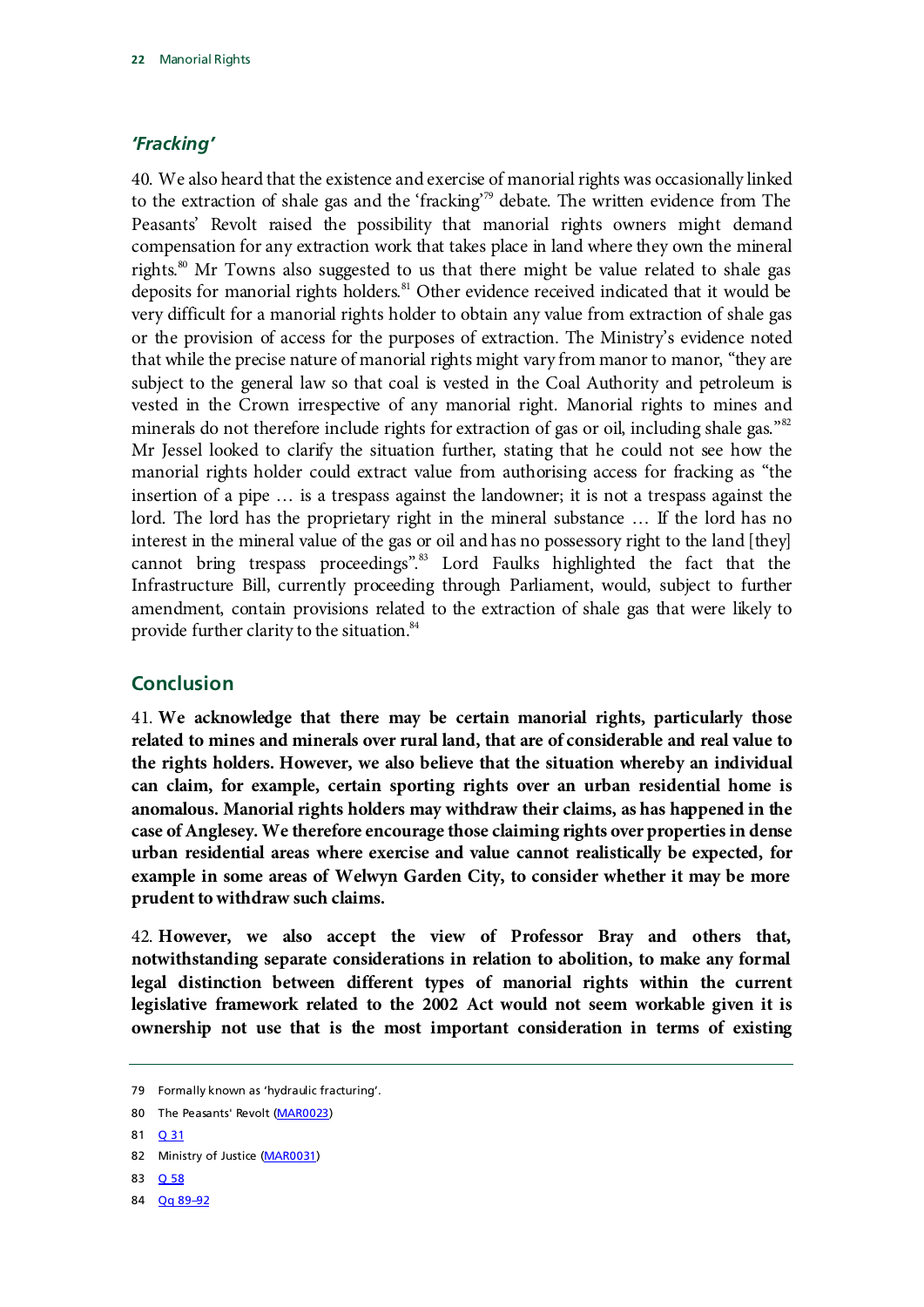**property rights. Furthermore, based on the evidence received, it is our view that the exercise of manorial rights in a situation that impacts adversely upon the landowner or against their wishes will in practice be minimal because of the fact the landowner's consent is required in most cases related to manorial mine and mineral rights, and the fact that certain manorial rights could not conceivably be exercised upon urban residential land. We also believe that the situation in relation to fracking is clear, and that any link of this debate with that of manorial rights is erroneous.**

43. **Finally, we are surprised that neither the Ministry of Justice nor the Land Registry was able to provide any substantive evidence or information on the exercise of manorial rights in England and Wales.** *We recommend that the Ministry and/or the Land Registry instigate research to assess the prevalence of exercise of manorial rights in England and Wales, and the impact and value of that use.*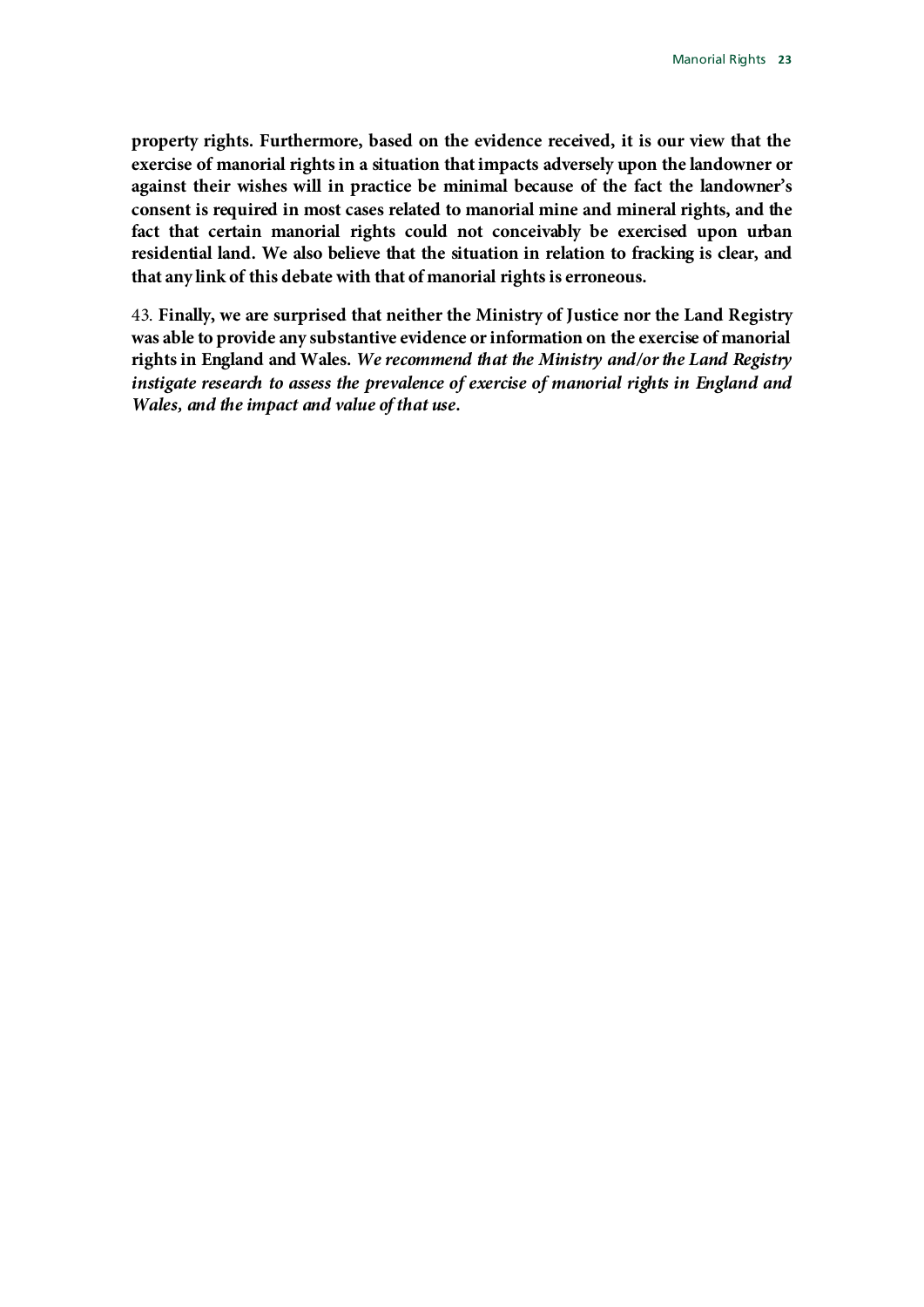# <span id="page-27-0"></span>**4** The question of abolition

### <span id="page-27-1"></span>**Evidence for**

44. In addition to the problems surrounding the process of registering manorial rights which we have considered in the previous two chapters, more fundamental objections have been raised to the very existence of such rights. Those submitting evidence in favour of the abolition of manorial rights suggested there was "no place in today's society"<sup>85</sup> for them, and that theywere an "anachronism" [86](#page-27-4) in the 21st century. The written evidence from The Peasants' Revolt stated that manorial rights were "a relic of a system designed over 1,000 years ago under William the Conqueror, a time when the king had absolute power and the lord of the manor could command serfs to work on his land without payment in return for using the land the rest of the time."<sup>[87](#page-27-5)</sup> Kim Thomas could understand why 1,000 years ago the rights of the lord of the manor to hunt, shoot and fish, and to get access to minerals "no doubt made perfect sense", but she could not understand why when "almost every other property law we associate with the 11th century has gone  $\ldots$  these bizarrely remain".<sup>88</sup> Mr ap Iorwerth cited a paper by Professor Bray on the case for reforming feudal land law:

The point that she makes in that is that it is inconsistent that remnants of feudal law remain in operation; largely, land law has moved on, she says, from ancient concepts and practices. It makes little sense to have partial retention of feudal land law for 21st century land holdings, she says. She says that the remnants that remain cause uncertainty to the general public, legal practitioners and the courts. One such area of uncertainty is the nature and extent of manorial rights.<sup>89</sup>

45. Professor Bray herself was more cautious on the question of abolition of manorial rights in her evidence to us, stating that "they should be addressed. That is a lawyer's answer." However, she did say that "the Law Commission has missed an opportunity in their  $10<sup>th</sup>$  programme of reform when they thought of opportunities of whether to include the reform of feudal law, which would include manorial rights. If I was to be pedantic, manorial rights are outside the feudal structure, but they have missed an opportunity. It highlights that we really do lag behind other countries in allowing these remnants of a feudal world to exist."<sup>[90](#page-27-8)</sup>

#### <span id="page-27-2"></span>**Evidence against**

46. The Ministry, while acknowledging that manorial rights have their historic roots in the now "defunct manorial system", has made clear its view that they are "in principle indistinguishable from other property rights" and that it "has no plans to change the law

<span id="page-27-6"></span>88 [Q 11](http://data.parliament.uk/writtenevidence/committeeevidence.svc/evidencedocument/justice-committee/manorial-rights/oral/14445.html)

<span id="page-27-8"></span>90 **[Q 61](http://data.parliament.uk/writtenevidence/committeeevidence.svc/evidencedocument/justice-committee/manorial-rights/oral/14445.html)** 

<span id="page-27-3"></span><sup>85</sup> Rhun ap Iorwerth AM [\(MAR0026\)](http://data.parliament.uk/WrittenEvidence/CommitteeEvidence.svc/EvidenceDocument/Justice/Manorial%20rights/written/12228.html)

<span id="page-27-4"></span><sup>86</sup> Albert Owen MP [\(MAR0007\)](http://data.parliament.uk/WrittenEvidence/CommitteeEvidence.svc/EvidenceDocument/Justice/Manorial%20rights/written/11830.html)

<span id="page-27-5"></span><sup>87</sup> The Peasants' Revolt [\(MAR0023\)](http://data.parliament.uk/WrittenEvidence/CommitteeEvidence.svc/EvidenceDocument/Justice/Manorial%20rights/written/12219.html)

<span id="page-27-7"></span><sup>89</sup> [Q 12.](http://data.parliament.uk/writtenevidence/committeeevidence.svc/evidencedocument/justice-committee/manorial-rights/oral/14445.html) The paper Mr ap Iorwerth is referring to is: J. Bray, "*Feudal Law: The Case for Reform*", in M. Dixon (ed.), Modern Studies in Property Law vol.5 (Oxford: Hart, 2009), ch.4, 99–121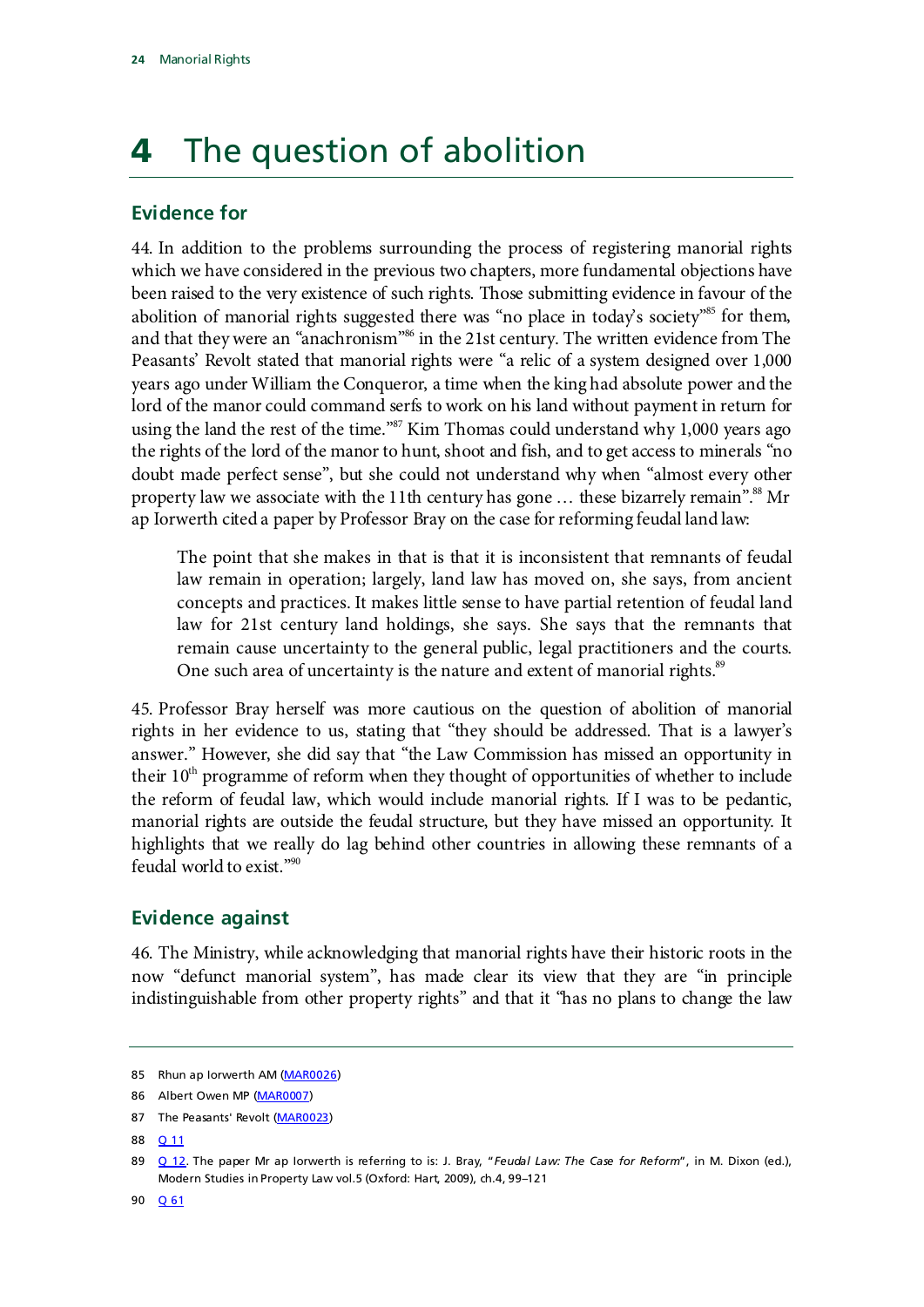relating to manorial rights".<sup>[91](#page-28-0)</sup> The evidence goes on to state that "arbitrary abolition of a type of property right could undermine confidence in the security of other types of property right, which would be contrary to the interests of property owners and the wider economy".<sup>[92](#page-28-1)</sup> When we asked Lord Faulks about abolition he affirmed that the Government was "not convinced that, in practice, the exercise of these rights is causing any injustice … leaving aside the flutter of understandable anxiety that some people felt on receiving these notices" and that it was not appropriate "simply to wave away rights, unless they are causing real problems, which the Government are not convinced that they are."<sup>93</sup>

47. Lord Faulks also highlighted the fact that the Law Commission did not in its work prior to the 2002 Act consider that manorial rights should be abolished. $94$  Similarly, Mr Towns told us that the 2001 Law Commission report "did not consider the abolition of manorial rights feasible"<sup>95</sup>. However, as we noted earlier,<sup>96</sup> it was the 1998 consultation document that considered that abolition was not a viable strategy within the scope of the review due to the financial implications of abolition, although separate consideration of abolition in the future was not ruled out.

48. Others were particularly forceful in their defence of manorial rights, with Mr Towns' evidence stating that "the argument that property rights should be lost or abolished just because they are historic is fallacious".<sup>[97](#page-28-6)</sup> He highlighted a court ruling in relation to easements–a separate type of right–which confirmed that a right of way unexercised for over 175 years remained extant.<sup>[98](#page-28-7)</sup> Mr Tetlow told us that "antiquity does not mean that there is an irrelevance there"<sup>[99](#page-28-8)</sup> and that the Country Land and Business Association was "wholly opposed to the abolition of manorial interests" which constituted "valuable property rights and their abolition would be a blatant attack on property rights".<sup>[100](#page-28-9)</sup> Mr Troman developed these arguments further, noting:

Whilst in public perception the concept of manorial interests may appear arcane, to the owners of manorial rights the interests are as tangible as any other property interest […] To abolish manorial rights would not transfer an asset into public ownership, but would amount to transferring a property interest from one group of property owners to another. Only a relatively small proportion of registered property titles are still subject to manorial rights. It would therefore be difficult to justify that abolition would be in the interest of the public as a whole.<sup>[101](#page-28-10)</sup>

- <span id="page-28-5"></span>96 Para 6.
- <span id="page-28-6"></span>97 Bond Dickinson LLP [\(MAR0028\)](http://data.parliament.uk/WrittenEvidence/CommitteeEvidence.svc/EvidenceDocument/Justice/Manorial%20rights/written/12300.html)
- <span id="page-28-7"></span>98 **[Q 40](http://data.parliament.uk/writtenevidence/committeeevidence.svc/evidencedocument/justice-committee/manorial-rights/oral/14445.html)**
- <span id="page-28-8"></span>99 *Ibid*.
- <span id="page-28-9"></span>100 Country Land & Business Association [\(MAR0027\)](http://data.parliament.uk/WrittenEvidence/CommitteeEvidence.svc/EvidenceDocument/Justice/Manorial%20rights/written/12283.html)
- <span id="page-28-10"></span>101 Tim Troman [\(MAR0016\)](http://data.parliament.uk/WrittenEvidence/CommitteeEvidence.svc/EvidenceDocument/Justice/Manorial%20rights/written/12144.html)

<span id="page-28-0"></span><sup>91</sup> Ministry of Justice [\(MAR0031\)](http://data.parliament.uk/WrittenEvidence/CommitteeEvidence.svc/EvidenceDocument/Justice/Manorial%20rights/written/12513.html)

<span id="page-28-1"></span><sup>92</sup> *Ibid.*

<span id="page-28-2"></span><sup>93</sup> [Q 95](http://data.parliament.uk/writtenevidence/committeeevidence.svc/evidencedocument/justice-committee/manorial-rights/oral/15812.html)

<span id="page-28-3"></span><sup>94</sup> *Ibid.* 

<span id="page-28-4"></span><sup>95</sup> Bond Dickinson LLP [\(MAR0028\)](http://data.parliament.uk/WrittenEvidence/CommitteeEvidence.svc/EvidenceDocument/Justice/Manorial%20rights/written/12300.html)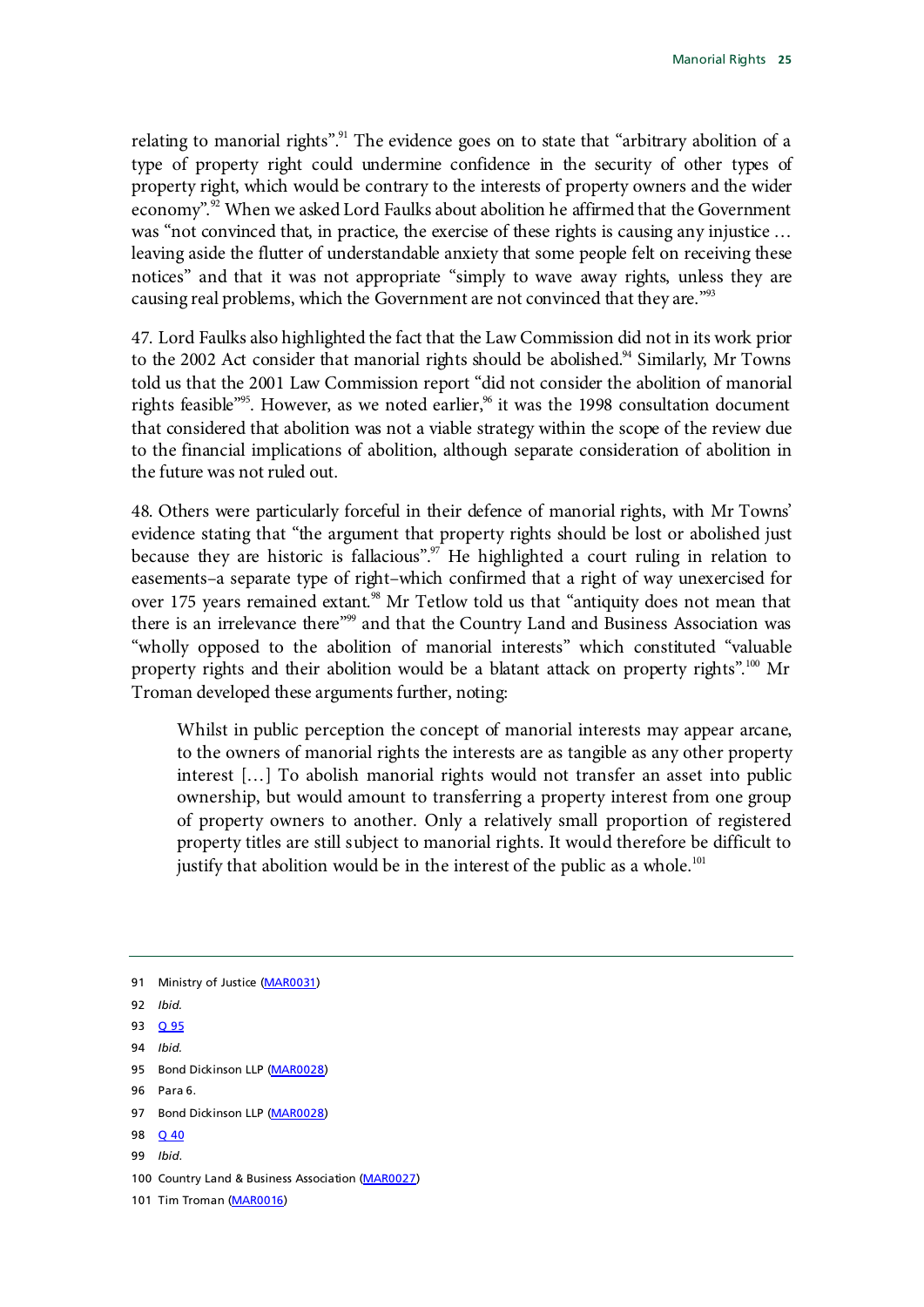### <span id="page-29-0"></span>**Implications of abolition**

#### <span id="page-29-1"></span>*Human rights considerations and compensation*

49. Evidence from those against abolition of manorial rights indicated that abolition would be likely to result in legal challenges on human rights grounds under Article 1 of the First Protocol to the European Convention on Human Rights, which is related to deprivation of possessions and property, alongside complaints that some manorial rights holders had expended significant sums of money on researching and protecting their rights in accordance with the 2002 Act.<sup>102</sup> Mr Jessel also pointed out that it was "a very old principle of English law that you do not take property away without compensation, and that goes back centuries—before the civil war—so I do not think it would be possible just to abolish valuable rights without any compensation".<sup>103</sup> The Ministry has acknowledged that if manorial rights were to be abolished the substance of the right would in effect vest in the landowner, which would amount to the forced transfer of property from one person to another. Thus abolition would:

amount to a deprivation of property and […] engage the right to the free enjoyment of possessions under the Human Rights Act 1998. It is likely, therefore, that compensation would have to be paid to persons deprived of their rights. The amount of […] compensation would depend upon the value of the rights abolished to the person thereby deprived of them.<sup>[104](#page-29-5)</sup>

#### <span id="page-29-2"></span>*Scale of compensation and methods of abolition*

50. Evidence received suggested that an appropriate compensation scheme could address potential human rights issues, but we were told by Mr Towns that the process of valuing manorial rights would itself be "problematic" and might lead to legal challenges.<sup>[105](#page-29-6)</sup> While the Ministry told us that it does not have any information as to the value of manorial rights, <sup>[106](#page-29-7)</sup> Lord Faulks believed values would often be "very theoretical" with agreement hard to achieve between the various parties.<sup>107</sup> Lord Faulks also made the point that there would need to be consideration of who was required to pay the compensation, the landowner or the Government,<sup>[108](#page-29-9)</sup> while Mr Troman noted that the process of determining whether there was any value, and then calculating this value would in itself incur significant cost.<sup>[109](#page-29-10)</sup> We received little evidence on the scale of compensation upon abolition. Written evidence from Michael Turner, Emeritus Professor of Economic History at Hull University, stated:

<span id="page-29-4"></span>103 [Q 65](http://data.parliament.uk/writtenevidence/committeeevidence.svc/evidencedocument/justice-committee/manorial-rights/oral/14445.html)

- <span id="page-29-8"></span>107 <u>[Q 97](http://data.parliament.uk/writtenevidence/committeeevidence.svc/evidencedocument/justice-committee/manorial-rights/oral/15812.html)</u>
- <span id="page-29-9"></span>108 <u>[Q 95](http://data.parliament.uk/writtenevidence/committeeevidence.svc/evidencedocument/justice-committee/manorial-rights/oral/15812.html)</u>
- <span id="page-29-10"></span>109 [Q 37](http://data.parliament.uk/writtenevidence/committeeevidence.svc/evidencedocument/justice-committee/manorial-rights/oral/14445.html)

<span id="page-29-3"></span><sup>102</sup> See for example Bond Dickinson LLP [\(MAR0028\)](http://data.parliament.uk/WrittenEvidence/CommitteeEvidence.svc/EvidenceDocument/Justice/Manorial%20rights/written/12300.html)

<span id="page-29-5"></span><sup>104</sup> Ministry of Justice [\(MAR0031\)](http://data.parliament.uk/WrittenEvidence/CommitteeEvidence.svc/EvidenceDocument/Justice/Manorial%20rights/written/12513.html)

<span id="page-29-6"></span><sup>105</sup> Bond Dickinson LLP [\(MAR0028\)](http://data.parliament.uk/WrittenEvidence/CommitteeEvidence.svc/EvidenceDocument/Justice/Manorial%20rights/written/12300.html)

<span id="page-29-7"></span><sup>106</sup> Ministry of Justice [\(MAR0031\)](http://data.parliament.uk/WrittenEvidence/CommitteeEvidence.svc/EvidenceDocument/Justice/Manorial%20rights/written/12513.html)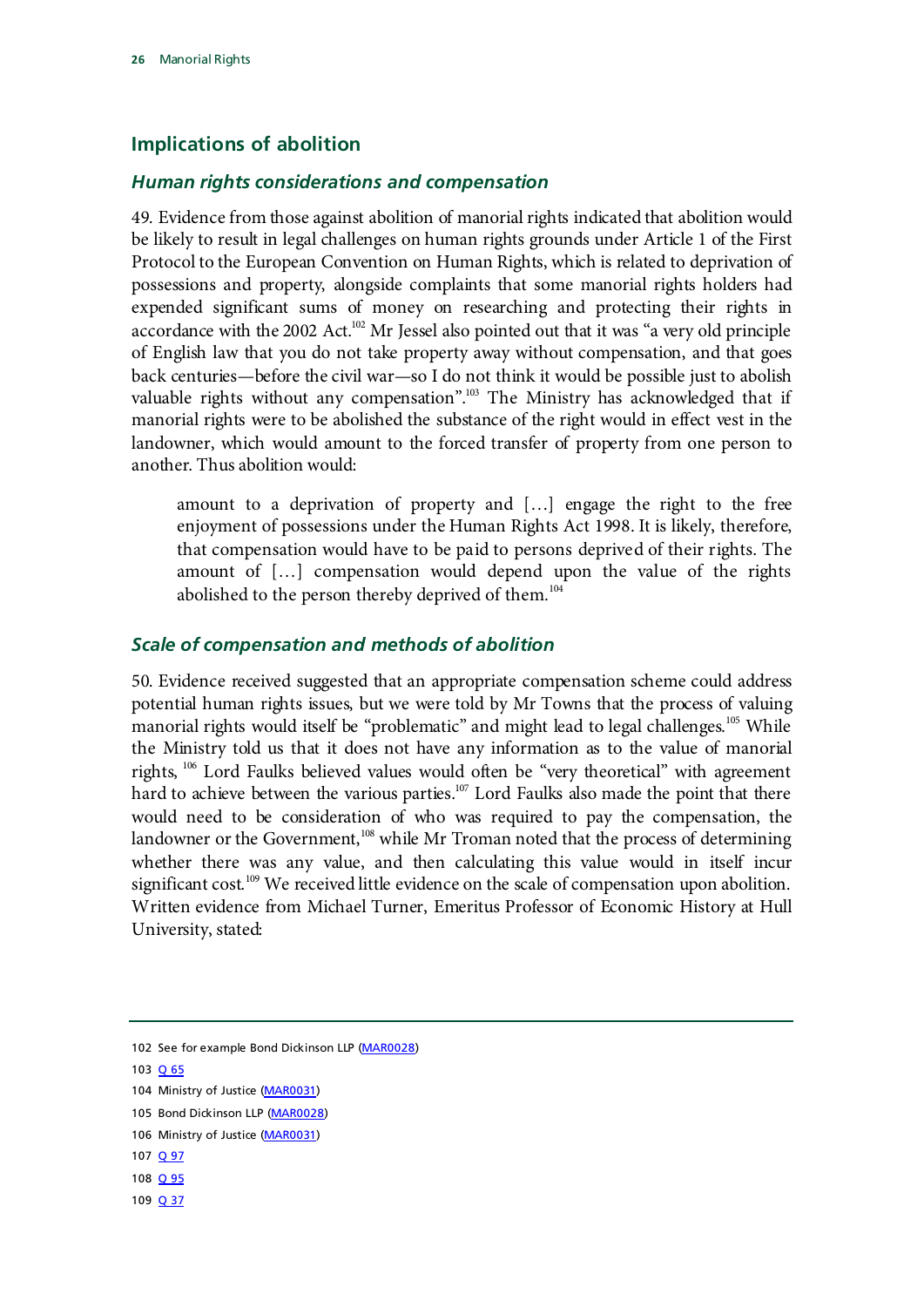I have attempted a back of the envelope calculation of what 50,000 enfranchisements/compensations/ extinguishments cost from 1841 to 1951 [the period when enfranchisement of copyhold land occurred]. […] my calculation suggests that this process saw the exchange of money from former manorial tenants to lords of the manor of the order of £400 million (in real terms). I emphasise that this is not the same as abolishing manorial rights neither is it a scientifically verifiable estimate, but it might be an order of magnitude.<sup>[110](#page-30-0)</sup>

51. Mr Jessel, while stating that it would ultimately be "very difficult to abolish" manorial rights noted that there were an "awful lot" of past experiences and precedents that could be used and adapted to calculate compensation "without too much difficulty".<sup>111</sup> Dr Stafford noted that the process of enfranchisement in the early  $20<sup>th</sup>$  century included provisions for freeholders to buy out the remaining rights from the lord of the manor under a statutory compensation scheme which using this experience could be "devised again".<sup>[112](#page-30-2)</sup> Mr Jessel developed possible procedures for abolition further in his written evidence:

Parliament could give the landowner an option to extinguish manorial mineral and sporting rights […] based on procedures used under the Copyhold Acts and the [Law of Property Act] 1922. The compensation for minerals might be typically half the value of unworked deposits, reflecting the prospect of planning consent and the costs of working. The compensation for sporting rights would reflect the diminution in value of any adjoining land of the lord. Where a market was originally granted to a lord the law could be amended to make the rights free standing and to cease any connection with the manor. $^{113}$  $^{113}$  $^{113}$ 

52. The Ministry's evidence also suggested that arguments "for and against the substantive abolition of individual categories of manorial rights would have to be marshalled on a subject matter basis."<sup>114</sup> The point of distinguishing between types and locations of manorial rights was made a number of times during the course of our inquiry, both in the context of treatment and exercise of rights under current law, as discussed in Chapter 3 of this report, and within the context of abolition. Professor Bray believed that such consideration was most relevant in the context of abolition,<sup>[115](#page-30-5)</sup> and we pursued the suggestion further with Lord Faulks that there might be scope to abolish some categories of manorial rights, particularly those held over densely populated urban residential areas, while allowing others, for example those to mines and minerals on rural land, to remain. He said that while he understood the point:

it is quite difficult rigidly to define those that are urban and those that are not urban […] There is also the danger that if you have a classification of those rights that you can abolish and those rights that are retained, you generate a great deal of

<span id="page-30-1"></span>111 [Q 64](http://data.parliament.uk/writtenevidence/committeeevidence.svc/evidencedocument/justice-committee/manorial-rights/oral/14445.html)

- <span id="page-30-4"></span>114 *Ibid.*
- <span id="page-30-5"></span>115 [Q 54](http://data.parliament.uk/writtenevidence/committeeevidence.svc/evidencedocument/justice-committee/manorial-rights/oral/14445.html)

<span id="page-30-0"></span><sup>110</sup> Michael Edward Turner [\(MAR0033\)](http://data.parliament.uk/WrittenEvidence/CommitteeEvidence.svc/EvidenceDocument/Justice/Manorial%20rights/written/12806.html)

<span id="page-30-2"></span><sup>112</sup> Dr Paul Stafford [\(MAR0039\)](http://data.parliament.uk/WrittenEvidence/CommitteeEvidence.svc/EvidenceDocument/Justice/Manorial%20rights/written/14866.html)

<span id="page-30-3"></span><sup>113</sup> Christopher Jessel [\(MAR0004\)](http://data.parliament.uk/WrittenEvidence/CommitteeEvidence.svc/EvidenceDocument/Justice/Manorial%20rights/written/11655.html)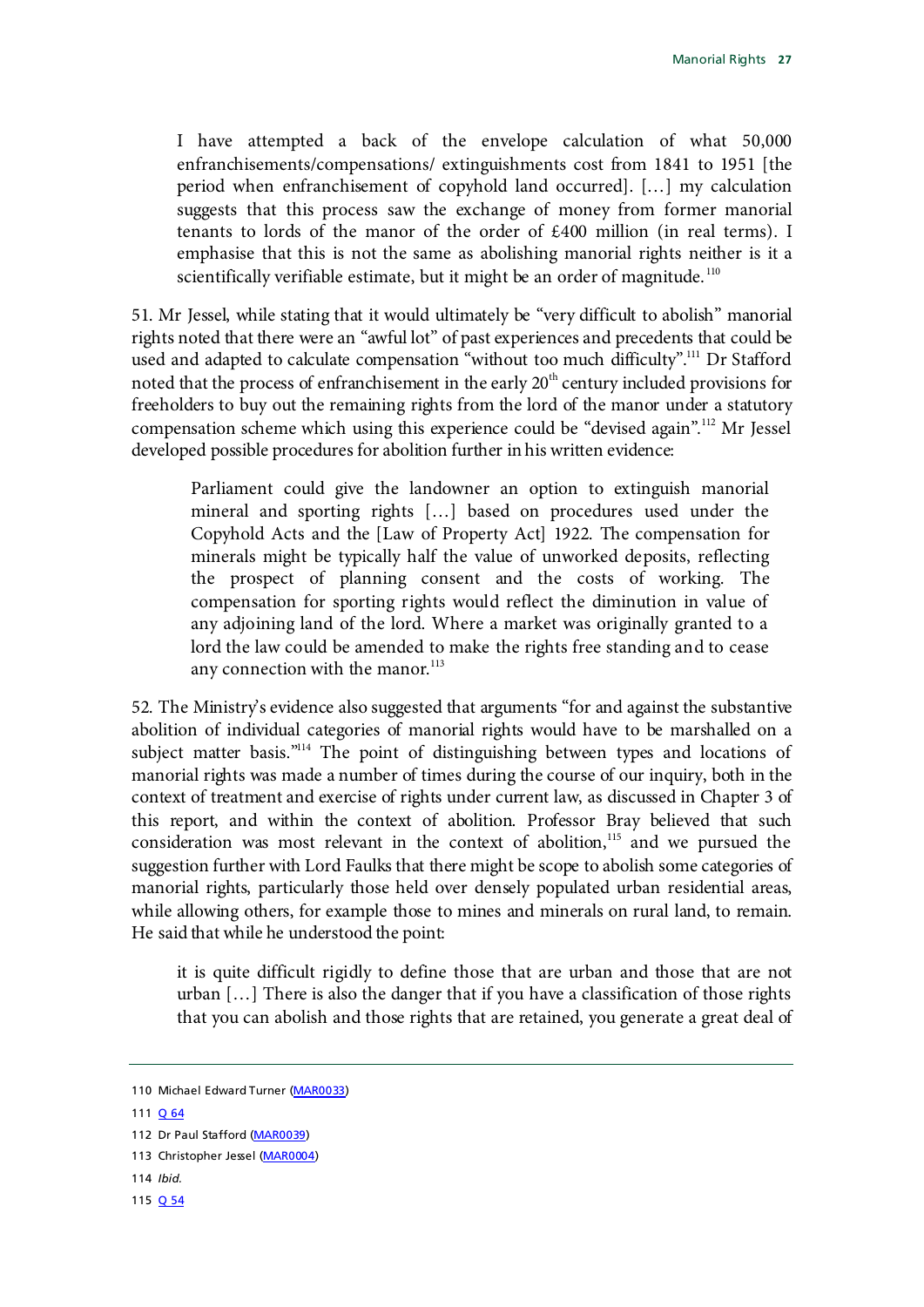litigation between those who say, "My rights fall into category A rather than category B." These are difficult in terms of classification. To create a whole potential field of litigation, unless there is a real practical problem, seems difficult to justify.  $116$ 

#### *A Scottish parallel?*

53. Professor Bray and others pointed to the example of the abolition of the feudal system in Scotland,[117](#page-31-1) and suggested that while the structure and system in Scotland was not directly analogous to manorial rights in England and Wales, lessons could be learnt in terms of abolition and compensation arrangements.<sup>[118](#page-31-2)</sup> Until its abolition in 2004 the feudal system in Scotland was the main system of land ownership–the property owner held his or her land or buildings subject to certain rights retained by the "feudal superior". In her written evidence Professor Bray suggested that the main similarity with manorial rights in England and Wales lay with the payment of feu duties and feudal burdens in Scotland, the latter of which included sporting rights in rural areas.<sup>[119](#page-31-3)</sup>

54. The Abolition of Feudal Tenure etc (Scotland) Act 2000 ultimately abolished the feudal system in Scotland while the Land Tenure Reform (Scotland) Act 1974 had already restricted the significance of the superior's right to collect feu duty and ensured it was not possible to create new feu duties[.120](#page-31-4) Remaining feudal burdens were largely abolished under the 2000 Act while giving the former superior a number of opportunities to seek to preserve rights to enforce sporting rights after feudal abolition, primarily to ensure the legislation was compliant with the European Convention on Human Rights (ECHR). The legislation provided for this to be adjudicated by a Land Tribunal and the superior had to convince the tribunal that he or she would suffer substantial loss or disadvantage if the feudal burden was lost.<sup>121</sup> Professor Bray suggested similar legislation could be introduced now which would aim to abolish the rights but provide for compensation and allow those landowners who claimed loss or disadvantage to bring a case before the Land Tribunal.<sup>[122](#page-31-6)</sup> However, the Scottish legislation dealt primarily with the principle of feudal ownership and the removal of feu duties; and the exception of sporting rights for ECHR compliance purposes illustrates that the main issues raised by manorial rights in England and Wales are not likely to be resolvable by legislation closely based on the Scottish model.

<span id="page-31-6"></span>122 *Ibid*.

<span id="page-31-0"></span><sup>116</sup> [Q 96](http://data.parliament.uk/writtenevidence/committeeevidence.svc/evidencedocument/justice-committee/manorial-rights/oral/15812.html)

<span id="page-31-1"></span><sup>117</sup> We are grateful to the Scottish Parliament Information Centre for providing background information on the abolition of the feudal system in Scotland.

<span id="page-31-2"></span><sup>118</sup> [Q 63](http://data.parliament.uk/writtenevidence/committeeevidence.svc/evidencedocument/justice-committee/manorial-rights/oral/14445.html)

<span id="page-31-3"></span><sup>119</sup> *Ibid.*

<span id="page-31-4"></span><sup>120</sup> The 1974 Act also introduced measures to allow property owners to redeem, or buy out, existing feu duties by paying a lump sum, while also provided for the compulsory redemption of feu duty on the sale of land. This meant that there was only a small number of feu duties which remained when the feudal system was abolished in 2004, and while provision was made again for compensation to be paid, these amounts were typically very small. It was calculated by reference to 2.5% Consolidated Stock. A former superior was entitled to such sum as if invested in the 2.5% Consolidated Stock would produce an annual sum equivalent to the former feu duty. For example, on 5th January 2005, the price of a unit of 2.5% Consolidated Stock was £53.55 so in relation to an annual rent of £5.00 a feudal superior would have received £53.55 by way of compensation.

<span id="page-31-5"></span><sup>121</sup> Judith Bray [\(MAR0037\)](http://data.parliament.uk/WrittenEvidence/CommitteeEvidence.svc/EvidenceDocument/Justice/Manorial%20rights/written/13675.html)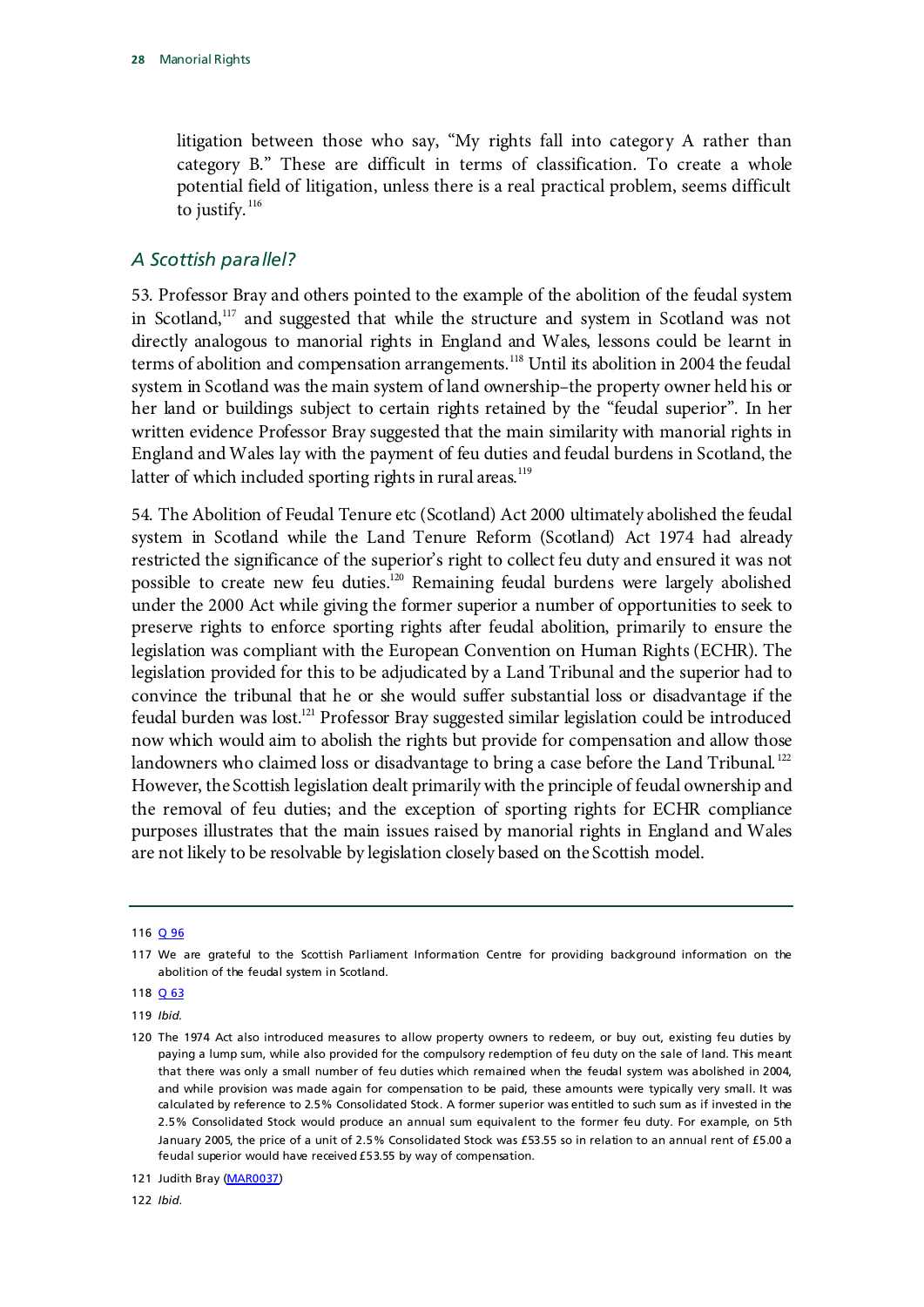#### <span id="page-32-0"></span>**Conclusion**

55. **The nature of manorial rights and the impact of the relevant changes in the Land Registration Act 2002 have inevitably led to the emergence of two opposed camps regarding whether or not such rights should be abolished. In launching this inquiry we did not intend to resolve the question of the ongoing existence of manorial rights but rather to instigate a debate on the current situation, raise the profile of the issue, and inform any possible future review of the law in this regard.**

56. **What is also clear to us is that, although claims to manorial rights affect only a small proportion of registered titles and thus landowners, the process instigated by the 2002 Act has brought to light issues which are of real and ongoing concern to those affected. Equally, we acknowledge that, while some manorial rights may be impossible to exercise and of no practical significance, there may be certain manorial rights, particularly those related to mines and minerals over rural land, that are of considerable and real value to the rights holders. It is understandable that following the changes in the 2002 Act those who believe they hold such rights have wished to take the necessary action in order to protect those rights.**

57. **While we do not express a view on abolition and note that it would almost certainly require the provision of compensation to some manorial rights holders, not least because of the human rights implications, it is important to highlight the evidence received, in particular from Mr Jessel, that such issues can be addressed and overcome if a suitable scheme is devised. More generally, we draw attention to the body of written and oral evidence from this inquiry and the suggestions in this evidence which may be considered as a basis from which to develop further thinking on the subject. We hope that this inquiry, and the submissions made to it, will serve as an evidence base for the further work recommended below to draw and proceed on.**

58. *For all these reasons we recommend that the Law Commission conduct a project assessing whether the law related to manorial rights should be changed, including the question of whether all o some categories should be abolished, and how legislation could appropriately address compensation and human rights issues in such an event. It may be that such a project can be carried out as part of the Law Commission's 13th Programme of Law Reform, particularly given projects related to feudal law have been planned in recent programmes but not delivered due to competing priorities. However, given the 13th programme is unlikely to be determined until 2017, we recommend that the Government refer a specific project to the Law Commission outside of the law reform programme, as is in its gift.*

59. *We also recommend that such a review should be preceded by some consideration of and work by the Government on the financial implications and provisions for compensation which would be associated with abolition of all, or certain types of, manorial rights, as the Law Commission has itself suggested.*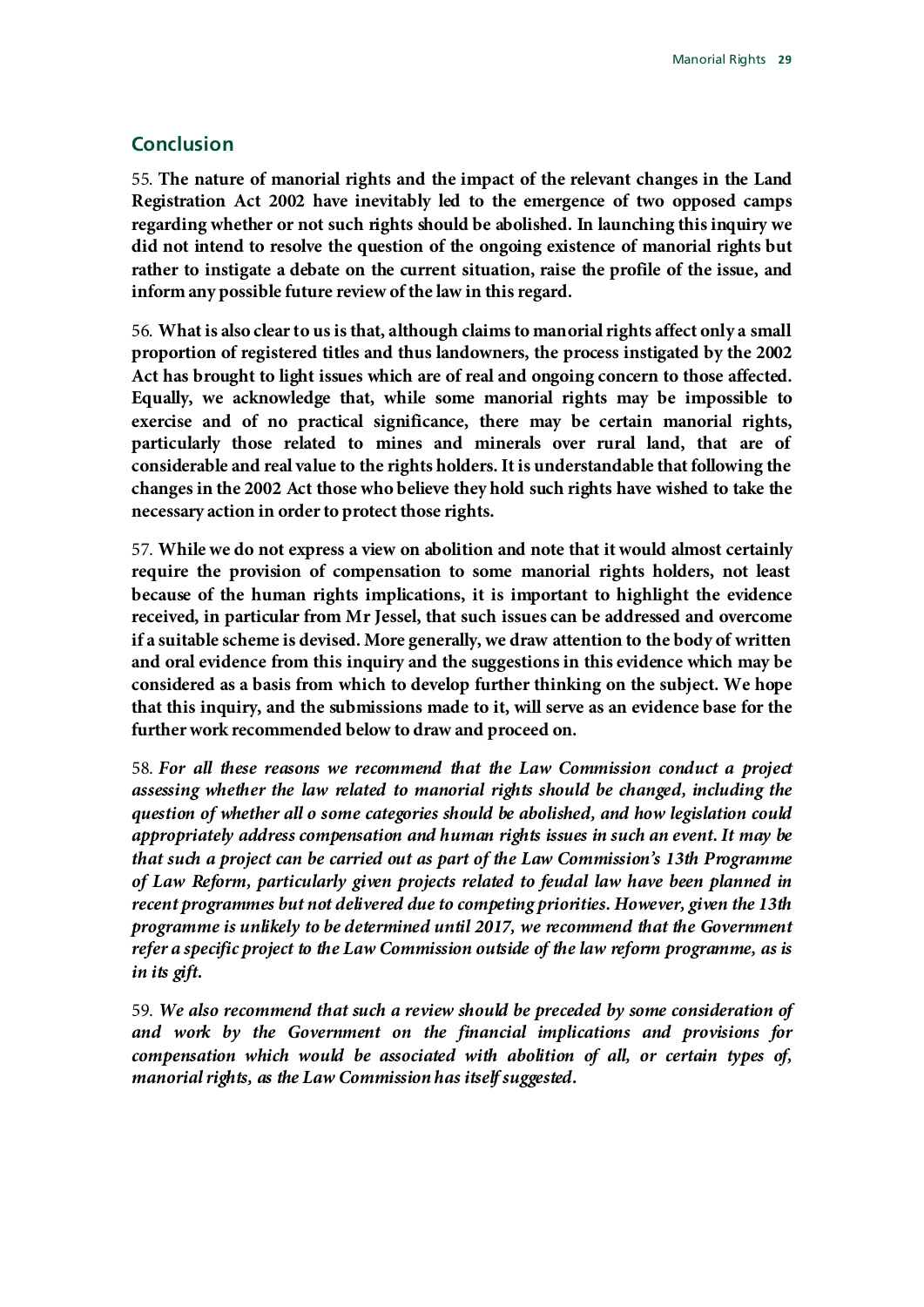# <span id="page-33-0"></span>Formal Minutes

#### **Tuesday 13 January 2015**

Members present:

Sir Alan Beith, in the Chair

Mr. Christopher Chope John Howell Jeremy Corbyn John McDonnell

Draft Report (*Manorial Rights*), proposed by the Chair, brought up and read.

*Ordered*, That the draft Report be read a second time, paragraph by paragraph.

Paragraphs 1 to 59 read and agreed to.

Summary agreed to.

*Resolved*, That the Report be the Fifth Report of the Committee to the House.

*Ordered*, That the Chair make the Report to the House.

*Ordered*, That embargoed copies of the Report be made available, in accordance with the provisions of Standing Order No. 134.

[Adjourned till Tuesday 20 January at 9.15am.].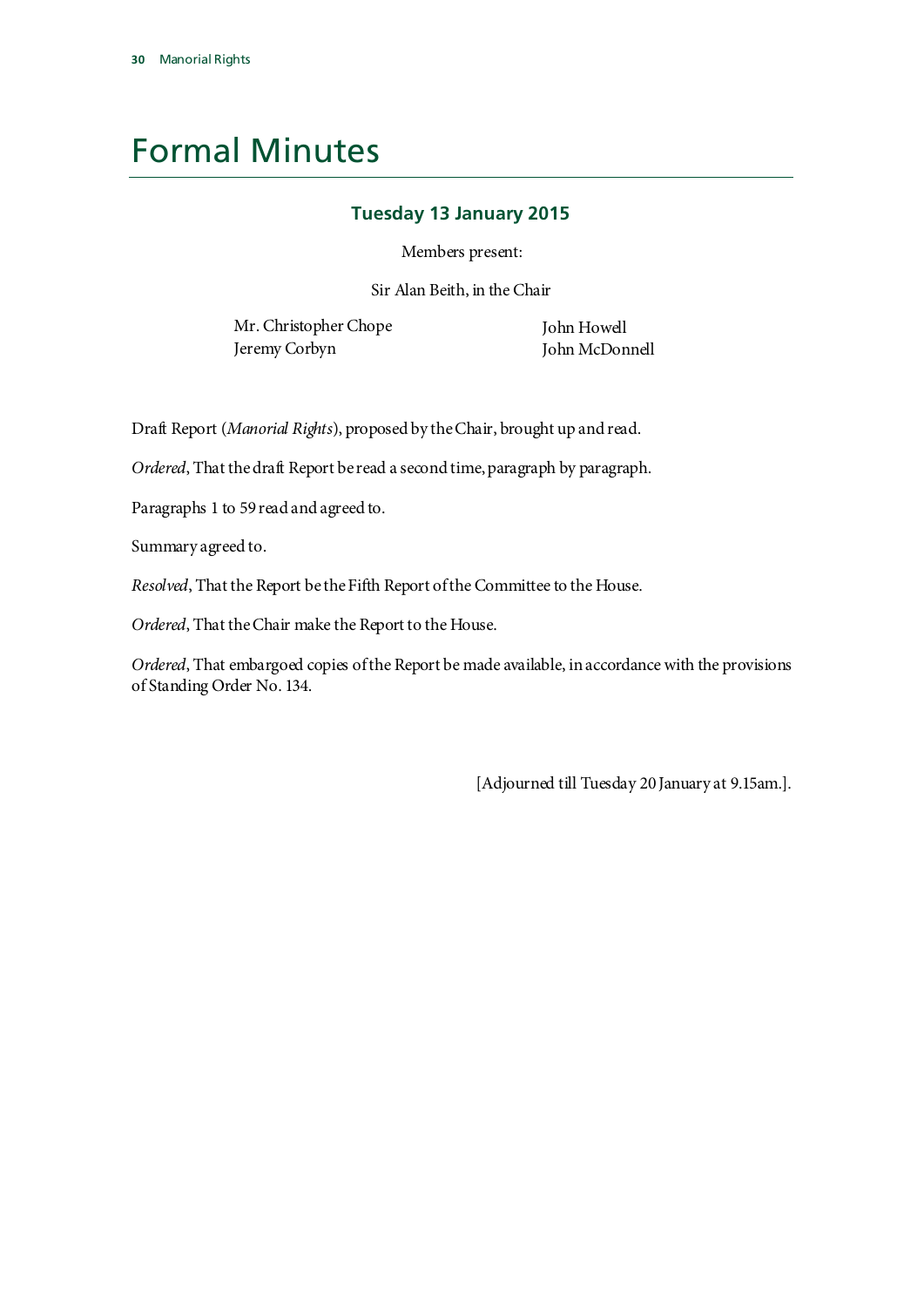### <span id="page-34-0"></span>**Witnesses**

The following witnesses gave evidence. Transcripts can be viewed on the Committee's inquiry page at [www.parliament.uk/justicecttee.](http://www.parliament.uk/justicecttee)

#### **Wednesday 15 October 2014** *Question number*

| Kim Thomas and Amanda White, The Peasants' Revolt, Rhun ap Iorwerth,<br>Assembly Member for Ynys Môn, and Albert Owen, Member of Parliament<br>for Ynys Môn                                       | $O1 - 17$  |
|---------------------------------------------------------------------------------------------------------------------------------------------------------------------------------------------------|------------|
| David Towns, Director, Bond Dickinson LLP, Roger Tetlow, Senior Legal<br>Adviser, Country Land and Business Association, and Timothy Troman,<br>Chartered Mineral Surveyor, Wardell Armstrong LLP | $O18 - 46$ |
| Professor Judith Bray, University of Buckingham, and<br>Christopher Jessel, retired solicitor                                                                                                     | O47-67     |
| <b>Tuesday 25 November 2014</b>                                                                                                                                                                   |            |

**Lord Faulks QC,** Minister of State for Civil Justice and Legal Policy, Ministry of Justice, and **Steve Coveney**, Head of Registration Legal Services, Land Registry [Q68–99](http://data.parliament.uk/writtenevidence/committeeevidence.svc/evidencedocument/justice-committee/manorial-rights/oral/15812.html)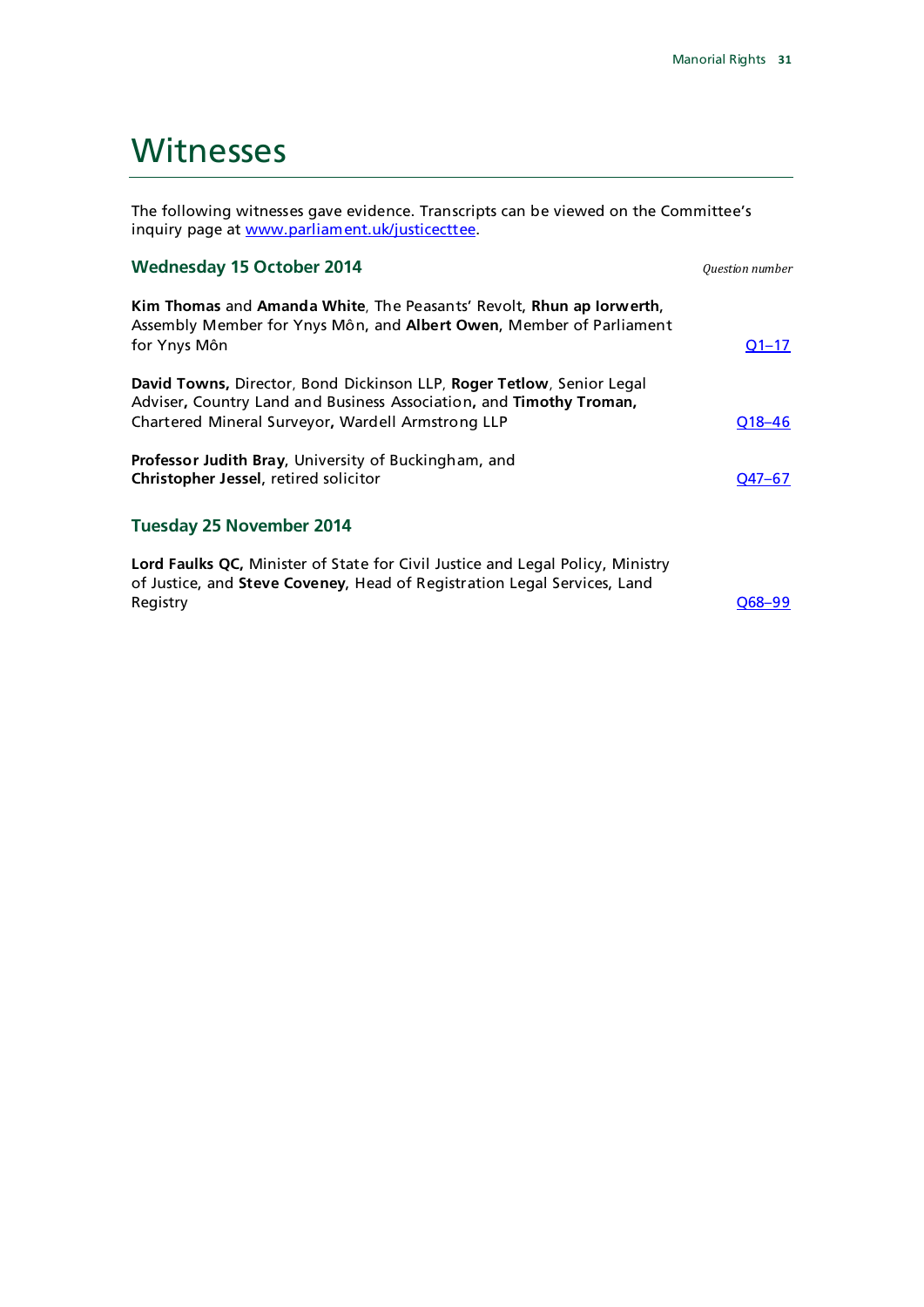# <span id="page-35-0"></span>Published written evidence

The following written evidence was received and can be viewed on the Committee's inquiry web page at [www.parliament.uk/justicecttee.](http://www.parliament.uk/justicecttee) INQ numbers are generated by the evidence processing system and so may not be complete.

- 1 Albert Owen MP [\(MAR0007\)](http://data.parliament.uk/WrittenEvidence/CommitteeEvidence.svc/EvidenceDocument/Justice/Manorial%20rights/written/11830.html)
- 2 Amanda White [\(MAR0015\)](http://data.parliament.uk/WrittenEvidence/CommitteeEvidence.svc/EvidenceDocument/Justice/Manorial%20rights/written/11986.html)
- 3 Archives and Records Association [\(MAR0030\)](http://data.parliament.uk/WrittenEvidence/CommitteeEvidence.svc/EvidenceDocument/Justice/Manorial%20rights/written/12338.html)
- 4 Bewcastle Parish Council [\(MAR0036\)](http://data.parliament.uk/WrittenEvidence/CommitteeEvidence.svc/EvidenceDocument/Justice/Manorial%20rights/written/13629.html) & [\(MAR0040\)](http://data.parliament.uk/WrittenEvidence/CommitteeEvidence.svc/EvidenceDocument/Justice/Manorial%20rights/written/15389.html)
- 5 Bond Dickinson LLP [\(MAR0028\)](http://data.parliament.uk/WrittenEvidence/CommitteeEvidence.svc/EvidenceDocument/Justice/Manorial%20rights/written/12300.html)
- 6 Christopher Jessel [\(MAR0004\)](http://data.parliament.uk/WrittenEvidence/CommitteeEvidence.svc/EvidenceDocument/Justice/Manorial%20rights/written/11655.html)
- 7 Christopher M. Berry [\(MAR0022\)](http://data.parliament.uk/WrittenEvidence/CommitteeEvidence.svc/EvidenceDocument/Justice/Manorial%20rights/written/12217.html)
- 8 Country Land & Business Association [\(MAR0027\)](http://data.parliament.uk/WrittenEvidence/CommitteeEvidence.svc/EvidenceDocument/Justice/Manorial%20rights/written/12283.html)
- 9 David Bate [\(MAR0002\)](http://data.parliament.uk/WrittenEvidence/CommitteeEvidence.svc/EvidenceDocument/Justice/Manorial%20rights/written/11124.html)
- 10 David O'Mahony [\(MAR0019\)](http://data.parliament.uk/WrittenEvidence/CommitteeEvidence.svc/EvidenceDocument/Justice/Manorial%20rights/written/12193.html)
- 11 Dr Matthew James Hannah and Mrs Julie Marie Hannah [\(MAR0025\)](http://data.parliament.uk/WrittenEvidence/CommitteeEvidence.svc/EvidenceDocument/Justice/Manorial%20rights/written/12222.html)
- 12 Dr Paul Stafford [\(MAR0039\)](http://data.parliament.uk/WrittenEvidence/CommitteeEvidence.svc/EvidenceDocument/Justice/Manorial%20rights/written/14866.html)
- 13 Elizabeth Mary Daniel [\(MAR0024\)](http://data.parliament.uk/WrittenEvidence/CommitteeEvidence.svc/EvidenceDocument/Justice/Manorial%20rights/written/12220.html)
- 14 James Reeve [\(MAR0029\)](http://data.parliament.uk/WrittenEvidence/CommitteeEvidence.svc/EvidenceDocument/Justice/Manorial%20rights/written/12333.html)
- 15 Jane Donaldson-Allen [\(MAR0038\)](http://data.parliament.uk/WrittenEvidence/CommitteeEvidence.svc/EvidenceDocument/Justice/Manorial%20rights/written/14835.html)
- 16 Professor Judith Bray [\(MAR0037\)](http://data.parliament.uk/WrittenEvidence/CommitteeEvidence.svc/EvidenceDocument/Justice/Manorial%20rights/written/13675.html)
- 17 K M Ramsden [\(MAR0005\)](http://data.parliament.uk/WrittenEvidence/CommitteeEvidence.svc/EvidenceDocument/Justice/Manorial%20rights/written/11671.html)
- 18 The Land Registry [\(MAR0035\)](http://data.parliament.uk/WrittenEvidence/CommitteeEvidence.svc/EvidenceDocument/Justice/Manorial%20rights/written/13556.html)
- 19 The Law Commission for England and Wales [\(MAR0042\)](http://data.parliament.uk/WrittenEvidence/CommitteeEvidence.svc/EvidenceDocument/Justice/Manorial%20rights/written/16023.html)
- 20 Lloyd Russell Jenkinson [\(MAR0017\)](http://data.parliament.uk/WrittenEvidence/CommitteeEvidence.svc/EvidenceDocument/Justice/Manorial%20rights/written/12161.html)
- 21 Michael Edward Turner [\(MAR0033\)](http://data.parliament.uk/WrittenEvidence/CommitteeEvidence.svc/EvidenceDocument/Justice/Manorial%20rights/written/12806.html)
- 22 Michael James Hall [\(MAR0034\)](http://data.parliament.uk/WrittenEvidence/CommitteeEvidence.svc/EvidenceDocument/Justice/Manorial%20rights/written/12828.html)
- 23 Ministry of Justice [\(MAR0031\)](http://data.parliament.uk/WrittenEvidence/CommitteeEvidence.svc/EvidenceDocument/Justice/Manorial%20rights/written/12513.html) & [\(MAR0041\)](http://data.parliament.uk/WrittenEvidence/CommitteeEvidence.svc/EvidenceDocument/Justice/Manorial%20rights/written/16021.html)
- 24 PCS Union Land Registry Group [\(MAR0006\)](http://data.parliament.uk/WrittenEvidence/CommitteeEvidence.svc/EvidenceDocument/Justice/Manorial%20rights/written/11726.html)
- 25 Rhun ap Iorwerth AM [\(MAR0026\)](http://data.parliament.uk/WrittenEvidence/CommitteeEvidence.svc/EvidenceDocument/Justice/Manorial%20rights/written/12228.html)
- 26 Richard and Janet Woodward [\(MAR0008\)](http://data.parliament.uk/WrittenEvidence/CommitteeEvidence.svc/EvidenceDocument/Justice/Manorial%20rights/written/11833.html)
- 27 Richard Hill [\(MAR0020\)](http://data.parliament.uk/WrittenEvidence/CommitteeEvidence.svc/EvidenceDocument/Justice/Manorial%20rights/written/12209.html)
- 28 Stephen Kent and Company Limited [\(MAR0014\)](http://data.parliament.uk/writtenevidence/committeeevidence.svc/evidencedocument/justice-committee/manorial-rights/written/11963.pdf)
- 29 The Church Commissioners for England [\(MAR0018\)](http://data.parliament.uk/WrittenEvidence/CommitteeEvidence.svc/EvidenceDocument/Justice/Manorial%20rights/written/12162.html)
- 30 The Peasants' Revolt [\(MAR0023\)](http://data.parliament.uk/WrittenEvidence/CommitteeEvidence.svc/EvidenceDocument/Justice/Manorial%20rights/written/12219.html)
- 31 Tim Troman [\(MAR0016\)](http://data.parliament.uk/WrittenEvidence/CommitteeEvidence.svc/EvidenceDocument/Justice/Manorial%20rights/written/12144.html)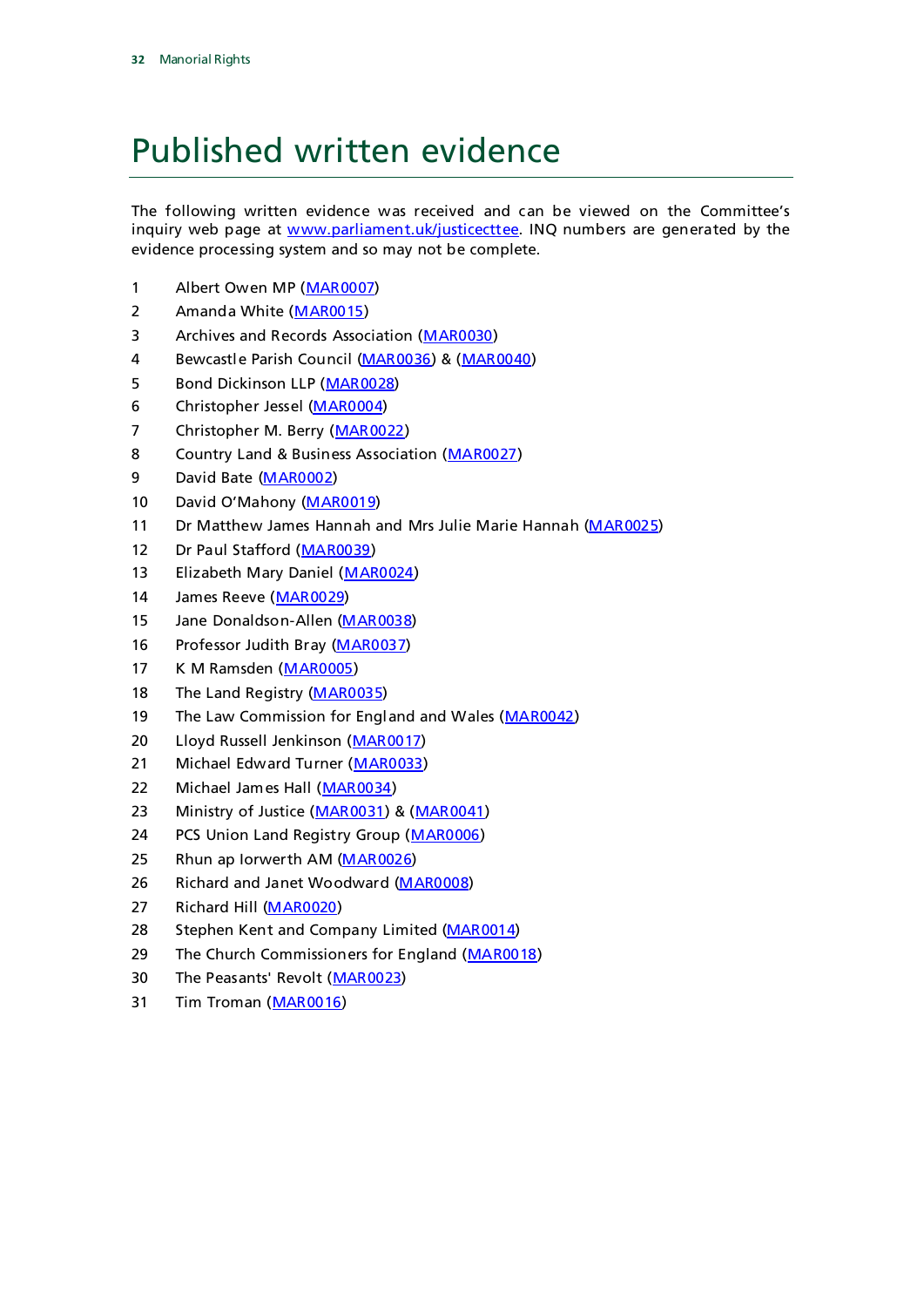## <span id="page-36-0"></span>List of Reports from the Committee during the current Parliament

All publications from the Committee are available on the Committee's website at [www.parliament.uk/justicecttee.](http://www.parliament.uk/joint-enterprise-follow-up)

The reference number of the Government's response to each Report is printed in brackets after the HC printing number.

#### **Session 2010–12**

| <b>First Report</b>         | Revised Sentencing Guideline: Assault                                                                            | HC 637                                     |
|-----------------------------|------------------------------------------------------------------------------------------------------------------|--------------------------------------------|
| Second Report               | Appointment of the Chair of the Judicial<br><b>Appointments Commission</b>                                       | HC 770                                     |
| <b>Third Report</b>         | Government's proposed reform of legal aid                                                                        | $HC 681 - I (Cm 8111)$                     |
| Fourth Report               | Appointment of the Prisons and Probation<br>Ombudsman for England and Wales                                      | HC 1022                                    |
| <b>Fifth Report</b>         | Appointment of HM Chief Inspector of Probation                                                                   | HC 1021                                    |
| Sixth Report                | Operation of the Family Courts                                                                                   | HC 518-I (Cm 8189)                         |
| Seventh Report              | Draft sentencing guidelines: drugs and burglary                                                                  | HC 1211                                    |
| Eighth Report               | The role of the Probation Service                                                                                | HC 519-I (Cm 8176)                         |
| Ninth Report                | Referral fees and the theft of personal data: evidence<br>from the Information Commissioner                      | HC 1473(Cm 8240)                           |
| Tenth Report                | The proposed abolition of the Youth Justice Board                                                                | HC 1547 (Cm 8257)                          |
| <b>Eleventh Report</b>      | Joint Enterprise                                                                                                 | HC 1597 (HC 1901)                          |
| <b>Twelfth Report</b>       | Presumption of Death                                                                                             | HC 1663 (Cm 8377)                          |
| <b>First Special Report</b> | Joint Enterprise: Government Response to the<br>Committee's Eleventh Report of Session 2010-12                   | <b>HC1901</b>                              |
| <b>Session 2012-13</b>      |                                                                                                                  |                                            |
| <b>First Report</b>         | Post-legislative scrutiny of the Freedom of<br>Information Act 2000                                              |                                            |
| Second Report               | The budget and structure of the Ministry of Justice                                                              | HC 96–I (Cm 8505)<br>HC 97-I (Cm 8433)     |
| <b>Third Report</b>         |                                                                                                                  | HC 572 (Cm 8530)                           |
|                             | The Committee's opinion on the European Union<br>Data Protection framework proposals                             |                                            |
| Fourth Report               | Pre-legislative scrutiny of the Children and Families<br>Bill                                                    | HC 739 (Cm 8540)                           |
| <b>Fifth Report</b>         | Draft Public Bodies (Abolition of Administrative<br>Justice and Tribunals Council) Order 2013                    | <b>HC927</b>                               |
| Sixth Report                | Interpreting and translation services and the<br>Applied Language Solutions contract                             | HC 645 (Cm 8600)                           |
| Seventh Report              | Youth Justice                                                                                                    | HC 339 (Cm 8615)                           |
| Eighth Report               | Scrutiny of the draft Public Bodies (Abolition of<br>Administrative Justice and Tribunals Council) Order<br>2013 | HC 965 (HC 1119)                           |
| Ninth Report                | The functions, powers and resources of the<br><b>Information Commissioner</b>                                    | <b>HC 962</b><br>(HC 560, Session 2013-14) |
| <b>First Special Report</b> | Scrutiny of the draft Public Bodies (Abolition of                                                                | HC 1119                                    |